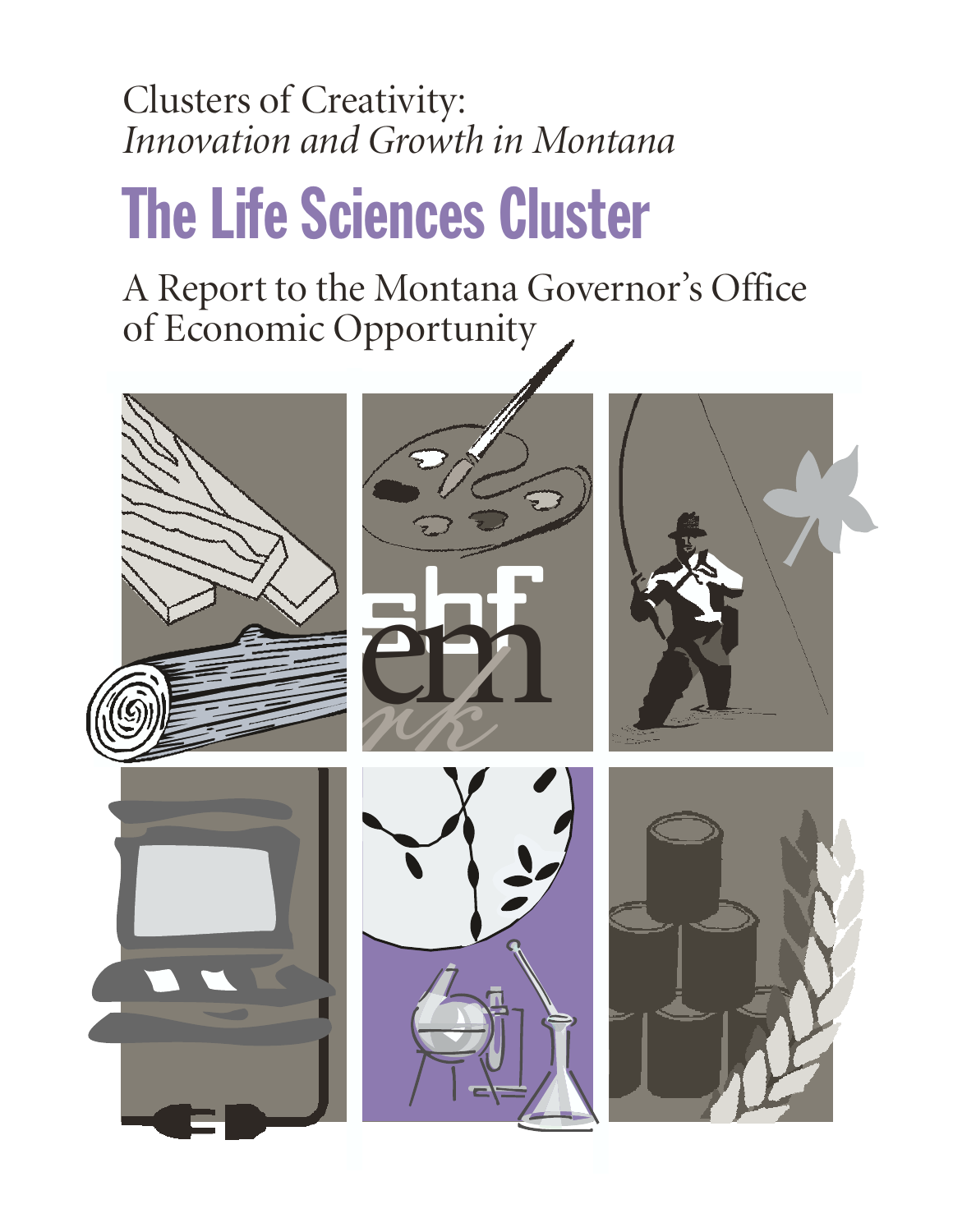# Clusters of Creativity: Innovation and Growth in Montana

A Report to the Montana Governor's Office of Economic Opportunity on The Life Sciences Cluster

2003

R E G I O N A L **TECHNOLOGY** STRATEGIES, INC.

Regional Technology Strategies, Inc. Carrboro, North Carolina 27510 www.rtsinc.org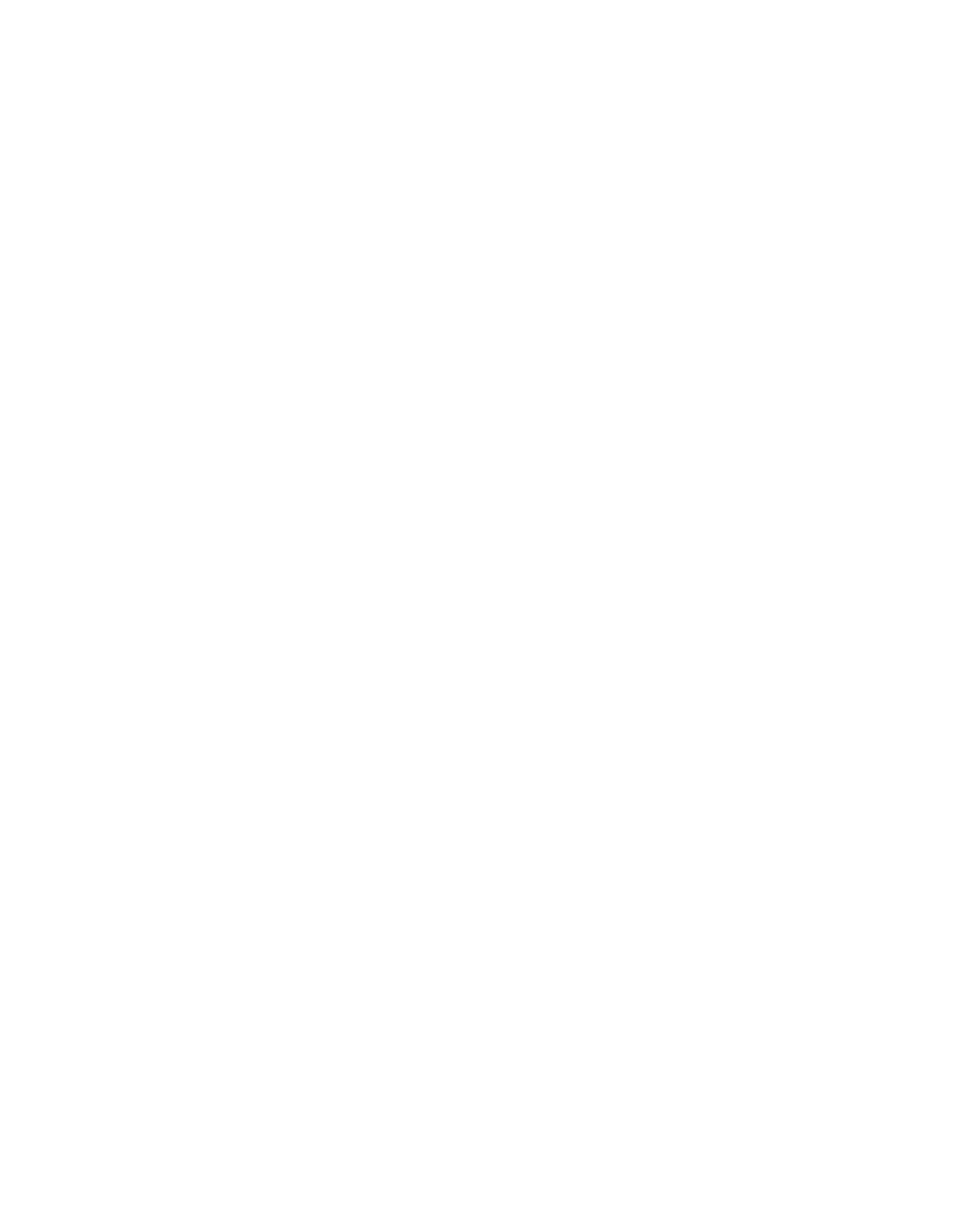# Prologue: Industry Clusters in Montana

In the Spring of 2002, the Montana Governor's Office of Economic Opportunity embarked on a bold new direction in pursuing the state's economic development. After meeting with leading national experts and consulting with the Montana business community, the state's economic "stewards" embraced the most innovative and promising new approaches to developing good jobs, prosperous businesses, and a competitive Montana economy for the  $21<sup>st</sup>$  century. The new approaches work from the simple premise that Montana's existing businesses are the state's most important assets. Their entrepreneurial energy and skills represent the state's most efficient source of economic growth. They have chosen to be in Montana for a reason.

This paper represents a single chapter taken from a report conducted by Regional Technology Strategies, Inc., (RTS) that was delivered to the Montana Governor's Office of Economic Opportunity in May 2003. It examines Montana's existing and nascent industries as a set of "clusters." A cluster is defined, in simplest terms, as a geographic region containing enough companies that have similar or related needs and interests to generate external economies of scale and produce innovation. Ultimately, these innovative businesses are likely to export more goods and services outside of the state, creating jobs and wealth for Montanans. To "supercharge" their potential and the state's economic wellbeing, economic development leaders at the state and local levels can focus on working together to organize the state's services in a way that helps them compete and grow, and help the businesses themselves organize to collaborate in ways that enhance their competitive standing. In tandem with this report, RTS also conducted an assessment of innovation and entrepreneurship support capacity within Montana's regions.

The study therefore focused on the questions: Which industries are the drivers of Montana's economy; where, if anyplace, are they clustered; how does this translate to advantage for the industries; and what further advantages can be developed to accelerate growth? The full report analyzes the state's assets and opportunities and recommends a set of cluster-based policies and strategies designed to strengthen its regional economies. It identifies existing and nascent clusters, assesses their strengths, challenges, and potentials, and recommends actions for building and elevating their respective competitive positions. The report also focuses on small, creative, and innovative businesses that are particularly important to Montana's economic success.

We have chosen to analyze six value-added clusters, which represent important regional economic drivers in some depth. The clusters were selected because (a) they already have a significant scale and therefore are important to Montana's overall economy and (b) they comprise very different kinds of industries in different stages of growth.

o The **creative enterprise cluster**, and the **experience enterprise and tourism cluster** encompass products and services and convert Montana's unique culture, heritage, and natural resources into economic advantages.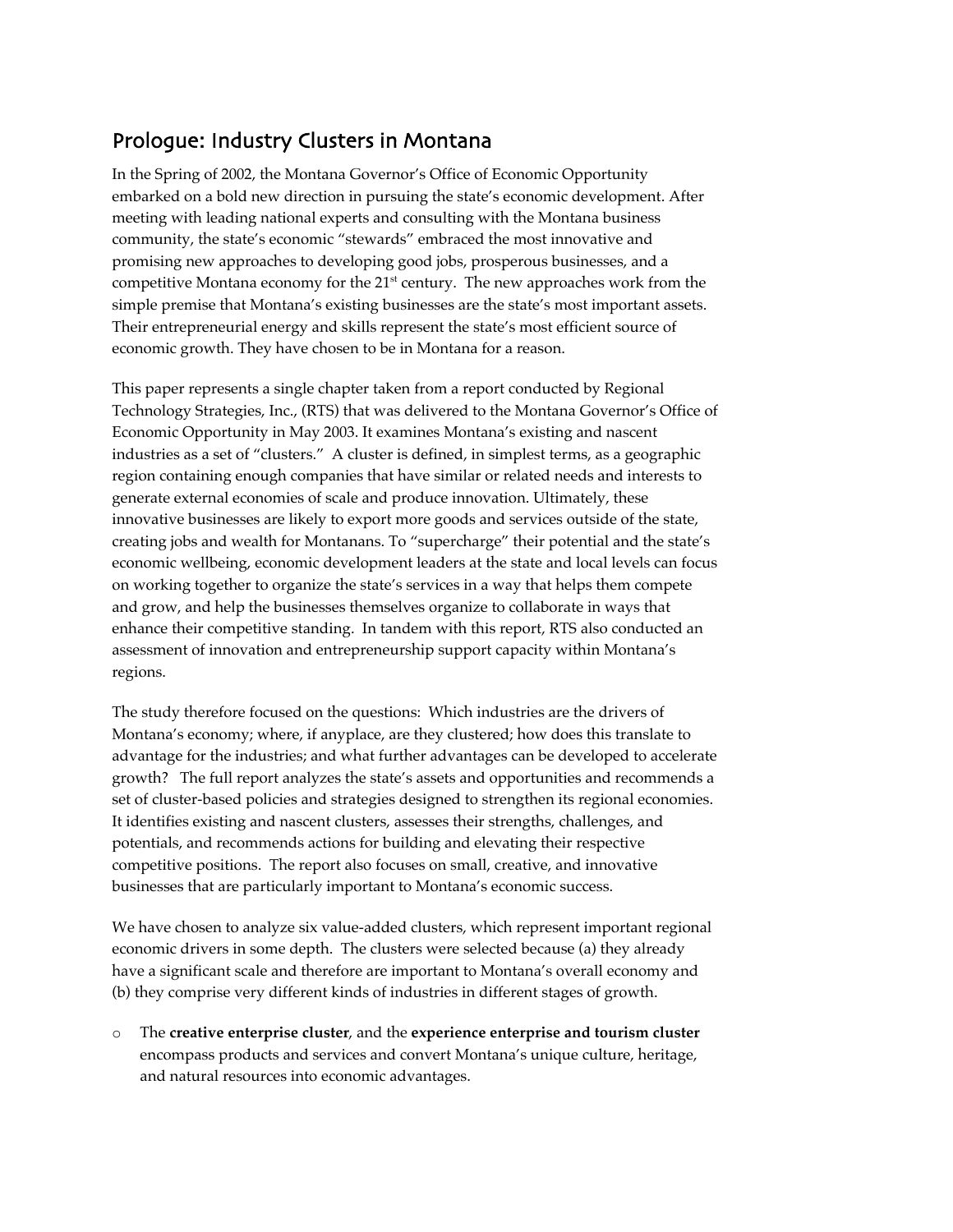- o **Wood-based industries** and **food processing** are traditional industries important to the state for many decades.
- o **Information technology** and **life sciences**—often grouped under the term "New Economy"—are ascendant clusters that have not yet reached their potential.

Some businesses cross the boundaries of these clusters such as agricultural biotechnology (agriculture and life sciences), or custom furniture design firms (wood and creative enterprises, complicating efforts to say just how much of Montana's economy is involved in these ventures. Nonetheless, a rough estimate is that one-fourth of Montana's business establishments and just under one-fourth of the state's employees are involved in these clusters. Cluster members comprise a larger proportion of the state's highest valueadded industry and, we believe, are a significant source of its future growth.

In addition to the industry clusters examined by this report, many other industries employ large numbers of people and produce significant revenue. These include embryonic clusters such as aerospace, environmental technologies, and health care planners, as well as mature clusters such as oil and gas or metalworking. The goal of this report is not to be the "last word" on Montana's industries of importance, but rather, to help Montana begin to build more effective structures and programs to work with the six clusters and empower the state to be a more effective partner to all of the state's industries.

Regional Technology Strategies, Inc. Carrboro, North Carolina www.rtsinc.org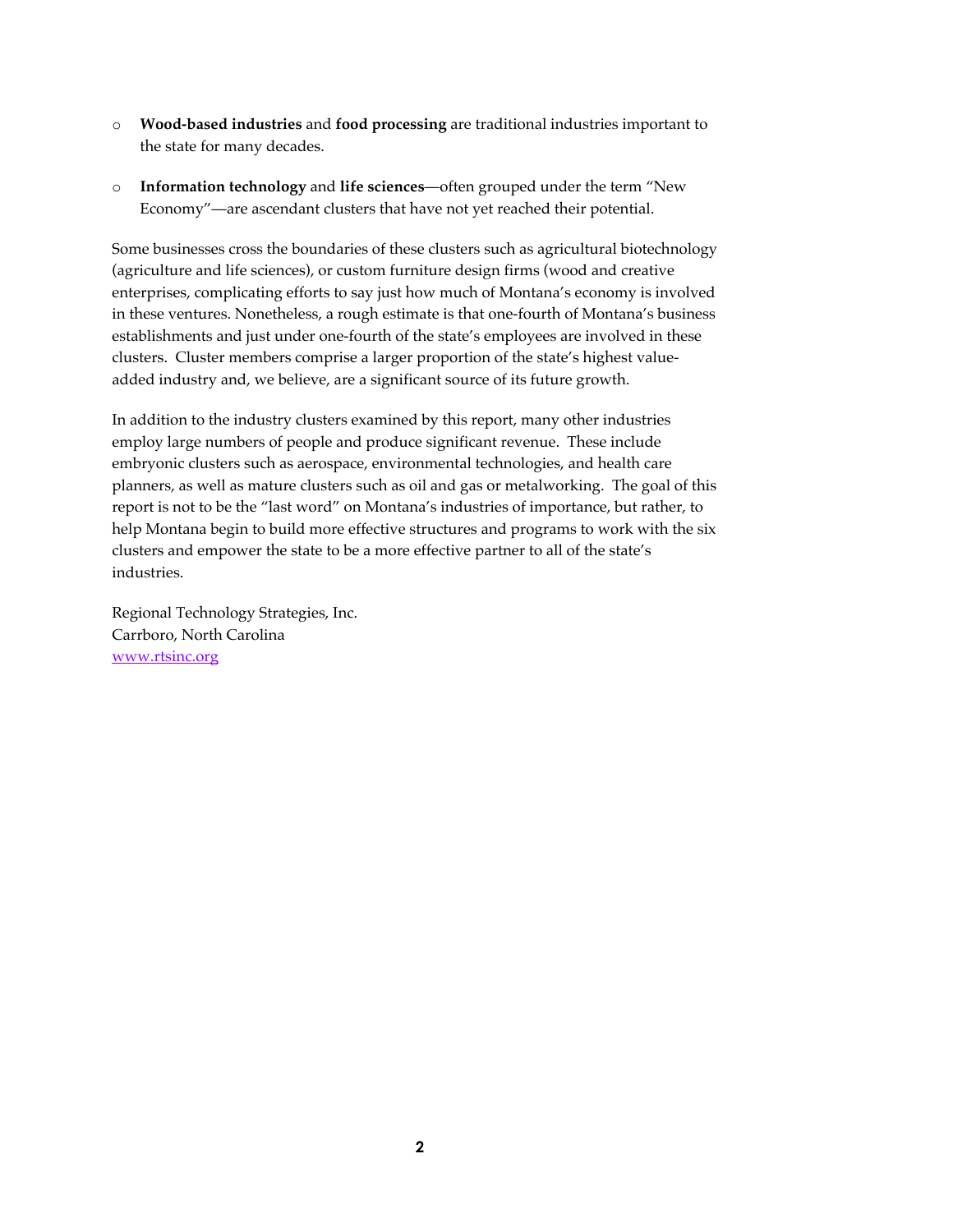Relative to the size of its economy, Montana has a substantive, relatively diverse, and growing life sciences cluster. This is true whether one takes a strict, narrowly defined view of industry or a more expansive view that includes biomedical, hospitals, and other life sciences-oriented endeavors. It is interesting to note that the existence of this cluster in Montana runs against the grain of conventional wisdom that holds that the presence of medical schools is a necessary condition for biotech cluster development. In this case, Montana has moved forward in spite of this handicap by developing its own distinctive infrastructure that includes several medical/bioscience research institutes, hospitals with research and clinical trials capacity, and a very strong life sciences and relatedengineering presence and interest within its two major universities.

This section will address, first of all, how to define biotechnology and life sciences – terms that often have different meanings in different contexts. Next is a quantitative description of Montana's life sciences cluster, followed by a description of the companies and infrastructure elements that comprise the cluster. The cluster analysis concludes with a profile and assessment section. Finally, we summarize our key findings and, in the final part of this section, offer our recommendations for stimulating the growth and development of the life sciences cluster.

## A. The Life Sciences Industry: Descriptions and Definitions

#### 1. Definition Issues

There are a number of terms and definitions commonly used to describe clusters that feature biotechnology and biotechnology-related products, processes, and services as their centerpiece. The terms include *biotechnology, biomedical, biosciences*, and *life sciences*. Some definitions are narrow enough to include only commercial activities associated with DNA and RNA manipulation, while some definitions are more loosely defined to include all drugs and pharmaceutical companies, medical devices and instruments, and even hospitals and clinics.

For the purposes of this cluster development strategy, we have elected to use the more general term, *life sciences*, because it includes both the narrow and loose definitions. The narrow definition is useful because it emphasizes the basic technological platform that is at the heart of this cluster. From a pragmatic standpoint, the loose definition is useful because it includes a number of important sectors, from hospitals to agricultural chemicals to laboratory instruments, all of which can play important support roles in advancing the competitiveness of the cluster. Additionally, as the industry continues to evolve, previously distinct lines are blurring between biotech and pharmaceutical and among therapeutics, diagnostics, and devices. Emerging areas such as systems biology and bioinformatics that require interdisciplinary teams are also causing the boundaries to be redrawn.

Of all the terms, *biotechnology* is the most commonly used, but its applications and definitions are far from uniform. Its narrowest definitions focus exclusively on recent advances in the manipulation and modification of RNA and DNA, while the broadest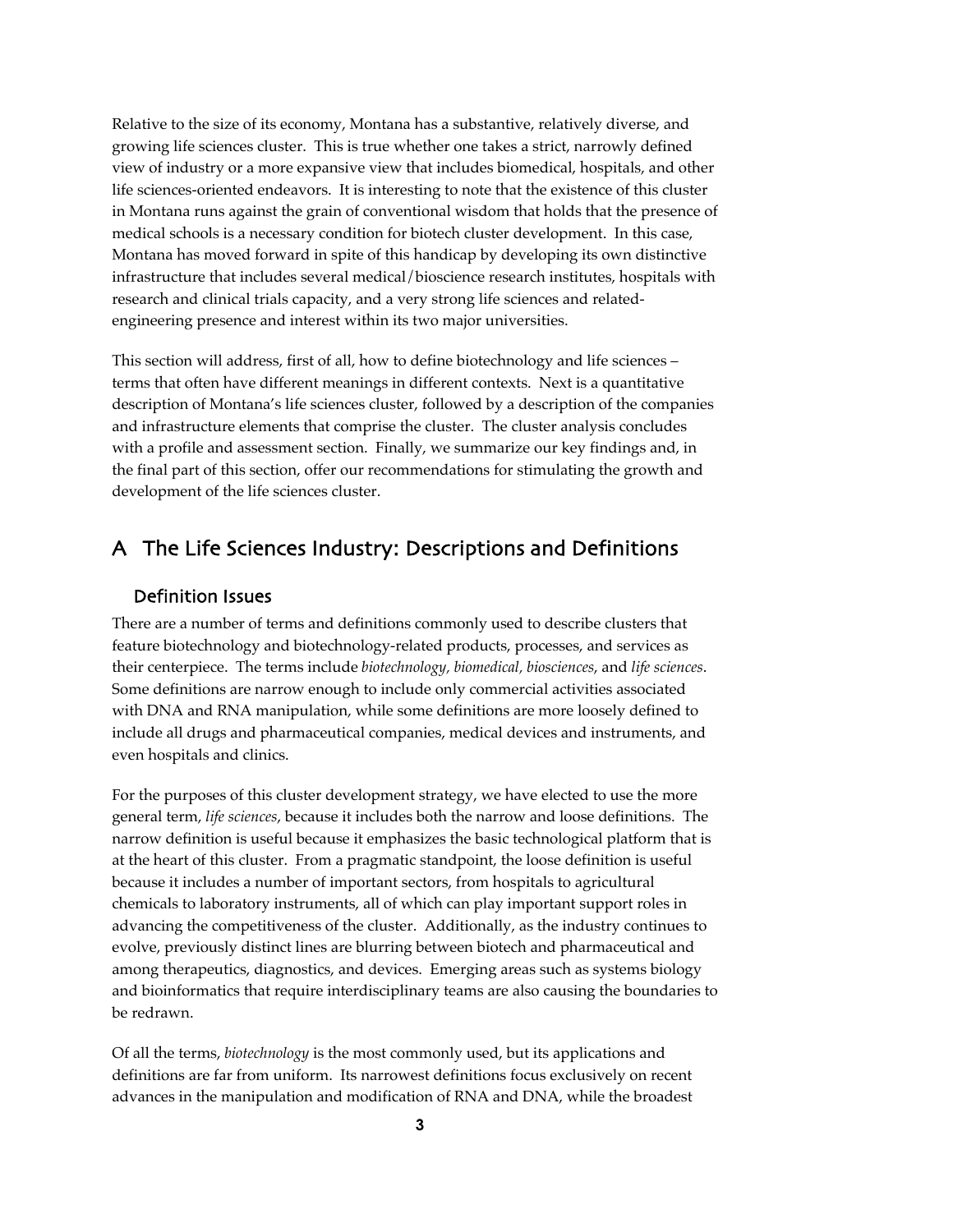include any research or application of "the use of living organisms for human needs." Somewhere in the middle is the official definition of the Biotechnology Industry Organization: "the use of cellular and molecular products to make products." None of these definitions is very helpful in determining which industries are and are not engaged in biotechnological research and production. For this reason, most biotechnology industry studies begin by establishing a definition that is most appropriate for the project at hand—that sheds the most light on the areas of interest.

To bring more specificity to the field, some studies use the term *biomedical* to refer to medical instruments, devices, and other products that are primarily purchased by the medical field, reserving the term *biotechnology* for firms that produce or perform research on biological substances. These two terms are then sometimes combined into the umbrella term *biosciences* or *life sciences*. The more specific terms have not, however, produced much consistency across studies; the 2001 Battelle study *State Government Initiatives in Biotechnology* found that no two states included the same industries in their bioscience or biotechnology definitions.

The problem is not that researchers refuse to be consistent; it is that the terms *biotechnology* and *bioscience* do not really define an industry at all, at least not in the product-centered sense that SIC and NAICS codes define industries. Rather, these terms describe a set of technology-based platforms that are centered around, but not confined to, specific capacities in biological science. These platforms can be used by firms in a range of industries, which vary somewhat among localities. Any attempt at capturing these industries through a codified system such as NAICS thus faces an inescapable tension between comprehensiveness, including all the firms that *may* be engaged in biotechnological activity; and precision, including only those firms that *definitely* are devoted to biotechnological research and production. An overly broad definition can substantially overstate the size of the industry, especially in macro-level studies such as national economic impact analyses. Too narrow a definition, however, could leave out important players; this would particularly distort a micro-level or regional analysis, where the omission of only a few firms could significantly alter the picture of the local industry.

We choose to resolve this tension by choosing both—that is, through a two-step process that uses both a narrow and a broad definition of biotechnology to take two different pictures of the makeup of Montana's biotechnology cluster. First, we will use a fairly narrow definition, based on the one endorsed by the Biotechnology Industry Organization (BIO), to look at what we will call the core biotechnology firms in Montana. This definition includes only a few SIC codes:

- 2833 Medicinal chemicals and botanical products<br>2834 Pharmaceutical preparations Pharmaceutical preparations 2835 In vitro and in vivo diagnostic substances
- 2836 Biological products, except diagnostic substances
- 8731 Commercial physical and biological research
- 8733 Noncommercial physical research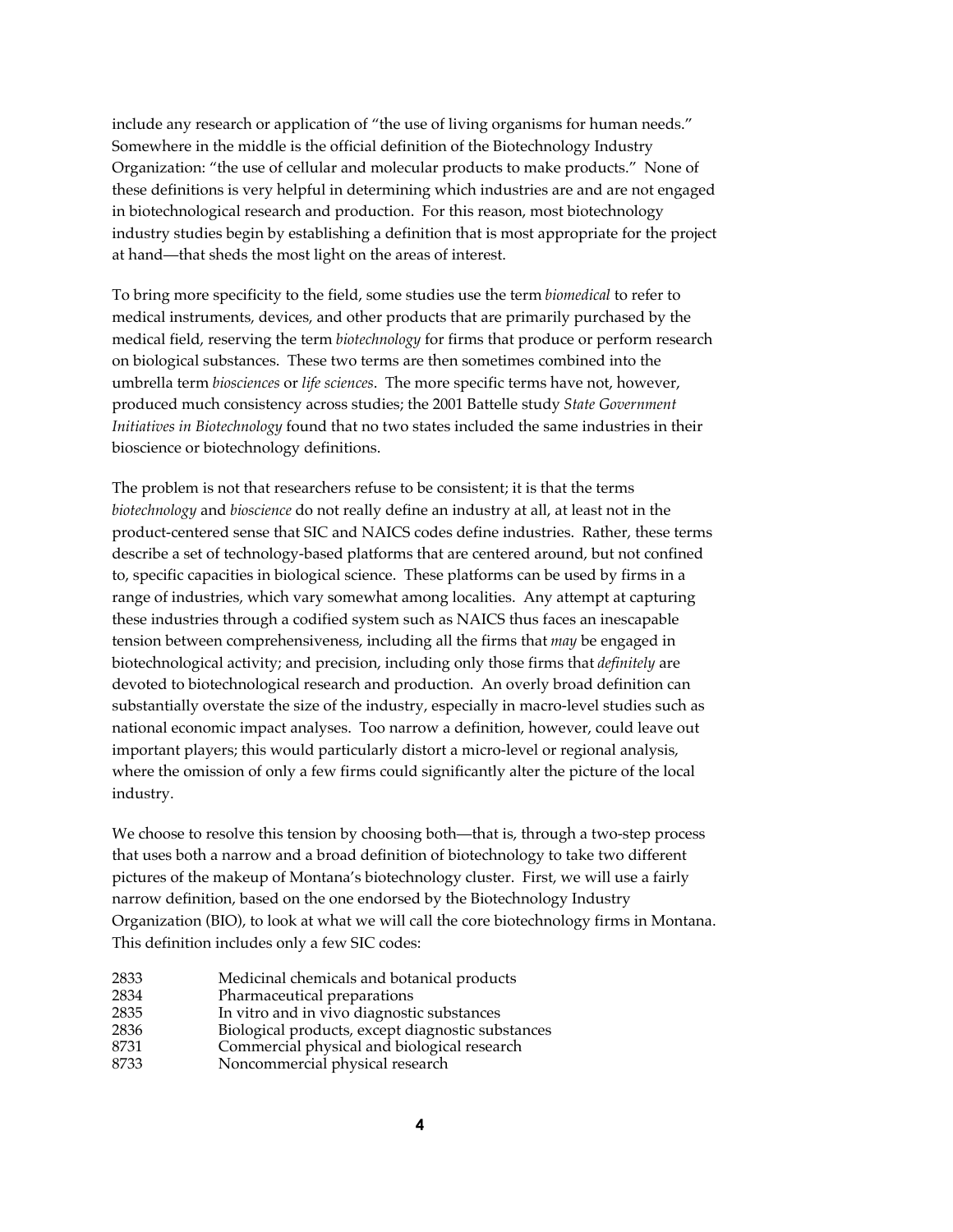This definition is nearly identical to that created by Ernst and Young for BIO, with one exception: because Ernst and Young were conducting an economic impact analysis, they did not include noncommercial research. Clearly, however, noncommercial research centers such as federal and university labs can make a huge difference in a region's ability to sustain biotech industry activity; therefore we chose to include them.

The reason to conduct one analysis using this narrow definition is that it provides a picture of the core of a region's biotech activity, unadulterated by any fuzziness that could be caused by including firms that may not focus on biotech. The possibility is there, however, that this analysis would miss strong biotech activity taking place in other industries. To capture this, we also conduct a broader count to detect what we are calling *cluster capacity*—these are not industries that have been identified as comprising a biotech cluster, but rather are those that can create the necessary supply and support context for cluster growth. The SICs we use for this broader analysis are:

| 027, 074 | Agricultural services (veterinary specialties) |
|----------|------------------------------------------------|
| 283      | Drugs                                          |
| 286      | Agricultural chemicals                         |
| 287      | Industrial organic chemicals                   |
| 3821     | Laboratory apparatus and furniture             |
| 3826     | Analytical laboratory instruments              |
| 3827     | Optical instruments and lenses                 |
| 384      | Medical instruments and supplies               |
| 806      | Hospitals                                      |
| 807      | Medical and dental laboratories                |
| 8731     | Commercial physical and biological research    |
| 8733     | Noncommercial physical research                |
| 8734     | <b>Testing laboratories</b>                    |

#### 2. An Industry Overview

The Life Science industry, which is based on biological knowledge and research, is one of the most technology-intensive industries in the world. The industry is driven by major and continuous investments in research and development, with 2001 R&D investments totaling more than \$15 billion.<sup>i</sup> It has experienced substantial growth over the past decade, tripling in sales from \$8 billion to \$20 billion.<sup>ii</sup> For the purposes of this overview, we are using the narrower definition of life science industries, since we are focusing, not on support and supply industries, but on the market for and production of life science products and research. In addition, we also provide overviews of the pharmaceutical and bio-agriculture industries, the two primary markets for biotechnology products and research. Agricultural biotechnology will, no doubt, play a prominent role in Montana's future biotechnology industry.

#### A Few Industry Statistics

Profit margins for biotechnology companies are low, between 15 and 30 percent. This is in part due to the high cost of research and development.<sup>iii</sup>

Biotechnology firms spent an average of \$101,000 per employee on research in 2000.<sup>iv</sup>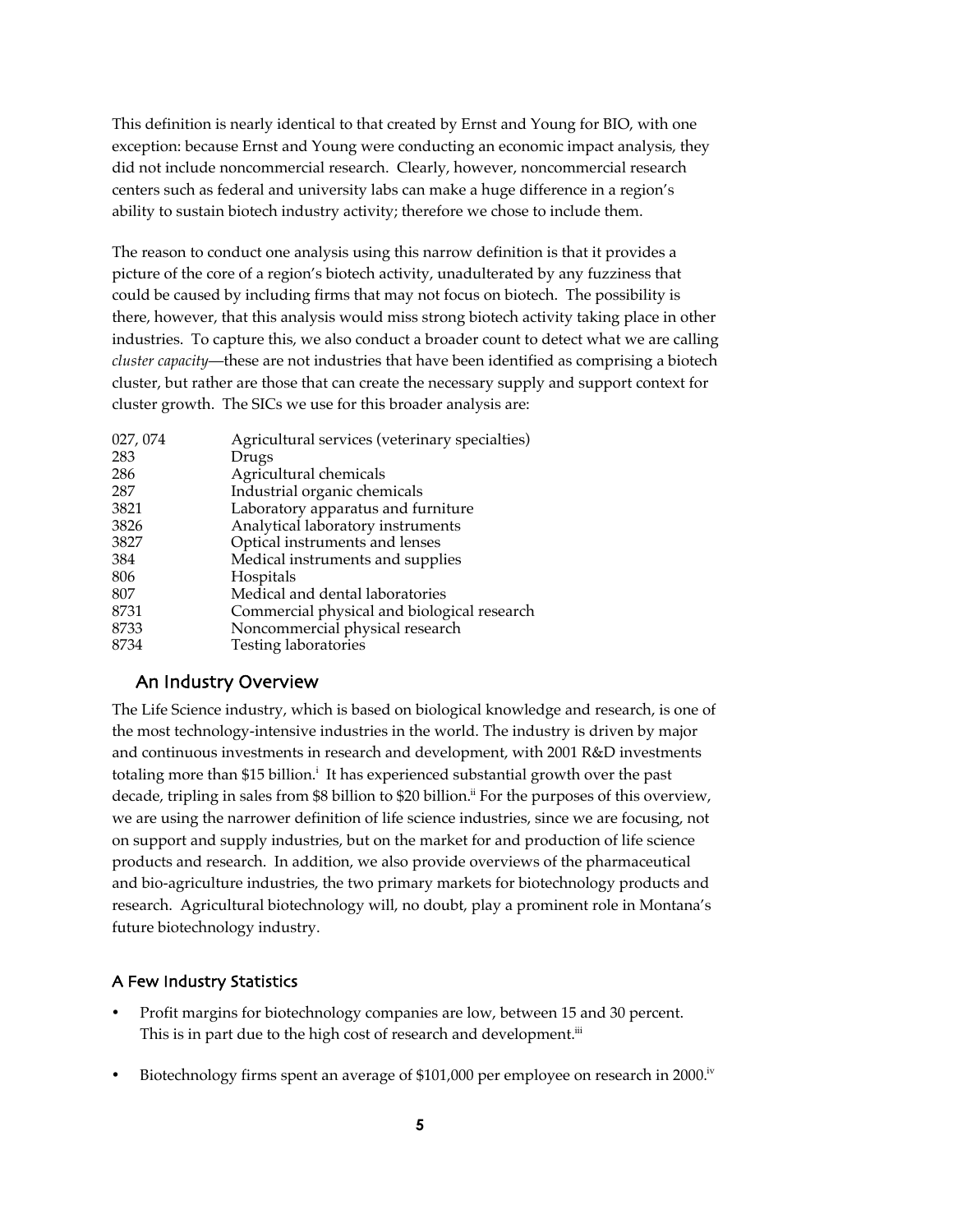There are currently 1,457 biotechnology companies in the United States, of which 342 are held publicly with a total value of \$224 billion. $v$ 

Revenues have increased from \$8 billion in 1992 to \$27.6 billion in 2001.<sup>vi</sup>

Life science firms currently employ 179,000 people in the United States.

The FDA has approved more than 130 biotechnology drugs, with another 350 currently in clinical trial.<sup>vii</sup>

In genetics research, business is highly concentrated among the top five companies who make up one-third of the total revenue.<sup>viii</sup>

#### 3. The Human Applications Segment: Some Things To Consider

Two of the most up-to-date analyses of the biotechnology industry are offered in the Brookings Institution's *Signs of Life*ix and the Massachusetts Biotechnology Council/Boston Consulting Group report MassBiotech 2010<sup>x</sup>—both published in 2002. Here are several of the findings that are worth considering for any region seeking to build its capacity to support a biotechnology industry or cluster.

#### **Fig. 5** The biotechnology industry is highly concentrated.

Most biotechnology research and commercialization in the U.S. takes place in nine metropolitan areas: Boston, San Francisco, San Diego, Raleigh-Durham-Chapel Hill, Seattle, New York, Philadelphia, Los Angeles, and Washington, D.C. The gap between the top nine life science regions and the rest of the nation is considerable. Compared to the other 42 largest metropolitan areas in the U.S., these nine cities have eight times as much biotech research activity, ten times as many large and newly established biotech firms, and thirty times more venture capital funding.

ß **This is usually an expensive and long-term endeavor – especially for drugs.**

Drug development can take up to 15 years and \$800 million for a single product. The drug development value chain is comprised of four steps.

- $\triangleleft$  Research: promising compounds, treatments, and approaches are identified by companies and academic researchers
- $\div$  Development: testing and refinement in three steps
	- o pre-clinical testing on animals to see if suitable for testing on humans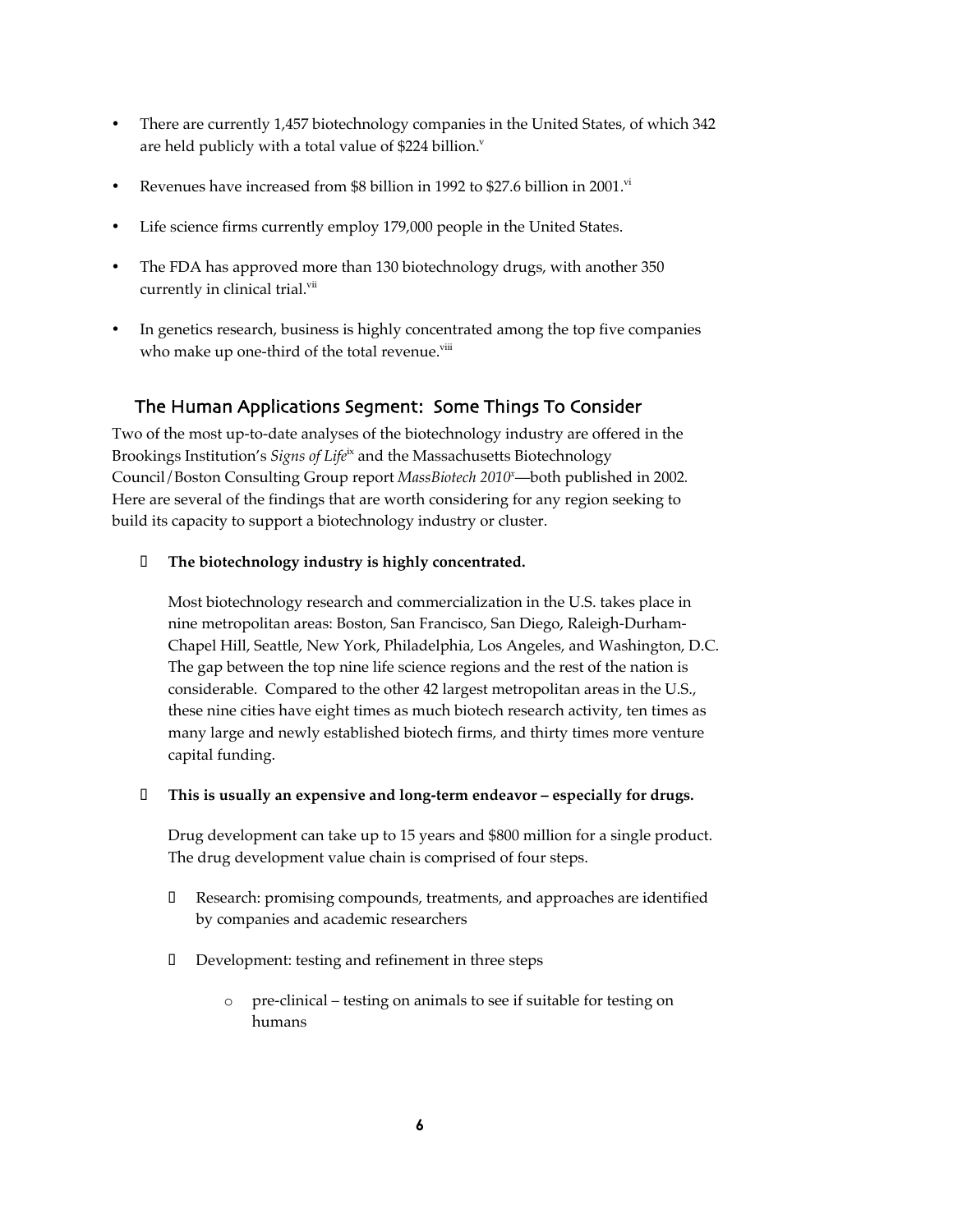- o clinical testing on patients to see if it is effective and safe. This is also accomplished in three steps or trial levels (Phase 1, Phase 2 and Phase 3).
- o FDA Review Food and Drug Administration analyzes clinical trial test results to determine if the product is safe and effective for its intended use.
- Manufacturing: large quantity production
- v Commercial: sales and marketing activities
- Risky business: product development

According to the Boston Consulting Group analysis, here are the success probabilities and time-to-market estimates for each of the development phases and the FDA approval process.

|          | <b>Success Probability</b> | <b>Time to Market</b> |
|----------|----------------------------|-----------------------|
| Phase 1  | 21%                        | 6 yrs.                |
| Phase 2  | 31%                        | 5 yrs.                |
| Phase 3  | 59%                        | 3 yrs.                |
| Approval | 91%                        | 1 yr.                 |

#### **Kanufacturing generates the greatest impact.**

Manufacturing/bio-manufacturing spreads the economic benefits to a much broader segment of the population. This is because a wider range of employment opportunities is involved including manufacturing personnel, lab technicians, and quality control and assurance personnel. Furthermore, these jobs are more stable because the complex FDA approval process also involves the approval of the manufacturing process and the actual site (hence a strong disincentive to move).

#### ß **The biotechnology industry has a strong employment multiplier.**

It has been estimated that for every direct job created by biotechnology, about two additional indirect jobs are generated in support services such as professional services (legal, accounting, etc.), business supplies, and in related consumer spending.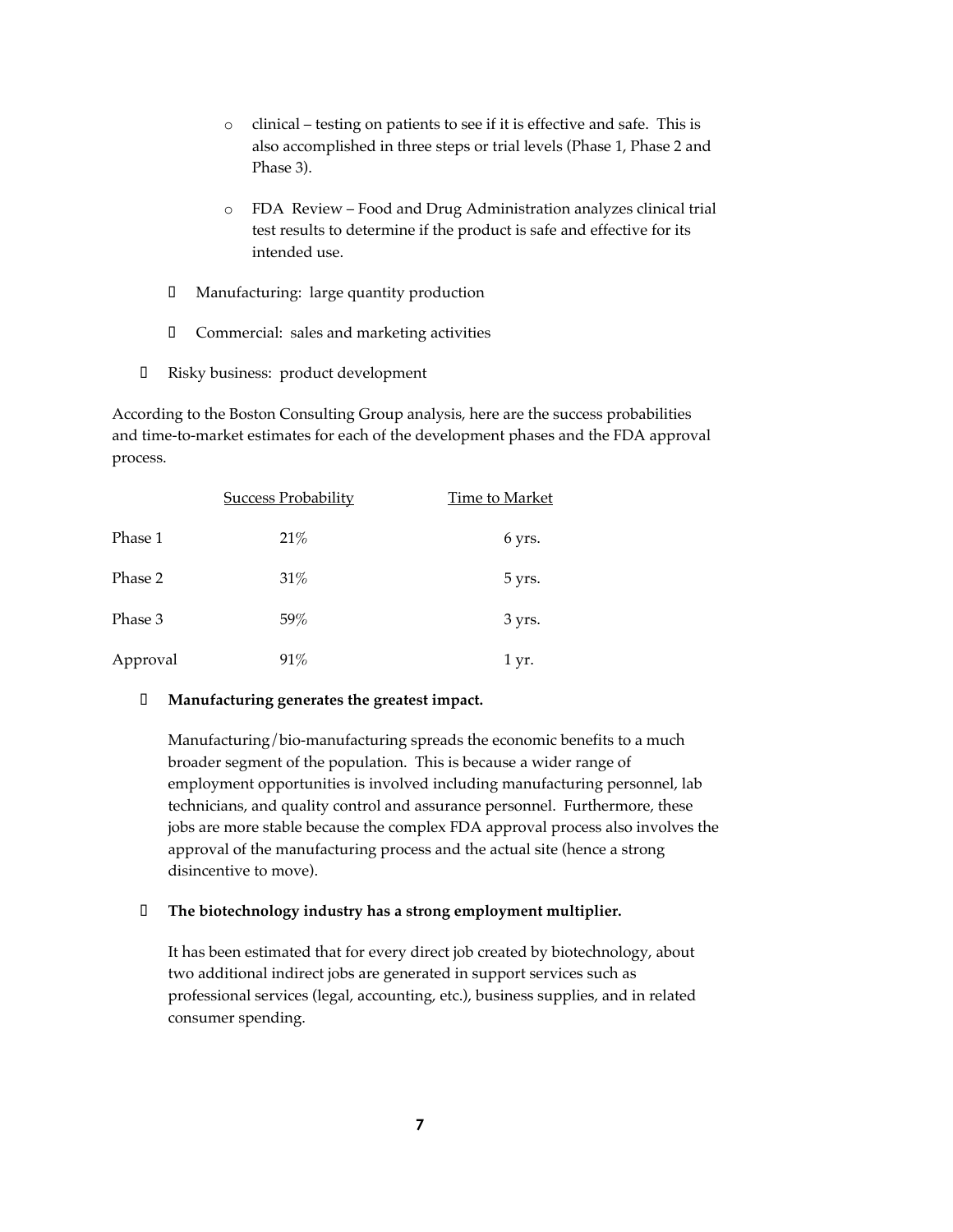#### ß **Networking & collaboration = innovation & technological dynamism.**

Networked firms and firms that collaborate are quicker to generate discoveries and commercialize products than firms who do not network. They also have better access to technical information, capital, and alliance opportunities.

#### ß **The economic impact of biotechnology firms can depend greatly on their connections with pharmaceutical companies.**

In the exploratory and development phases, biotechnology research requires a great deal of capital. Once the research has yielded a product, it must be manufactured, distributed, and marketed on a large scale if it is to have any real economic impact. Alliances with pharmaceutical companies are often the only way for human-science oriented biotech firms to gain access both to capital and to the necessary production and distribution infrastructure. Many worthwhile biotech products languish for lack of connection to a powerful partner.

ß **"No Bucks, No Buck Rogers": The Risk Capital Requirement**

Significant life sciences cluster development requires copious amounts of patient risk capital. As documented in the Brookings *Signs of Life* report, the country's nine most distinctive biotech concentration areas have, on average, thirty times more venture capital than other metro areas – including areas with significant research capacity.

The above-presented findings are, for the most part, derived from analyses of biotechnology industry segments that focus on human applications. It is important to note that there is also a great deal of biotechnology-related research and product development activity taking place in agriculture, food processing, environmental remediation, as well as other sectors. While several of the above findings may also apply to these sectors, each of these areas have their own separate and distinctive set of scientific, technological, business challenges and ethical issues.

#### 4. Agriculture

Biotechnology is becoming an increasingly important part of everyday agriculture production. In some ways, agricultural producers have been using biotechnology for over a hundred years, ever since Gregor Mendel crossbred his first pea plants. Today, genetic manipulation and other biotechnological processes are used to create plants that can ward off insects or that are resistant to insecticides and weed-killing chemicals; plants that can tolerate hostile climates and environments such as deserts; plants that can produce a high yield from less acreage; and plants that contain additional necessary nutrients (such as the vitamin A-rich golden rice that is now grown for faminesusceptible countries). All of these applications will become more significant as the world's population continues to grow; the UN estimates that by 2025, half of the world's population will live in cities and need to be fed by the market. Food production will have to double on existing land over the next 30 years to provide for the increasing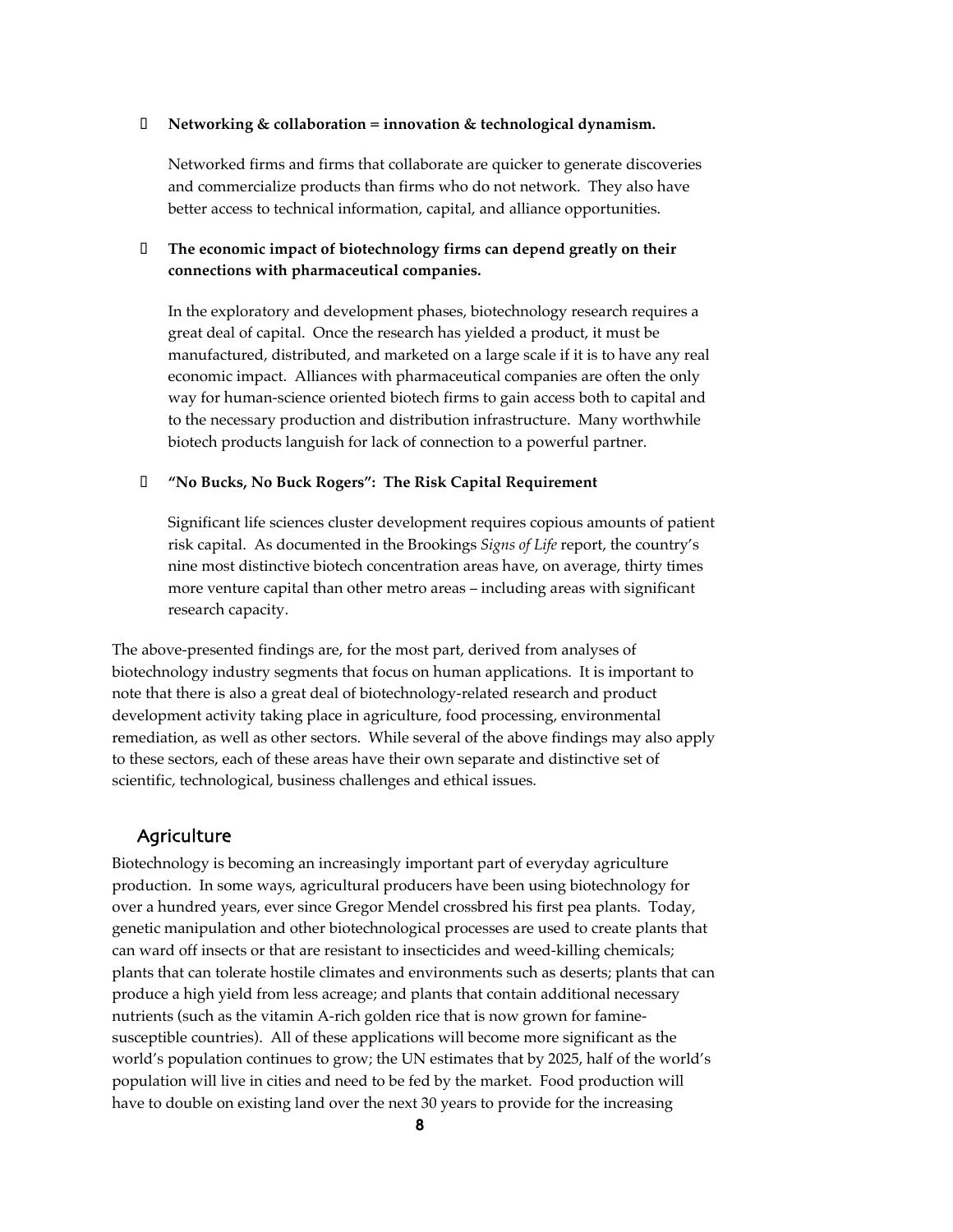population.<sup>xi</sup> The U.S. is a leader in transgenic crops, of which soybeans, cotton, and corn are the leading products; in 2000 the United States had 30.3 million hectares of transgenic crops, which was 20 million more than Argentina, the next closest country, and 69% of the world's total.

#### 5. Pharmaceuticals

Because the biotechnology industry is so closely connected to the pharmaceutical industry – and in fact in some studies, biotech is considered part of pharmaceuticals – we include an overview of this industry to supplement our description of the biotechnology field. The structure of the pharmaceutical industry is quite different from that of the biotechnology field; where biotech firms tend to be small and volatile, pharmaceutical companies are large – and are getting larger in the recent wave of mergers – and longlived. And, in contrast to the slight profit margins that make biotechnology research such a risky proposition, pharmaceutical firms see profit margins of around 70 percent – among the highest for any industry. Pharmaceutical firms are the single largest market for biotechnology products and research, and are also one of the most important sources of capital for biotech companies. Many small, cash-starved biotech firms establish partnerships (these may be joint ventures, cross-ownership or licensing agreement, or contracting relationships) with pharmaceutical firms to conduct research.

### B. Who Are They and Where Are They? Geographic Concentration of Montana's Life Sciences Cluster

#### 1. Life Sciences Companies in Montana: The Basics

The group of findings presented below is gleaned from a region-by-region quantitative analysis of life-science-related employment and establishment concentrations of fourdigit SIC code data. The analysis can be found in the Quantitative Data Companion Volume of this report.

- ß Montana has above average concentrations of establishments within its economy compared to the rest of the country for the core biotechnology industry definition as well for the broader, life sciences oriented version.
- ß Montana's core biotechnology cluster is small (616 employees in 2000) with a particular strength in noncommercial research and manufacturing of biological products. Employment in commercial physical research is declining, and some component industries (pharmaceutical preparations, medicinals and botanicals, and diagnostic substances) are not represented.
- The Southwest is the center of Montana's biotechnology industry. Concentrations of core biotechnology companies are also above average in Western Montana and – to a lesser degree – in the South Central region. Biotech employment is insignificant in the North Central and Eastern parts of the state.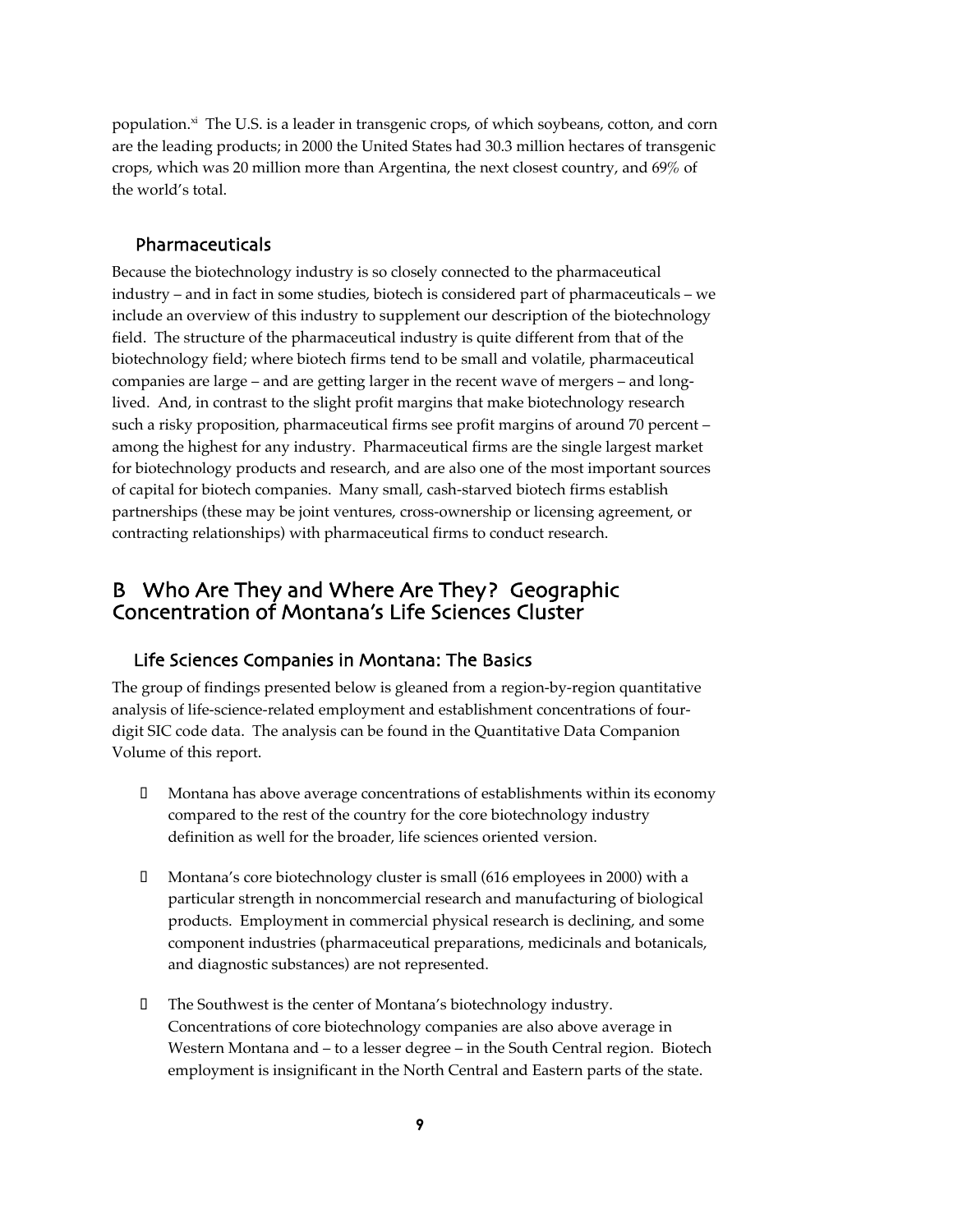- ß Establishment concentrations in the core biotechnology cluster are above average in Western Montana and almost twice the national average in the Southwest. At the same time, employment concentrations are clearly below average even in these regions, indicating that Montana's biotechnology cluster consists primarily of small companies. This could suggest some promising entrepreneurial activity.
- While all five regions have at least some employment in research organizations, core biotechnology manufacturing is new to the state and still limited to the Southwest and South Central parts of Montana.
- ß Compared to the national cluster distribution, noncommercial research organizations are over represented in all five regions.
- ß In the more broadly defined life sciences cluster, Montana's strength is more in research and testing than in manufacturing. Hospital employment accounts for almost 89 percent of the total cluster employment.
- ß Between 1990 and 2000, employment in the life sciences related chemical industries and in medical instruments and supplies grew by 96 and 67 percent, respectively. Both industries remain relatively small, however. Chemicals are concentrated in the Southwest, while medical instruments are dispersed across large portions of the state.
- **Employment and establishment concentrations are particularly high (well above** the national average) in smaller component industries that in most cases are of limited potential importance for the development of a life sciences cluster. For example, animal specialties, dental equipment, or fertilizer mixing companies are not key components on which to build a policy strategy for creating a life sciences cluster.
- ß The Western and Southwestern parts have a fairly diverse and well-developed life sciences cluster with significant employment in a number of component industries.
- ß Employment and establishment concentrations and distribution in the South Central region suggest the possible existence of a still weak, but potentially emerging cluster.
- ß Life sciences employment in the North Central and Eastern parts of Montana is concentrated almost exclusively in large hospitals, with very few other component industries represented.

#### 2. Life Sciences in Montana: Industry Concentrations

As previously mentioned, this strategy employs two different working definitions for what a biotechnology industry cluster might look like. The first is a narrow definition that focuses on the capacity to manipulate and modify DNA and RNA. The second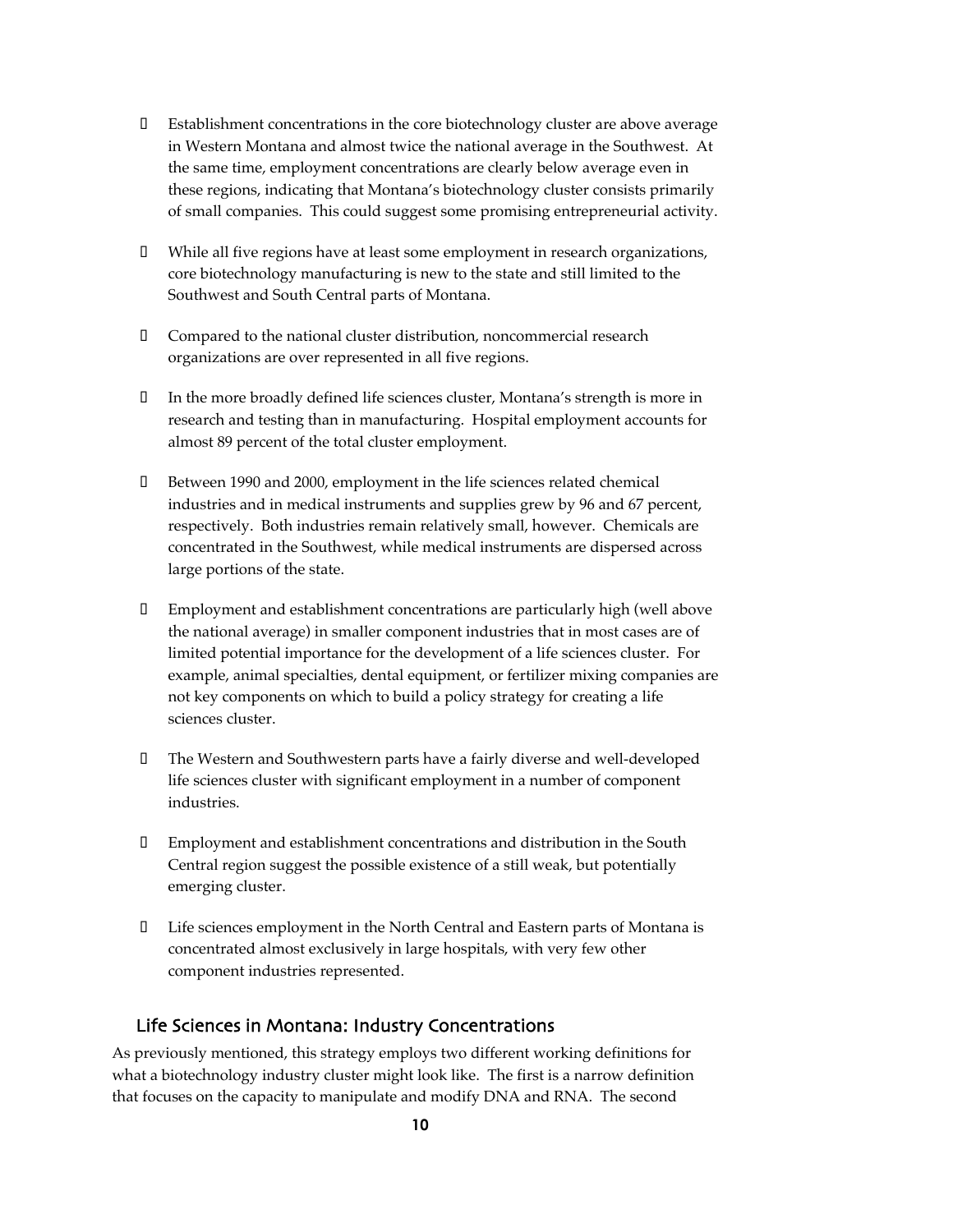biotechnology cluster definition is much more expansive in scope and includes biomedicine and bioscience and the use of cellular products. The latter is most consistent with what other states have used in their bioscience and biotechnology definitions. No statistically derived national benchmark exists for a life sciences cluster. At the state level, Montana has above average concentrations of employment and establishments within its economy compared to the rest of the country for the core biotechnology industry definition as well for the broader, life sciences oriented version.

#### Life Sciences Concentration, Narrow Definition

The number of employees under the narrow definition was 616 in 2000, down 12.5 percent from 1990. The number of establishments, on the other hand, increased by 22 percent to 110 in 2000. As shown in Table VI-1, the employment LQs for the narrow cluster definition are below average, while the establishment LQs for most core biotechnology industries and the total cluster are greater than one. Montana has particularly high establishment concentrations in noncommercial research organizations and in biological products except diagnostic. While these two industries experienced significant employment growth between 1990 and 2000, commercial physical research employment declined sharply.

| Table VI-1<br><b>Biotechnology Cluster (Narrow Definition) - Montana Summary Data</b> |      |                   |                |      |      |                       |
|---------------------------------------------------------------------------------------|------|-------------------|----------------|------|------|-----------------------|
|                                                                                       |      | <b>EMPLOYMENT</b> |                |      |      | <b>ESTABLISHMENTS</b> |
| <b>INDUSTRY</b>                                                                       | 1990 | 2000              | <b>LQ 2000</b> | 1990 | 2000 | LQ 2000               |
| Medicinals and botanicals                                                             | D    | D                 | D              | D    | D    | D                     |
| Pharmaceutical preparations                                                           | 0    | D                 | D              | 0    | D    | D                     |
| Diagnostic substances                                                                 | 0    | 0                 | 0.00           | 0    | 0    | 0.00                  |
| Biological products exc. diagnostic                                                   | 0    | 52                | 0.84           | 0    | 3    | 1.43                  |
| Commercial physical research                                                          | 407  | 163               | 0.25           | 46   | 48   | 1.05                  |
| Noncommercial research organizations                                                  | 262  | 398               | 0.92           | 43   | 56   | 1.70                  |
| Total                                                                                 | 704  | 616               | 0.32           | 90   | 110  | 1.20                  |

Source: ES-202 data and RTS, Inc.

"D" indicates disclosure suppression. Statistics based on fewer than three respondents or where on respondent represents 80% of the employment are suppressed. Source: MT Department of Labor and Industry, and RTS, Inc.

#### Life Sciences Concentration, Broad Definition

The more broadly defined life sciences cluster in Montana shows upward trends in employment and number of establishments. Employment increased from 15,701 in 1990 to 19,987 in 2000, or by more than 27 percent. The number of establishments in the cluster totaled 445 in 2000, a five percent increase from the 423 firms in 1990. These numbers illustrate the vast difference in scale between the two biotechnology cluster definitions. The employment levels for the broader definition are much higher than for the narrow one; almost 20,000 jobs compared to 600. As Table VI-2 shows, hospitals are responsible for most of that difference.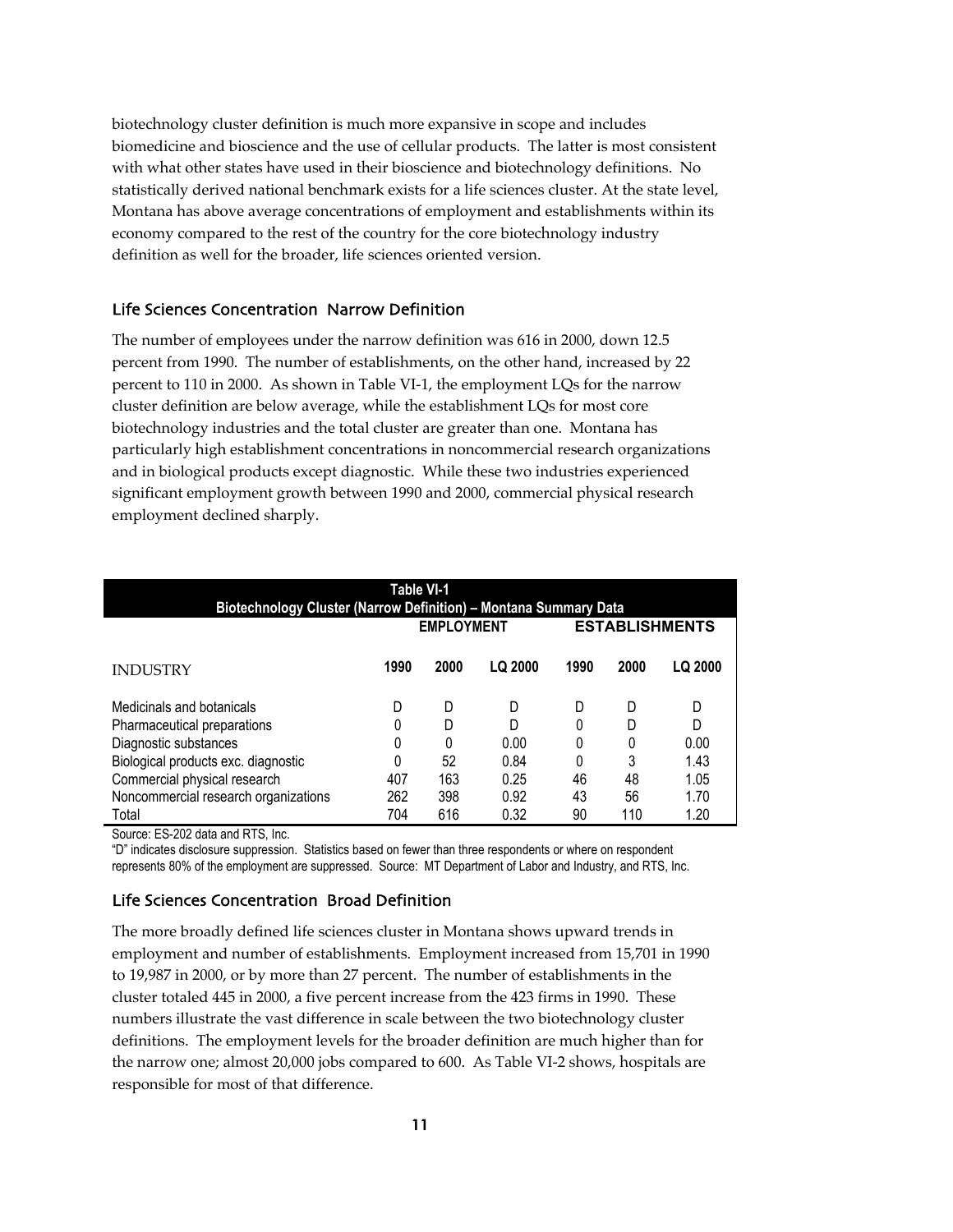Employment and establishment concentrations for the broader cluster definition are above average. The employment LQ for the extended life sciences cluster is much higher than for the narrow biotechnology definition, indicating a specialization in industries that is more related to biomedicine, medicine, and medical devices rather than concentrated in biotechnology in the purest sense. However, agricultural (including veterinary) services and hospitals are the only two areas with above average employment concentrations. Combined, they account for more than 92 percent of the total life sciences employment in Montana. Establishment LQs are greater than 1.0 for agricultural services and research and testing laboratories. It is important to remember that these numbers only indicate high employment or establishment concentrations in industries that often sell products or services to biotechnology companies, or share a common labor pool or other resources. The data indicate a *potential* and not an *actual* relationship. For example, hospitals can play an important role in a life sciences cluster if they perform clinical trials, tests, or research. Many hospitals, however, are exclusively healthcare facilities.

| Table VI-2<br>Life Sciences Cluster (Extended Definition) - Montana Summary Data |                                            |        |            |      |      |            |  |
|----------------------------------------------------------------------------------|--------------------------------------------|--------|------------|------|------|------------|--|
|                                                                                  | <b>EMPLOYMENT</b><br><b>ESTABLISHMENTS</b> |        |            |      |      |            |  |
| <b>INDUSTRY</b>                                                                  | 1990                                       | 2000   | LQ<br>2000 | 1990 | 2000 | LQ<br>2000 |  |
| Agricultural services                                                            | 474                                        | 672    | 1.02       | 138  | 142  | 1.04       |  |
| Drugs                                                                            | D                                          | 54     | 0.06       | D    | 6    | 0.46       |  |
| Chemicals (agricultural and industrial)                                          | 147                                        | 289    | 0.62       | 22   | 11   | 0.95       |  |
| Medical instruments and supplies                                                 | 139                                        | 233    | 0.24       | 20   | 22   | 0.69       |  |
| Hospitals, medical and dental laboratories                                       | 13,977                                     | 17.745 | 1.54       | 113  | 117  | 0.99       |  |
| Research and testing                                                             | 800                                        | 962    | 0.70       | 119  | 145  | 1.22       |  |
| Total                                                                            | 15,701                                     | 19,987 | 1.26       | 423  | 445  | 1.04       |  |

Source: ES-202 data and RTS, Inc

"D" indicates disclosure suppression. Statistics based on fewer than three respondents or where on respondent represents 80% of the employment are suppressed. Source: MT Department of Labor and Industry, and RTS, Inc.

A complete table with all cluster component industries as well as a more detailed analysis of regional industry concentrations and the distribution of industries within the cluster is included in the quantitative data companion volume. There we present employment and establishment concentrations and growth rates by region and compare the structure of Montana's regional life sciences cluster comparison to the national benchmark cluster.

## C. Basic Composition Of Montana's Life Sciences Cluster

The prior section presented a statistical summary of employment and establishment concentrations and distribution for a broadly defined life sciences in Montana. This summary is based on published data and intended to deliver a general sense of the life sciences industry-related presence within the state. This section presents a ground level view of the basic composition of Montana's life sciences cluster and as such employs a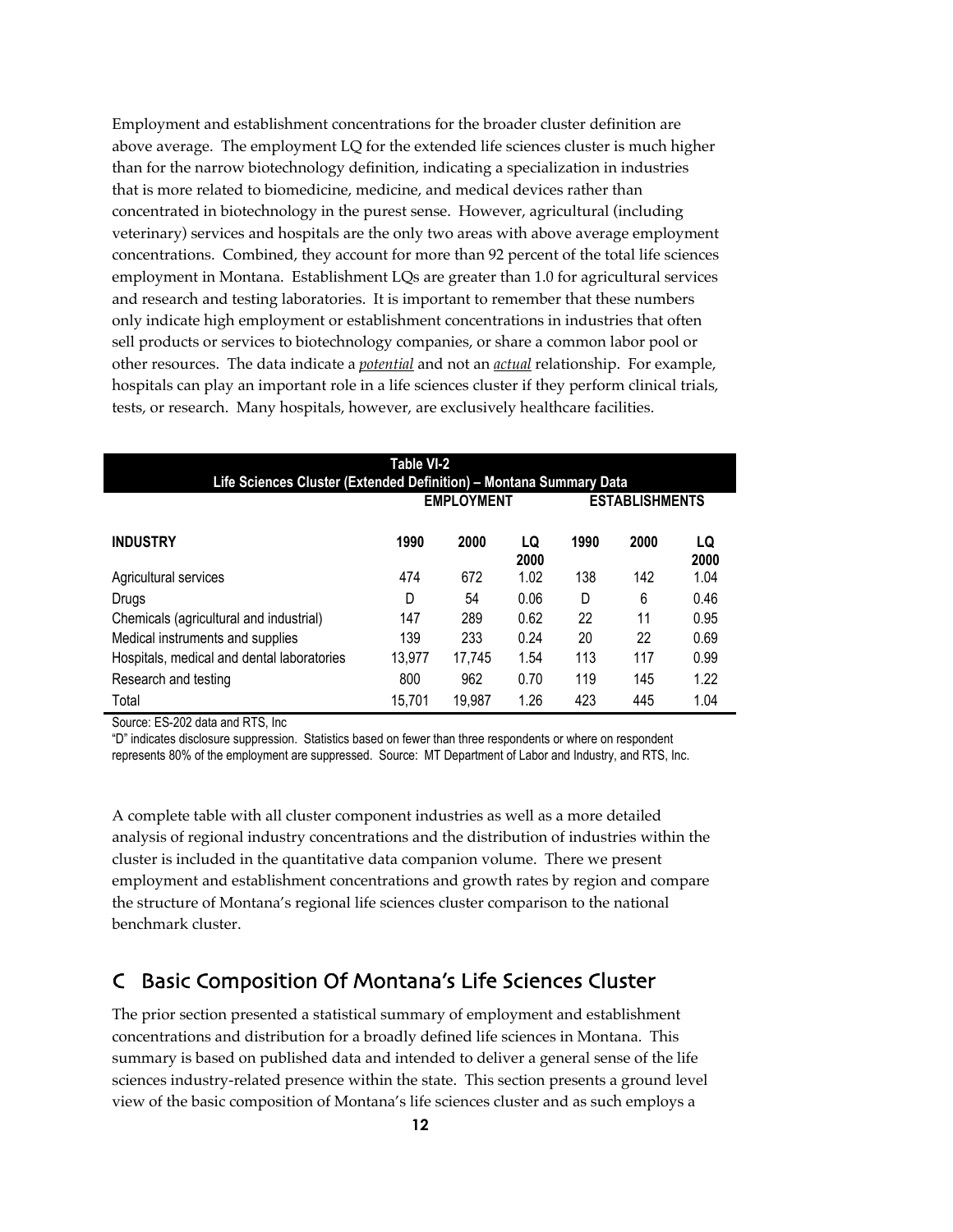cluster perspective that occupies a middle ground between the core and extended definitions used in the statistical description. Three aspects of this perspective should be noted.

It includes firms engaged in developing, marketing and manufacturing biological products and medical/biomedical devices and equipment as well as key suppliers whose products and services are tailored to the industry. The firms were identified from interviews, literature searches, and Internet searches and from input from Montana economic development professionals and life science industry representatives.

It includes some public and non-profit entities that are significant actors within the cluster, on a case-by-case basis. For instance, a hospital may be included if it is an active and recurring participant in research activities or clinical trials – especially with other companies or universities.

This is intended to be a representative but not comprehensive characterization of the cluster. There is no product-centered standard definition for this industry, so there are no directories or formal rosters other than an occasional piece-meal listing that includes small groups of companies that have identified themselves as biotech firms.

#### 1. Companies

The project team was able to identify more than 50 firms, as well as an important group of public or non-profit laboratories, research institutes and hospitals that were active within this cluster (see Appendix A for a complete listing). As shown in Table VI-3, the group represents a fairly diverse collection of products, services, technology platforms and R&D activities for human, agricultural and environmental applications. Of the firms that have been identified to date, the largest number (19) are pursuing or producing human diagnostics or therapeutic applications. While almost all of these firms are supporting some level of R&D effort, eight of them indicate they have a product or service currently on the market and three indicate they engage in manufacturing.

Eleven firms are operating in the plant or animal applications field and seven are pursuing or producing life science related environmental applications. (Note: the numbers in these applications categories are not discrete – a firm may be represented in more than one category.)

| Table VI-3                        |                                                 |  |  |
|-----------------------------------|-------------------------------------------------|--|--|
| <b>Commercial Focus Area</b>      | <b>Number of Firms with</b><br><b>Offerings</b> |  |  |
| Human Applications                |                                                 |  |  |
| Diagnostics/Therapeutics          | 19                                              |  |  |
| Devices/Instruments               | 13                                              |  |  |
| <b>Agricultural Applications</b>  |                                                 |  |  |
| Plant                             | 6                                               |  |  |
| Animal                            | 5                                               |  |  |
| <b>Environmental Applications</b> |                                                 |  |  |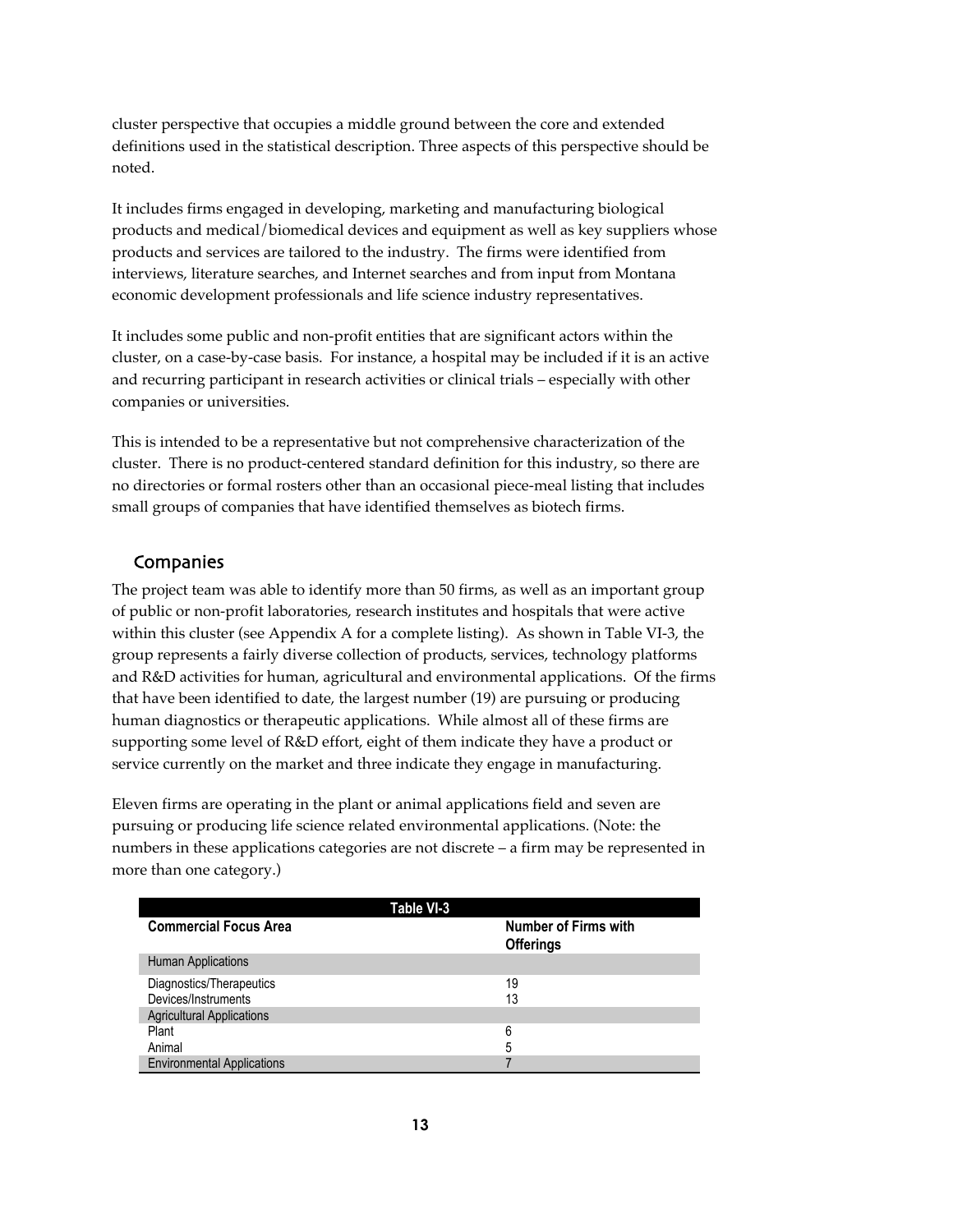In addition, fifteen firms indicated they supplied biological products or life-science-based products or services to the life sciences industry. Their activities ranged from testing services to data mining software. Over half of these companies (nine) offer services while seven sold products to the industry. Six of the companies featured information technology-based products or services (software, data mining/manipulation, communications/reporting) and five of the companies provided some form of support for the FDA approval process or compliance monitoring.

#### 2. Research Infrastructure

The cluster also features a cadre of public or non-profit institutions that engage in biotech or biomed-related research and/or support clinical trial activity. In addition to the state's two major research universities *– the University of Montana (Missoula) and Montana State University (Bozeman),* this group includes:

#### Rocky Mountain Laboratories **Hamilton** !

Federal lab Large laboratory of the National Institute of Allergy and Infectious Diseases

#### **The Center for Biofilm Engineering (CBE)** Bozeman

Montana State University

Multidisciplinary research teams find solutions and applications for industrially relevant problems and potentials of microbial bio-film formation

#### **International Heart Institute Missoula**

The International Heart Institute of Montana engages physicians and scientists from St. Patrick Hospital and Health Sciences Center and The University of Montana. Performs basic and clinical research on advanced cardiac procedures and the treatment of heart disease.

#### **Montana Neuroscience Institute Foundation (MNIF)** Missoula

St. Patrick Hospital and Health Sciences Center

The University of Montana

MNIF promotes the integration of neuroscience research and patient care. Through collaboration fostered by the Foundation, experts in research and clinical medicine develop innovations in patient care to help those afflicted with diseases of the nervous system.

#### **Montana Biotechnology Center** Missoula

University of Montana

The Center's mission is to stimulate applied and basic research in biotechnology, to coordinate efforts between public sector investigators and private sector enterprises and to increase collaboration between all parties involved in biotechnology within the state of Montana.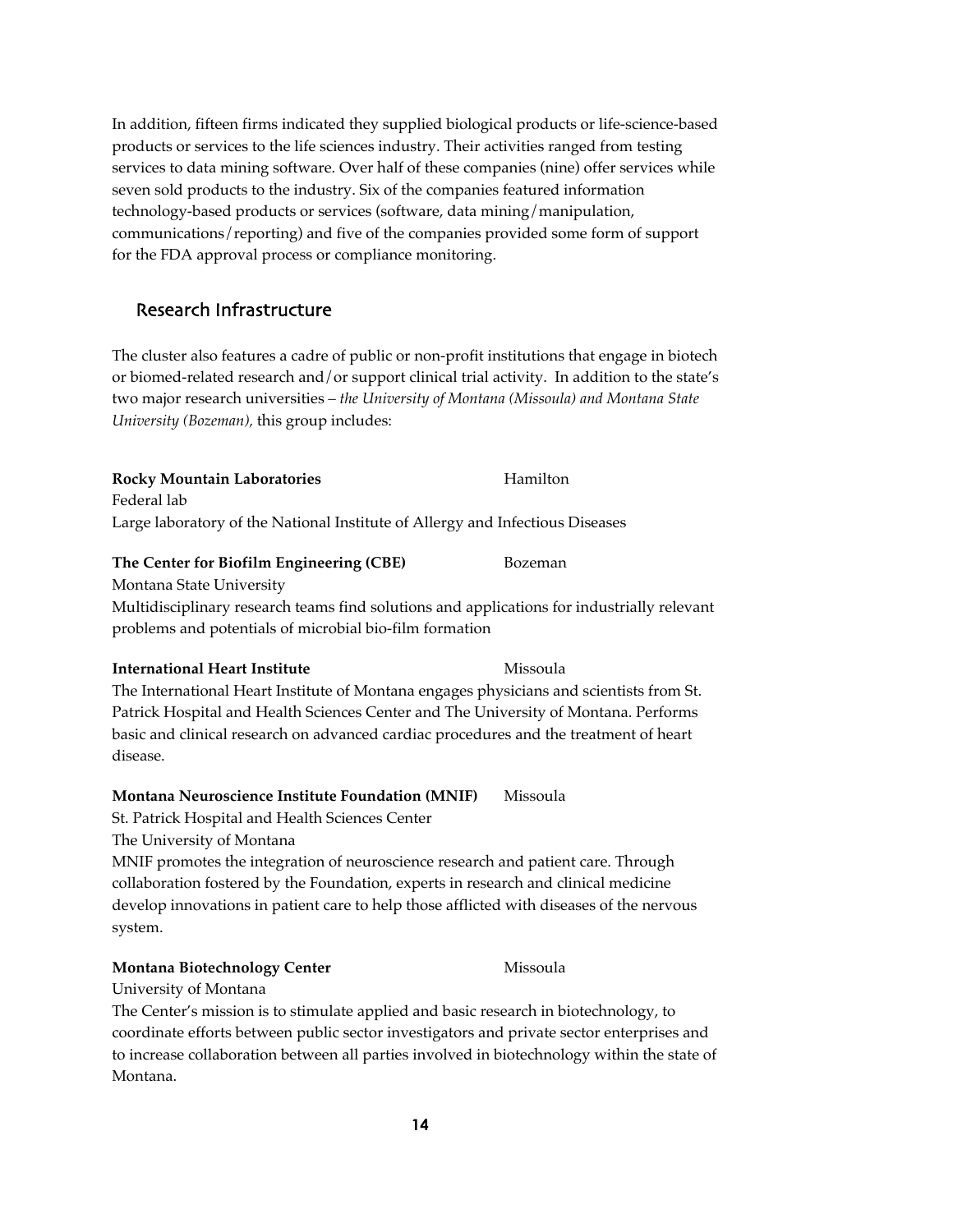#### **Deaconess Billings Clinic** Billings

Deaconess Billings Clinic's Research Division conducts clinical research studies of human disease, new drugs, and medical devices.

**McLaughlin Research Institute for Biomedical Sciences** Great Falls Biomedical research and transgenic facility that offers a range of services for the production and preservation of genetically modified mice.

#### **Montana Board of Research, Commercialization & Technology** Helena

Under the Governance of the Montana Department of Commerce, the board offers grants and loans for research and commercialization projects that (1) expand and strengthen the state's basic industries and (2) encourage the diversification of the state's economy. The board has authority to grant or loan \$4.85 million in fiscal year 2003. The emphasis of the program is on projects that lead to marketable products or processes. Projects must be matched with non-Montana state government funds at an amount equal to at least 25% of the total project cost. Eligible applicants are Montana-based research and commercialization centers. Research and commercialization centers are statutorily defined as the campuses of the University of Montana or Montana State University, tribal colleges, colleges of technology, community colleges, agricultural research centers, or private laboratories or research centers.

#### 3. Geography

Almost 90 percent of the cluster firms identified to date are located in the western half of the state with twenty-five in the Southwest Region and 20 companies in the Western Region. Two companies were located in the South Central region and in the Eastern Region. No cluster companies have been identified yet in the North Central Region.

The research infrastructure is concentrated in the Western Region (Missoula, Hamilton) with some additional assets associated with MSU in the Southwestern Region. The North Central and South Central Regions each have one strong research infrastructure institution.

Again, it is interesting to note that in spite of the substantive level of biotechnology industry related-activity in the western half of the state, Montana does not have a medical school.

## D. Cluster Profile and Assessment

#### Cluster Map

A visual representation of the Montana Life Sciences cluster is presented in Figure VI-1. The cluster has been divided into five elements: (1) direct inputs (specialized, general services, capital, and research), (2) core firms (human, agriculture/livestock, and environmental), (3) markets/customers for each of the core applications, (4) infrastructure (social and technical) and (5) human resources-related inputs (sources of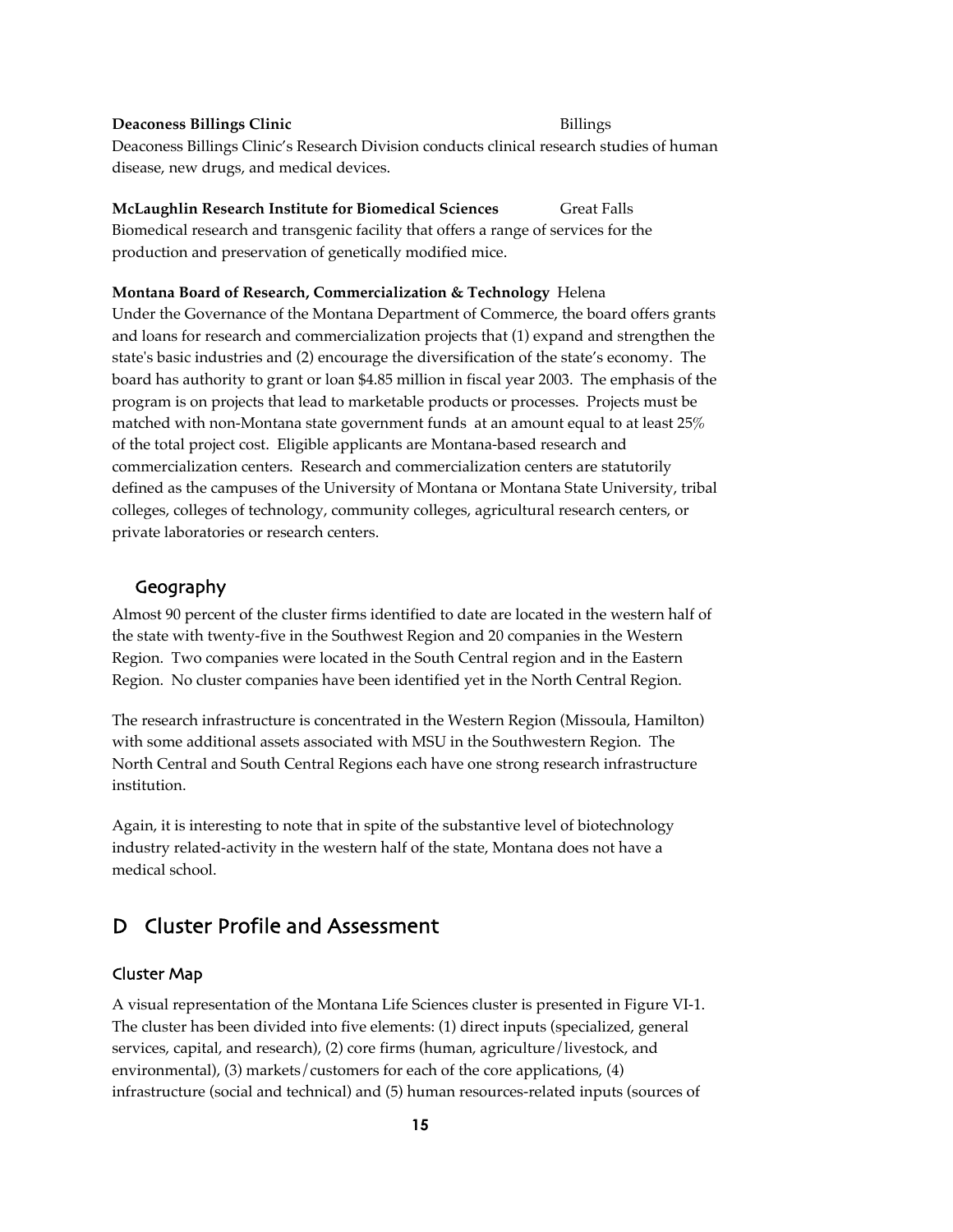skills and knowledge and the actual labor pool). The solid line arrows connecting the various elements indicate transactions. The dotted line arrows indicate information flow.

While the profile presented below addresses all the elements of the life sciences cluster, the basic frame of reference for the analysis is the group of firms that define the cluster's core.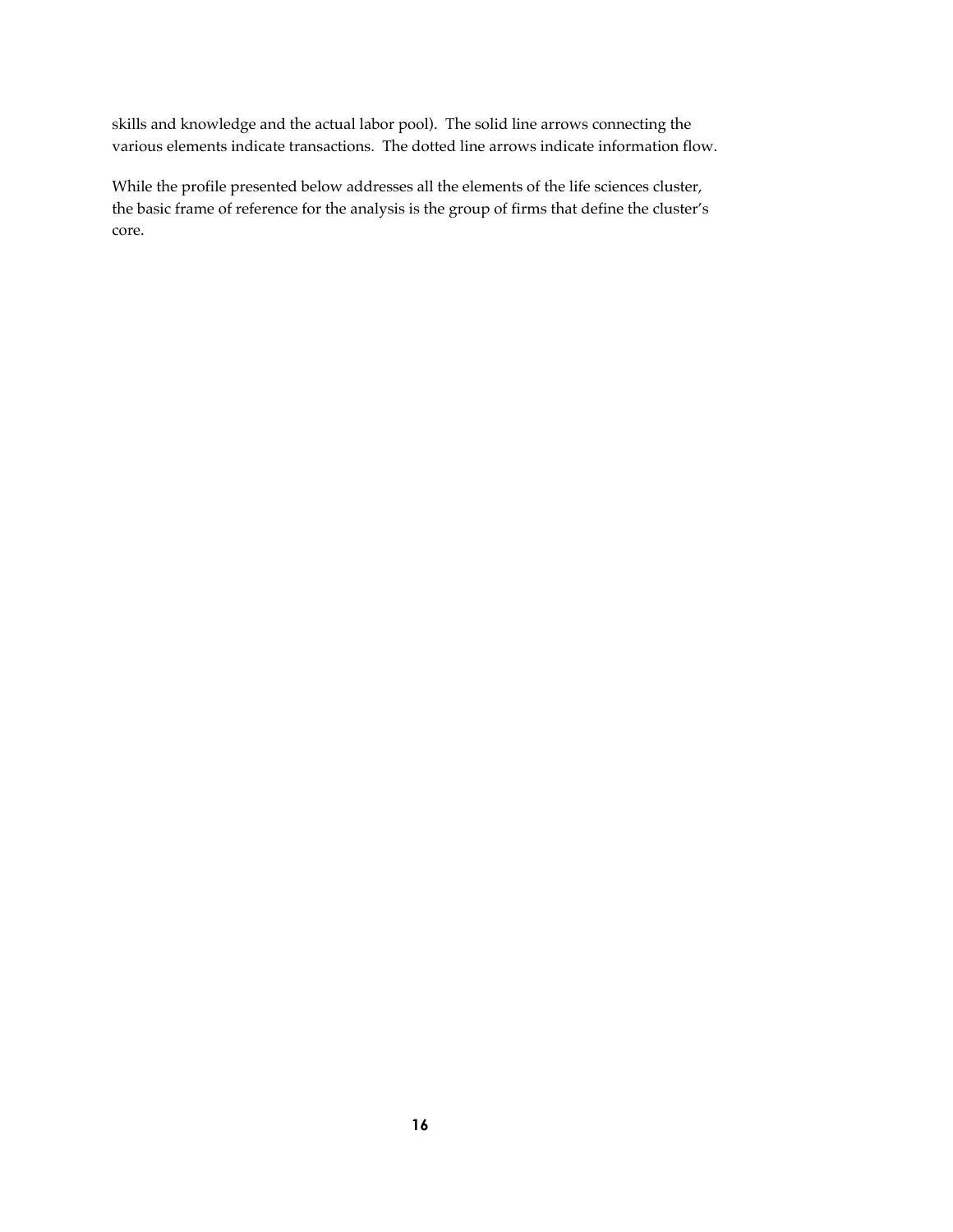#### Figure VI-1: Life Sciences Cluster

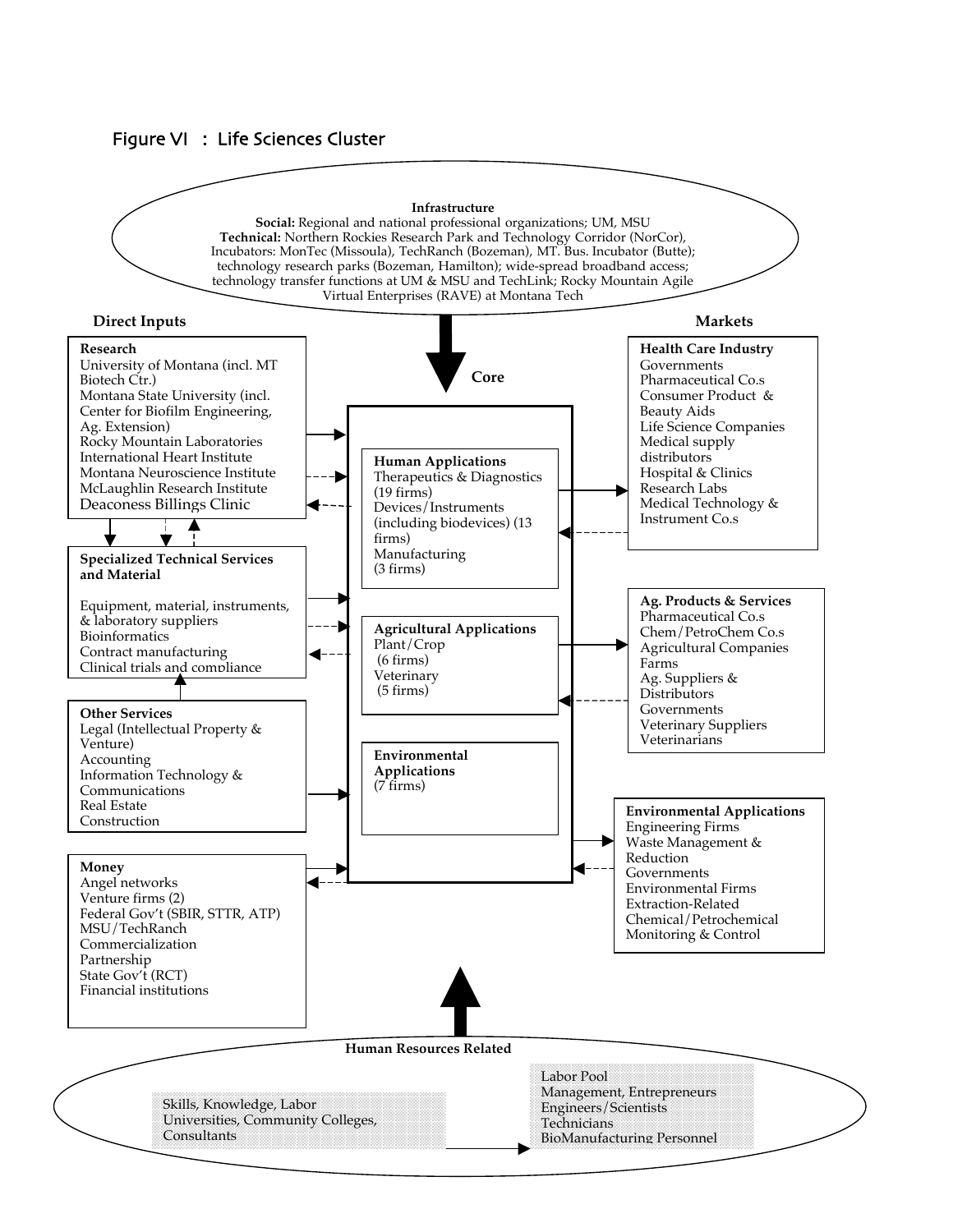#### 1. Skills and Labor

The core companies generally recruit from the national market for experienced scientists, engineers, and managers with specific skill and knowledge sets. For technicians and manufacturing-related positions, including entry level, they generally require a bachelor's degree. For entry level positions, employers often hired from in-state universities and were pleased with the quality of the graduates. The core firms, as a general rule, also provided specialized training, in most cases without using an outside vendor.

Providing some sense of the annual flow of in-state graduates into the potential life sciences labor pool, Table VI-4 presents a listing of university and college completions by degree and by program for the 2000-2001 academic year. As detailed in Table VI-4, for that year there were 346 degrees granted in programs whose graduates tend to be oriented toward human applications fields (biology, biochemistry, microbiology, medical technology, and biotechnology research.) Of these, 323 were bachelor's degrees while two were associate's, 16 master's and five doctorate. There were 87 degrees granted in programs oriented toward plant, crop, and livestock-related applications (animal sciences, plant sciences, horticulture sciences, plant pathology, soil science, entomology, and range science and management). Of these, 76 were bachelor's degrees while 11 were master's. There were no associate's or doctorate degrees granted. There were 111 degrees granted in programs where graduates tend to be oriented toward environmental applications (environmental sciences, environmental health engineering, and environment control technology). Of these, 58 were bachelor's degrees, while eight were associate's, 43 master's and two doctorate.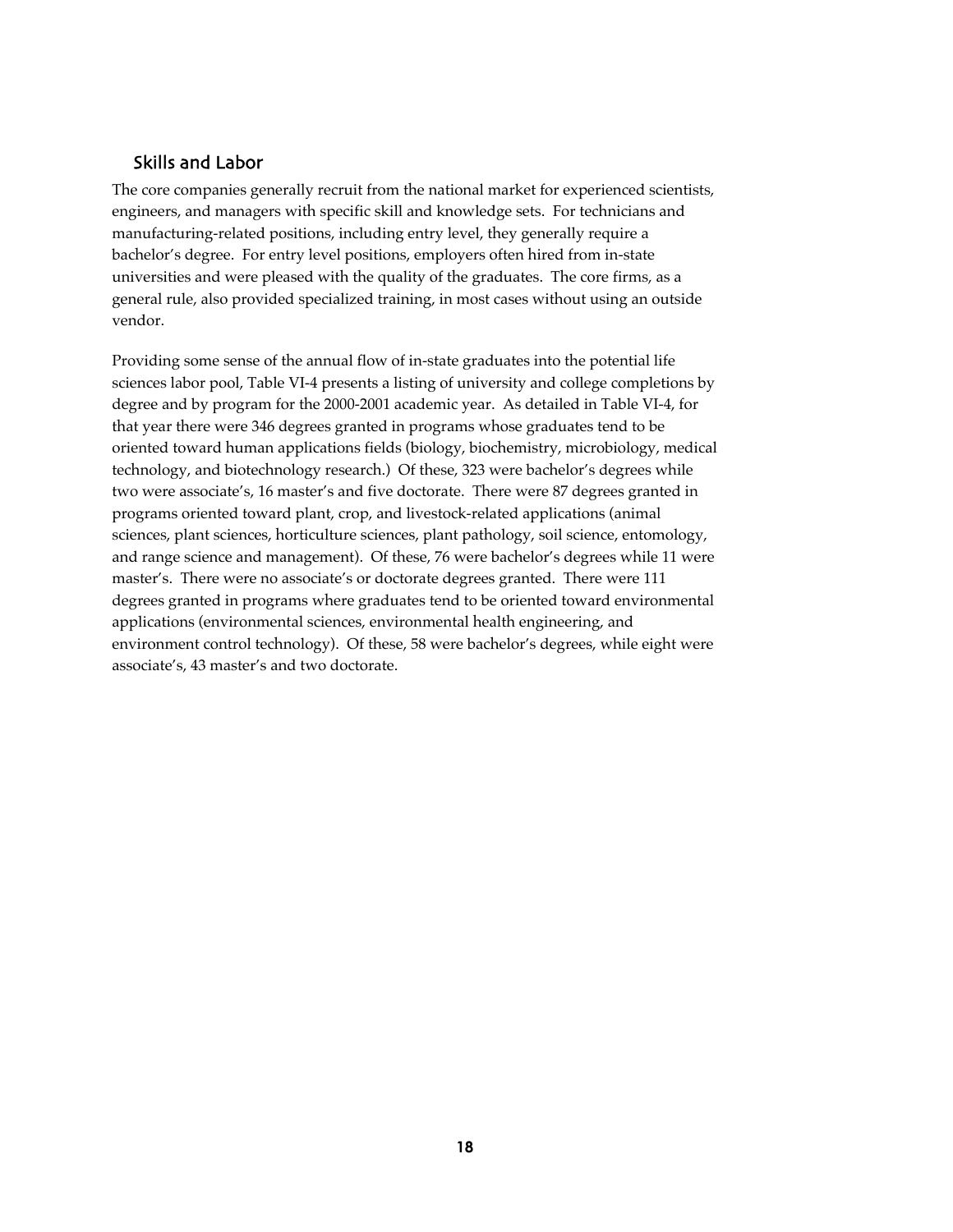| <b>Table VI-4</b><br>Completions in University/College Programs, 2000-2001 |                                                               |                 |                          |                          |                          |
|----------------------------------------------------------------------------|---------------------------------------------------------------|-----------------|--------------------------|--------------------------|--------------------------|
| Program                                                                    | School                                                        | <b>BA/BS</b>    | Master's                 | <b>PhD</b>               | Associate's              |
| Animal Sciences, Gen.                                                      | MSU-Bozeman                                                   | 24              | 6                        |                          |                          |
| Biochemistry                                                               | Carroll College                                               | 1               | ÷,                       | ä,                       | $\overline{\phantom{a}}$ |
| Biochemistry                                                               | MSU-Bozeman                                                   |                 | 3                        | 1                        |                          |
| Biology, General                                                           | Carroll College                                               | 25              |                          |                          |                          |
| Biology, General                                                           | MSU-Billings                                                  | 13              |                          |                          |                          |
| Biology, General                                                           | University of Great Falls                                     | $\overline{3}$  |                          |                          |                          |
| Biology, General                                                           | Montana Tech                                                  | 5               |                          |                          |                          |
| Biology, General                                                           | MSU-Bozeman                                                   | 105             | 6                        | 1                        |                          |
| Biology, General                                                           | University of Montana-Missoula                                | 90              | 3                        | $\overline{3}$           |                          |
| Biology, General                                                           | MSU-Northern                                                  | $\overline{4}$  | $\frac{1}{2}$            |                          |                          |
| Biology, General                                                           | Rocky Mountain College                                        | 8               | $\blacksquare$           | $\overline{\phantom{a}}$ | $\blacksquare$           |
|                                                                            | Biological Tech/Technician   MSU, College of Tech-Great Falls |                 | $\overline{\phantom{a}}$ | $\overline{\phantom{a}}$ | $\overline{2}$           |
| <b>Biotechnology Research</b>                                              | MSU-Bozeman                                                   | 12              | ä,                       | $\overline{\phantom{a}}$ | $\overline{\phantom{a}}$ |
| Entomology                                                                 | MSU-Bozeman                                                   |                 | 4                        | $\overline{\phantom{a}}$ | $\overline{\phantom{0}}$ |
| Entrepreneurship                                                           | MSU, College of Tech-Great Falls                              | 4               | $\overline{\phantom{0}}$ |                          | 7                        |
| <b>Environmental Control</b><br>Tech, Others                               | Fort Peck Community College                                   |                 |                          |                          | $\overline{3}$           |
| Environmental Hith Eng.                                                    | Montana Tech                                                  | 24              | 9                        | $\overline{\phantom{a}}$ |                          |
| Environmental                                                              | Carroll College                                               | $\overline{4}$  |                          |                          |                          |
| Science/Studies                                                            |                                                               |                 |                          |                          |                          |
| Environmental                                                              | <b>MSU-Billings</b>                                           | 10              | $\overline{\phantom{0}}$ | $\overline{\phantom{a}}$ |                          |
| Science/Studies                                                            |                                                               |                 |                          |                          |                          |
| Environmental                                                              | MSU-Bozeman                                                   | $\overline{3}$  | 4                        | $\overline{2}$           |                          |
| Science/Studies                                                            |                                                               |                 |                          |                          |                          |
| Environmental                                                              | University of Montana-Missoula                                | 5               | 26                       |                          |                          |
| Science/Studies                                                            |                                                               |                 |                          |                          |                          |
| Environmental                                                              | Rocky Mountain College                                        | 3               |                          |                          |                          |
| Science/Studies                                                            |                                                               |                 |                          |                          |                          |
| Environmental                                                              | Salish Kootenai College                                       | 9               |                          |                          | 5                        |
| Science/Studies                                                            |                                                               |                 |                          |                          |                          |
| Environmental Hlth. Eng.                                                   | MSU-Bozeman                                                   |                 | 4                        |                          |                          |
| <b>Horticulture Sciences</b>                                               | Montana State University-Bozeman                              | $\overline{37}$ | $\overline{\phantom{0}}$ |                          |                          |
| <b>Medical Technology</b>                                                  | University of Montana-Missoula                                | 9               | $\overline{\phantom{0}}$ | $\overline{\phantom{a}}$ |                          |
| <b>Medical Technology</b>                                                  | University of Montana-Missoula                                | $\overline{3}$  | $\blacksquare$           | $\blacksquare$           |                          |
| Microbiology/                                                              | MSU-Bozeman                                                   | 26              | 3                        |                          |                          |
| Bacteriology                                                               |                                                               |                 |                          |                          |                          |
| Microbiology/                                                              | University of Montana-Missoula                                | 18              | $\mathbf{1}$             |                          |                          |
| Bacteriology                                                               |                                                               |                 |                          |                          |                          |
| Molecular Biology                                                          | University of Great Falls                                     | $\mathbf{1}$    |                          |                          |                          |
| Plant Pathology                                                            | MSU-Bozeman                                                   |                 | 1                        |                          |                          |
| Plant Sciences, General                                                    | MSU-Bozeman                                                   | 5               |                          |                          |                          |
| Range Science&<br>Management                                               | MSU-Bozeman                                                   | 9               |                          |                          |                          |
| Soil Sciences                                                              | MSU-Bozeman                                                   | 1               |                          |                          |                          |

Source: Montana University System

Recruitment does not appear to be a substantial problem. The companies indicate that for highly specialized or skilled positions there are an adequate number of potential candidates in the national market who would like to move to Montana. While some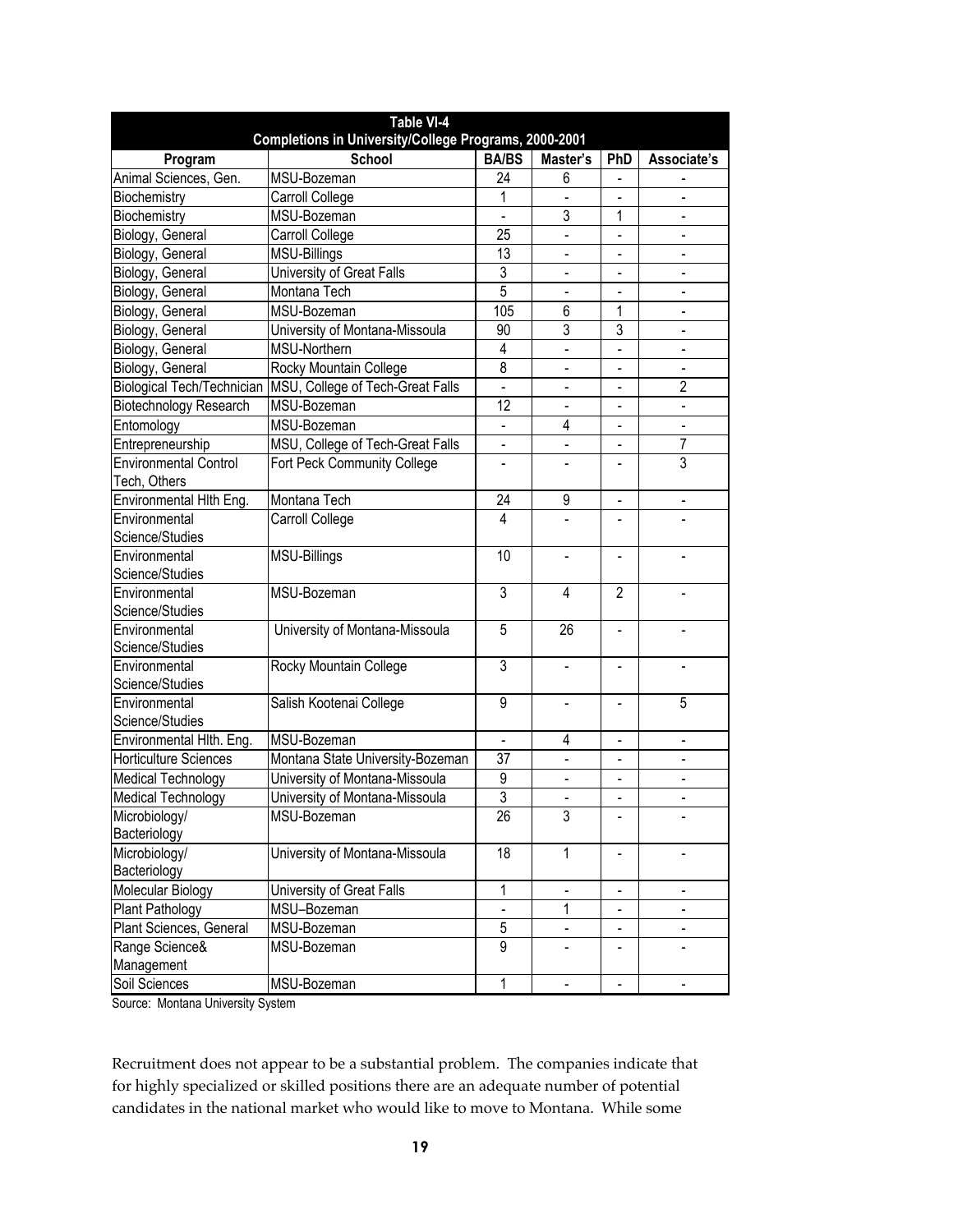qualified candidates have no interest in moving to Montana, the companies indicate that there is usually a set of candidates who are very eager to relocate to the state for life-style reasons. This is a significant human resource competitive advantage, especially for highly sought technical and management positions. There is also an adequate supply of entry-level candidates because large percentages of recent graduates with life sciencerelated degrees seek to remain in Montana.

#### **Recruiting Savvy: Leveraging Life-Style**

#### Local: TechRanch

TechRanch in Bozeman, Montana provides its technology company clients with incubation space and services, technical assistance, and capital access assistance. Its client base tends to be a mix of life science and information technology-related firms. The organization's Executive Director, John O'Donnell, assists his companies in recruitment efforts to fill highly specialized and competitive positions. O'Donnell indicates that one of his most cost-effective approaches for identifying qualified and interested candidates is to search Montana State University's alumni rolls for individuals with relevant degrees and backgrounds in out-of-state companies. For any particular position, there is often at least one Montana State graduate with the right skills and experience looking to get back to the Bozeman area. O'Donnell also has reservoir of resumes sent to him by out-of-state technology company personnel seeking employment in the area.

#### Statewide: Montana-Jobs.net

On a larger scale that is both statewide and for all industries, Julie Foster, CEO at Montana-Jobs.net in Billings, Montana uses a similar approach that connects Montana alumni and expatriates in out-of-state senior management and technical specialist positions to Montana companies in need of their skills. At last count, Ms. Foster had over 2,600 resumes on file.

While the cluster's core companies are not experiencing any significant workforce problems, they frequently pointed out that the specialized experience and skills levels for technology-based companies, especially biotech, were in short supply among attorneys, accountants, business consultants, and other professional service providers in their region.

#### 2. Relationships and Social Capital

Knowledge of peers among the core firms was uneven, with a few firms indicating a pretty good grasp of what other life science firms in the region were doing. For the most part, however, most firms knew very little about the operations of their peers and had little to no contact with them. Most firms had employees who were active in national scientific and/or industry associations (one of the main ways that they keep up to date on scientific and industry developments). However, the firms are unaware of any local, intrastate regional, or statewide biotech or life science associations or networking groups. Some of the core firms were active in local economic development organizations but firm representatives indicated they considered this a civic duty and did not receive any real business benefit from their involvement.

Although life sciences industries tend to be collaborative, there was a low level of collaborative activity among Montana life science cluster firms. Most firms did use collaboration and networks as a business strategy; however, they were networked within their market space rather than the geographic space. They worked with partners and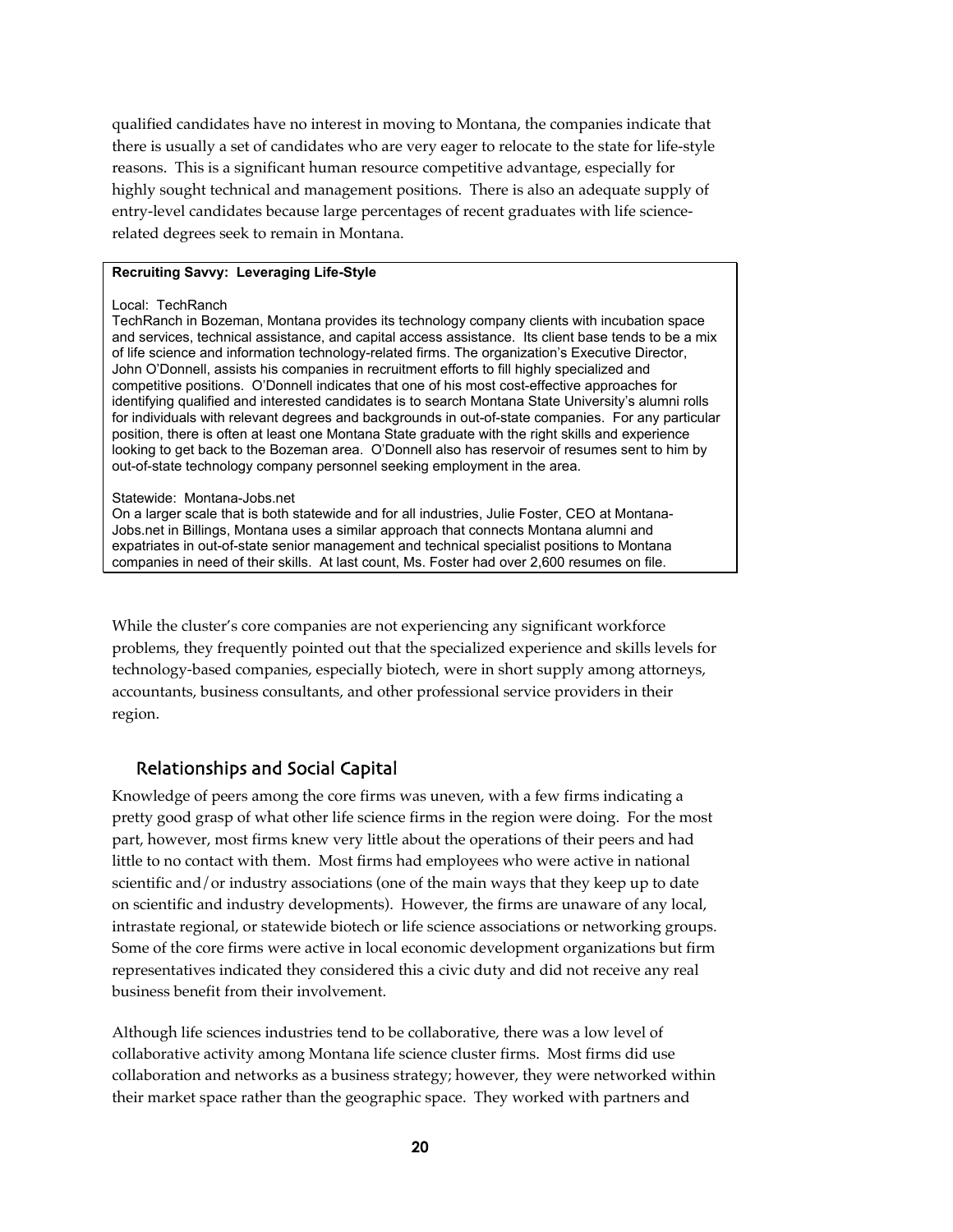suppliers within their market segment located out-of-state. One core firm CEO summed it up: "We can't afford to collaborate with each other. No one has any money. Everyone is partnering with firms outside the region with some access to financial resources."

However, the connections did seem to be very strong with the two research universities – Montana State University and the University of Montana. Many of the firms have some kind of relationship with the faculty or a specific center. Both universities seem to function as natural hubs – as common ground among otherwise unconnected firms.

**Benchmark Practice: BiotechConnect:** The New Orleans Regional Biotech Networking Group was organized by a small group of research universities, medical schools, and biotech companies to begin to make connections among the firms and organizations within the area's emerging biotech cluster. The group as biotech, pharmaceutical and medical device firms, defined the cluster core. About three times a year the group sponsors an event called BiotechConnect. The gatherings are held at a local bar and are regarded by the biotech and economic development communities as extremely successful in a competitive environment where the prudent regard networking, collaborative venture, and strategic alliances as a requirement for success. The meetings are exclusively for networking and are "program free." Here is an excerpt from an email announcement for a recent meeting:

"No lectures, no agenda, just relaxed networking. There will be many people you'll recognize and plenty of new faces: Entrepreneurs, investors, attorneys, scientists, executives, deans/presidents, biotech incubator directors, journalists, consultants, and other professionals. Please feel free to invite your colleagues and friends from biotech, pharma, and medical device-related firms."

#### 3. Supply Base

The core companies indicated they purchased most of their critical material inputs from out-of-state suppliers or manufactured their own. Some companies did deal with local representatives of national suppliers. There are some life science related technical services and material suppliers present in the cluster population, but their trading relationships with the core companies were at best sporadic. Though the overwhelming tendency was to purchase from out-of-state vendors, smaller and/or early stage companies such as TechRanch that received assistance from the infrastructure organizations had stronger connections to technical material and service providers. The companies also indicated they relied heavily on the Internet.

#### 4. Markets and Transportation

On the positive side, there were no major concerns expressed about the adequacy of the existing transportation system. Most companies were heavy users of overnight courier services but reported no issues.

Reliable, affordable broadband Internet access was regarded as a "transportation" asset but also a requirement. As one CEO remarked, "We use the Internet for everything."

Commercial isolation was considered a problem. Core company representatives frequently pointed out that it was "great to live in Montana but there is no business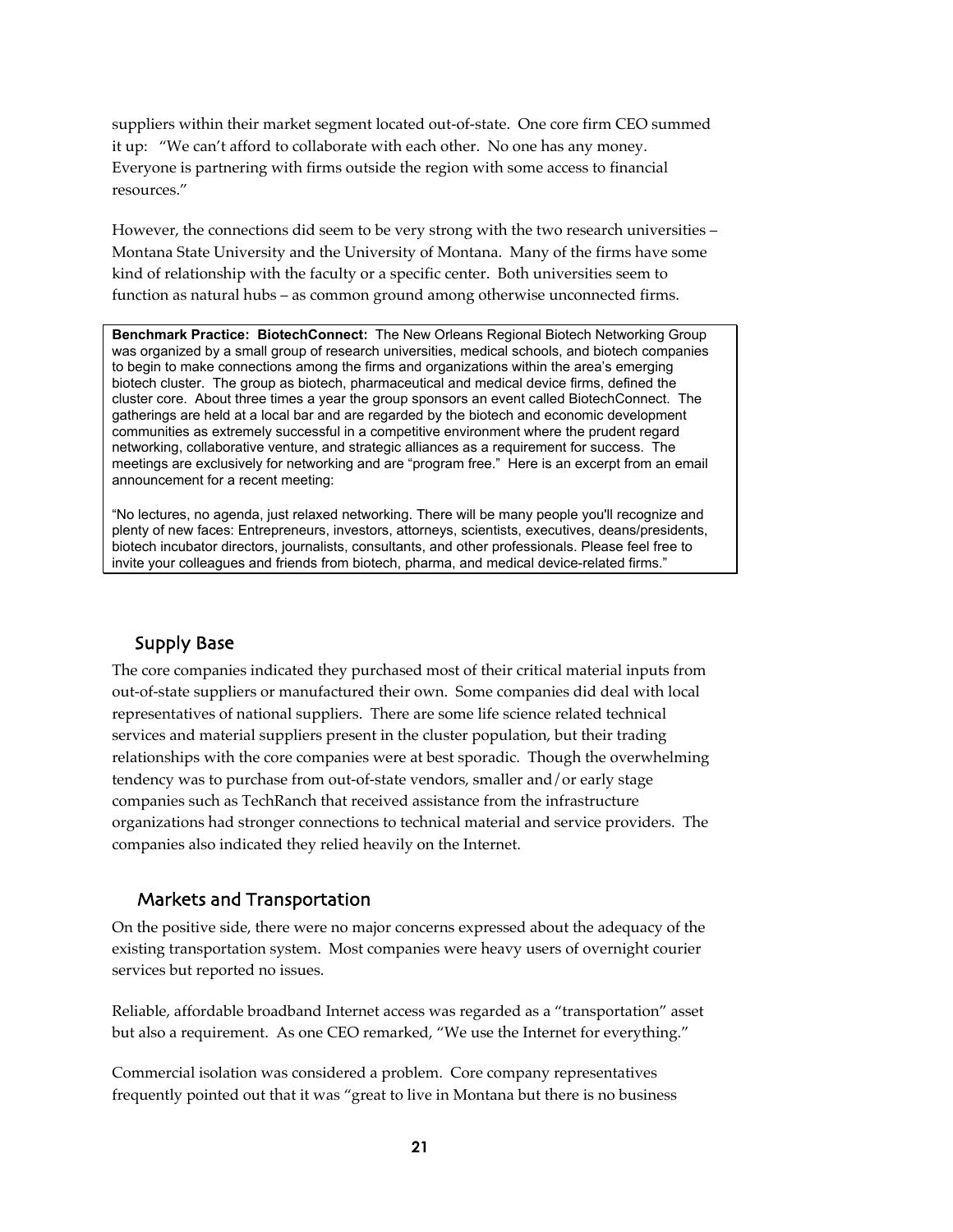advantage to being located here." For those shipping product or planning to ship product, distance from customers was a significant concern.

Companies focused on developing or delivering drugs that required partnering relationships with larger pharmaceutical firms took it for granted that there would never be a strong pharmaceutical company presence in the state because it "made no sense for them to be in Montana."

## 5. Technology and Innovation

Like the rest of the world's emergent life science industry, the small Montana life science cluster is innovation driven. The ability to develop and commercialize new life sciencerelated technologies and the products, processes, and services in which they are embodied will determine the long run viability of this cluster.

On the positive side of the ledger, the core companies and the economic development professionals who work with them reported that there were no chronic problems recruiting highly skilled people (see Skills and Labor assessment above). Because the industry is tightly networked at the national and international level, the companies reported that they had good access to up-to-date information on R&D and business development. Once again, the Internet was frequently mentioned as an information source and development tool.

The two most often cited innovation support assets were the two research universities and the state's aggressive and user-friendly SBIR program. To a great extent, the two research universities are functioning as the technical and social hubs for the nascent cluster and the SBIR program has been functioning as the main life science business seed capital provider in the state. In fact, over the last four years, roughly fifty percent of the awards have been for life science-related applications or have featured life science related technologies.

There are also other innovation infrastructure strengths including the universities' technology transfer operations, assistance and support from TechLink and TechRanch, research hospitals with clinical trials capacity, and strong federal and non-profit laboratories.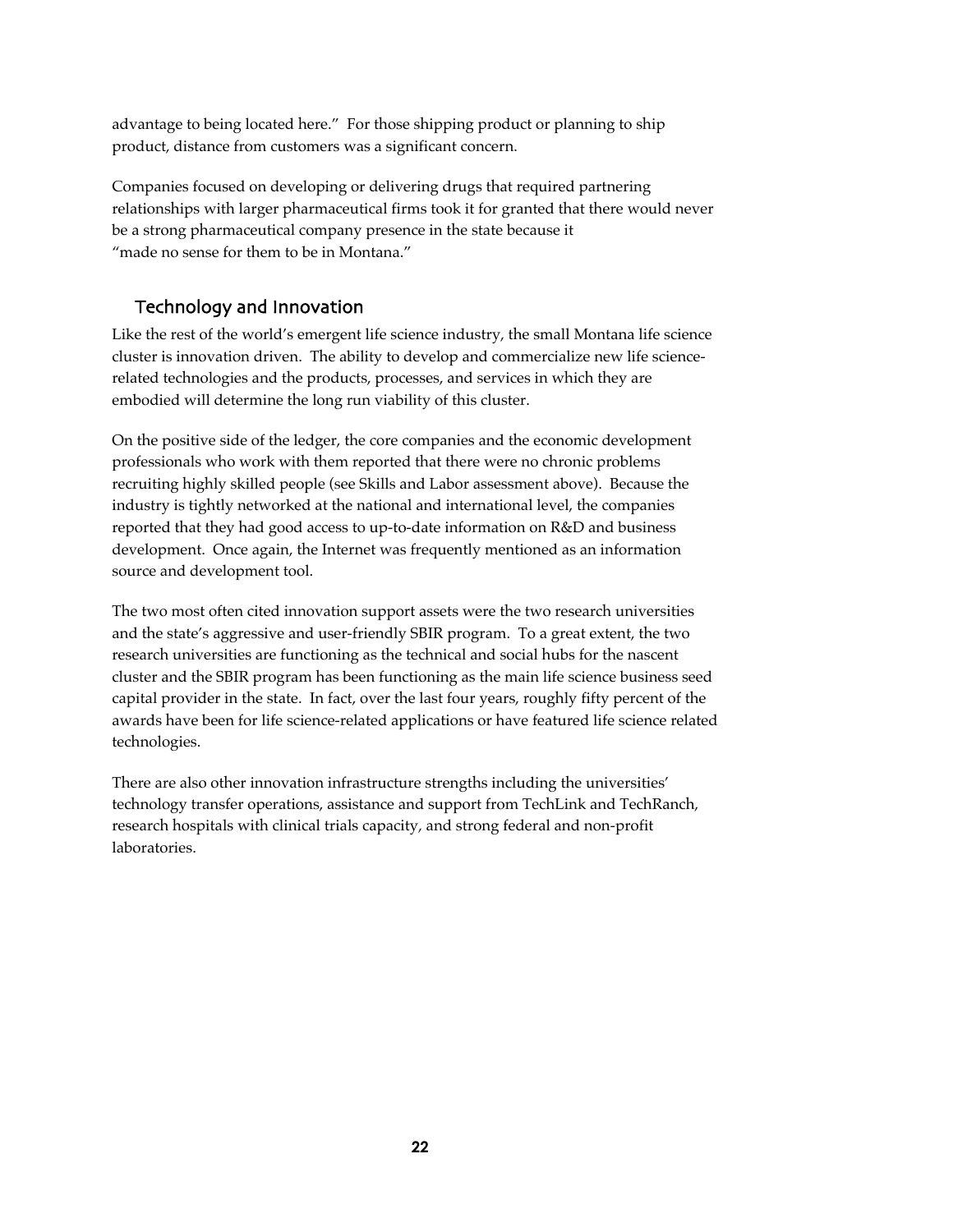#### **Full Service Innovation Support: Growing Your Own on the Ranch**

Montana State University's College of Business, the Montana Governor's Office of Economic Opportunity, the federally funded TechLink Center (links NASA and Department of Defense technologies to companies) and the Technology Venture Center (TechRanch) in Bozeman, Montana have partnered to launch a pilot program to pull commercially promising technological opportunities out of the Montana State University System and the federal government, "vet them out" (proof of concept and function, assess commercial potential), and then wrap a startup company around them.

The program, called Grow Your Own, is supported by a \$600,000 grant from the National Science Foundation and features a small pre-seed fund to support the innovation effort in its initial stages. In addition to the funding, the partnership supplies space, incubation services, interim management, technical assistance, business formation assistance, and will even recruit permanent management at the appropriate time. The partnership brings all its resources to bear to combine the right mix of talent, technology, know-how, and capital to start technology companies in a rural setting.

The Grow Your Own program, which began in the fall of 2002, has already formed one life science company around an MSU technology. The company, Envirozyme, has developed a yeast fermentation system that allows for more cost-effective production processes that can produce large quantities of enzymes. Envirozyme's initial target is the aquaculture feed industry.

Two distinct negatives loom as major obstacles to the continued development of the cluster. First, for a host of reasons, university medical centers and schools are perhaps the single most important life science research infrastructure element and Montana has none. The mix of research activities, clinical operations, ebb and flow of faculty and student, budding technical entrepreneurs, sponsored research, technology disclosures and intellectual property portfolios, and research centers is an integral part of a productive development milieu.

The second major obstacle is the lack of risk capital for startups or expansion. This will be discussed in the "entrepreneurship profile" element. At present, SBIR funds, and to an extent the Montana Research Commercialization and Technology funds, are the main sources of pre-seed and "feasibility" capital. The role of angel investors on the human applications side is very limited because of the large funding requirements and the long technology gestation period.

#### 6. Entrepreneurship and Capital

In recent years, Montana's overall business startup rate has hovered slightly above the national average (see Volume II of this report for a separate entrepreneurship and innovation capacity analysis). However, the core companies indicated that in the case of the life sciences cluster, the entrepreneurial environment was well below average. The companies offered two main reasons for the below par startup rate: first was "very limited access to venture capital at all levels"; second, from their perspective, there is a basic lack of understanding of or interest in the biotechnology industry throughout the state. The companies' reasons for starting up in Montana tended to fall into two categories: either they had strong ties to MSU or UM or their founders "just wanted to live in Montana."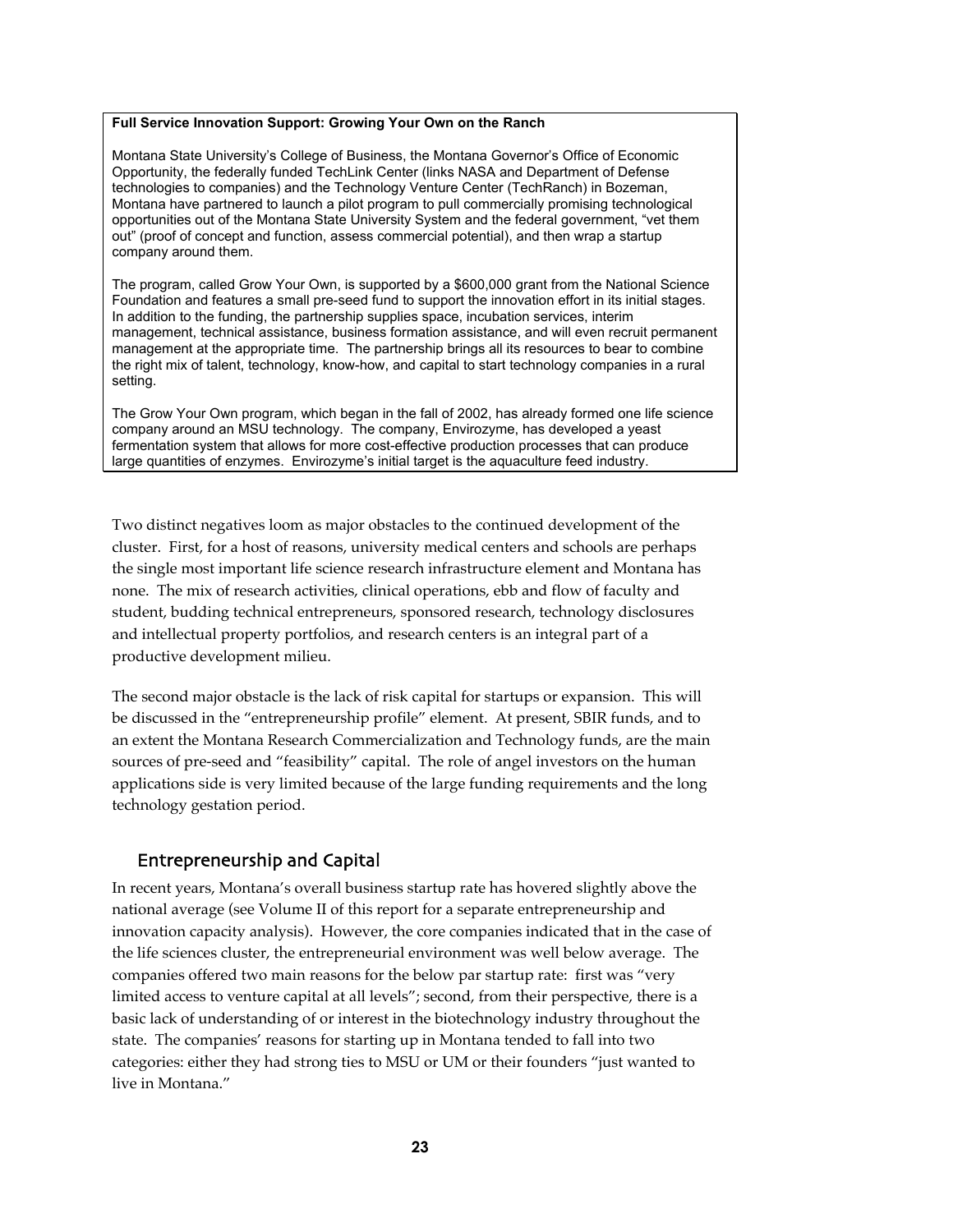While lack of public interest and very limited risk capital access translate into a difficult life science-related business startup environment, there is some progress being made – especially in the western and southwestern regions. In these regions, (as noted in elsewhere in this report) a substantive infrastructure is emerging with capacity to support life science enterprise development and life science-related technological innovation. In addition to the research assets mentioned earlier in this section, it also includes elements such as incubators (TechRanch, Montec), progressive technology transfer operations at the universities, research parks (Bozeman, Hamilton) and technical support providers like the Center for Entrepreneurship for the New West (at MSU) and Montana Business Connections (at UM).

In spite of this progress, there was a strong consensus among the core companies that very limited access to seed and venture capital is the cluster's most acute and persistent problem. In fact, the firms felt any appreciable additional development for the cluster was unlikely unless the capital issue is addressed.

**Best Practice: The University of California at San Francisco's Center for BioEntrepreneurship**: The University of California at San Francisco (UCSF)'s Center of BioEntrepreneurship supports the UCSF community's effort to launch and grow life sciences companies. The Center does this in four ways:

1. Courses on such subjects as intellectual property for life scientists or how to build value in life sciences companies

2. Access to the UCSF Innovation Accelerator – a network of Bay Area scientists and business professionals who support life science entrepreneurship

3. Symposia and conferences such as the Entrepreneur – Investor Interface or the Biotech-InfoTech Summit

4. Frontiers in Biotechnology lecture series that showcases leading edge research at the university-industry interface.

The data bear this opinion out. An analysis of the PricewaterhouseCoopers MoneyTree Survey for the 1996-2001 time period (see Volume II) shows only two life sciences company fundings – one later stage deal (\$500,000 investment) in 1996 and a single "early stage" funding (\$180,000 investment) in 2001. The core companies, primarily because of the typical investment size and the long gestation period did not regard Angel networks as a viable funding source. In fact, according to the core companies, the primary early stage risk-financing source for a life science firm in Montana is the federal SBIR program. A quick inventory of SBIR awards from 1999 through 2002 lends credence to this claim. Roughly half of the total awards listed during this time period (see Volume II) were for life science-related human, agricultural, or environmental applications, or featured life science related technology.

To be sure, routine access to venture financing is difficult to manage for most communities. The venture capital industry is concentrated on the West Coast (a San Jose/Palo Alto hub) and the East Coast (Boston and to a lesser extent, New York). There is a strong tendency for fund managers to invest close to home (within two hours travel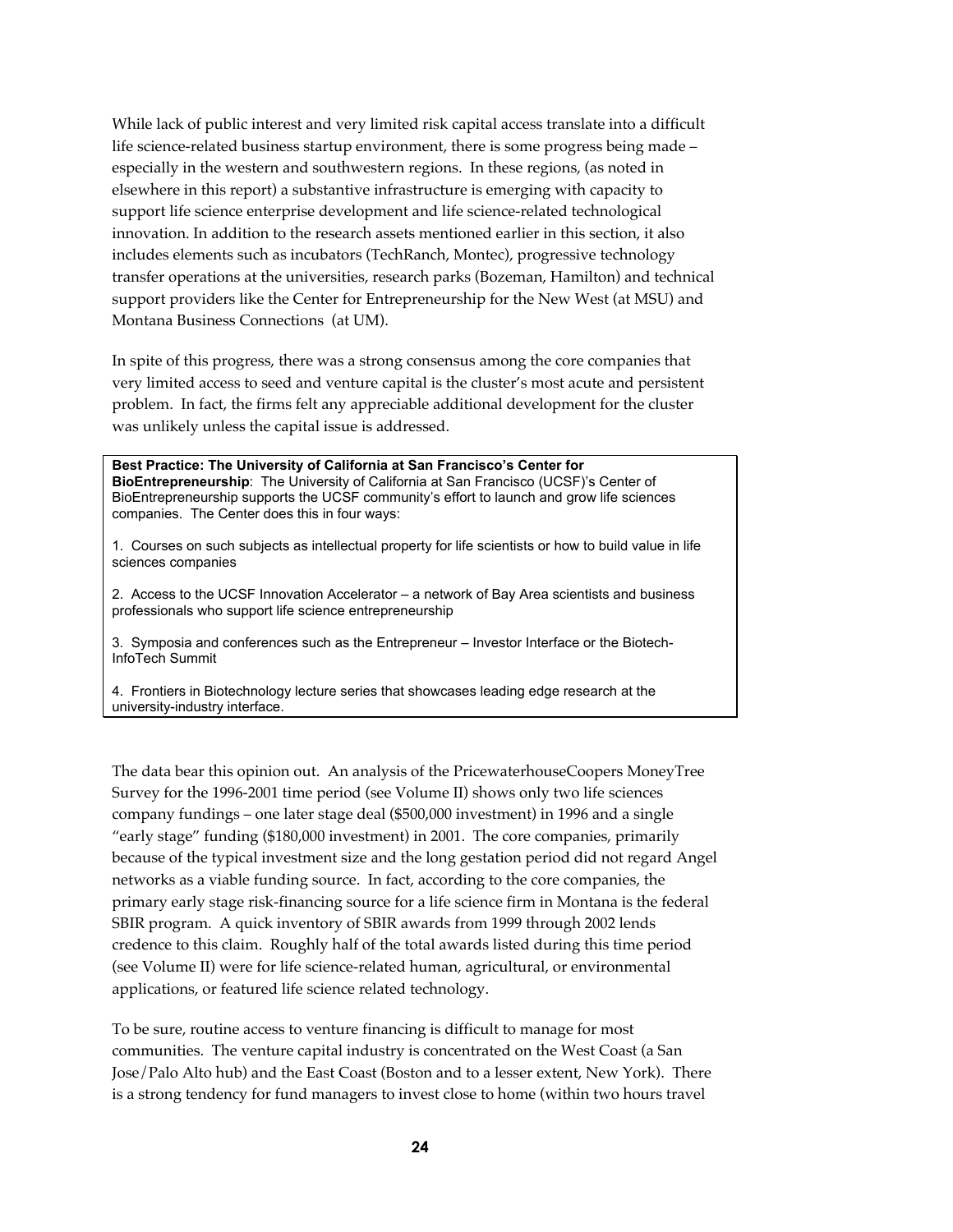time of originating office) in spite of the fact that the "official" geographic scope of the fund might be national or international. Research in the mid-1990s documented the fact that over half of the several billion dollars of venture fund disbursements each year in the U.S. were invested in companies located in California and Massachusetts.

While there is some mobility (money will travel outside of its management's location to find good deals) for larger deals, there is little or none for smaller fundings—especially early stage deals. This means, as a rule, that if you want access to early stage capital, you had better "do it yourself." This recognition has given rise to a host of early stage capital fund inducement efforts at the state and municipal levels throughout the country. Locally owned and managed early stage venture funds are important to regional economies for at least four reasons:

- 1. The kinds of companies that need and attract these funds are high value-added, high-growth companies capable of raising the standard of living in Montana communities. Life science and biotech companies are a prime example. They generally pay higher wages, require higher knowledge and skills levels of their employees, and tend to operate on higher gross profit margins. When these companies are successful, they retain and reinvest more earnings than other companies. Also, successful high growth, higher value-added firms return more money to owners and investors, leading to reason number two.
- 2. When venture funds are locally owned and managed, a greater portion of their returns to investors is added to the wealth of the community in which the funds are located.
- 3. Reason number three is less tangible but just as important. These early stage, locally owned and managed funds make a powerful public contribution by their mere existence. By fueling the birth rates and improving the likelihood of success for high value-added firms, the venture capitalists infuse their communities with a sense that all things are possible and an appreciation for risk-taking, knowledge, and skill. They foster and shape a culture of innovation – this is especially important within younger innovation-driven industries like biotech and life sciences.
- 4. Well-managed, local, early stage funds can serve as a gateway or link to larger venture firms, providing subsequent rounds of risk financing as the company enters the market and begins to grow.

Circumstances in recent years have rendered the development of smaller local funds even more problematic. Within the industry, more capital has been concentrated in fewer hands.! Many institutional investors that invest in venture capital funds want to invest at least \$10 million in a fund and represent no more than 10 percent of the fund's capital, thereby limiting their focus to funds of \$100 million or more.! Smaller institutions also perceive safety in investing in large funds.! When a fund has \$100 million under management, they need to invest \$2 million to \$5 million in a company over time.! This leads them to favor the later stage deals.! Seed and start-up companies are more people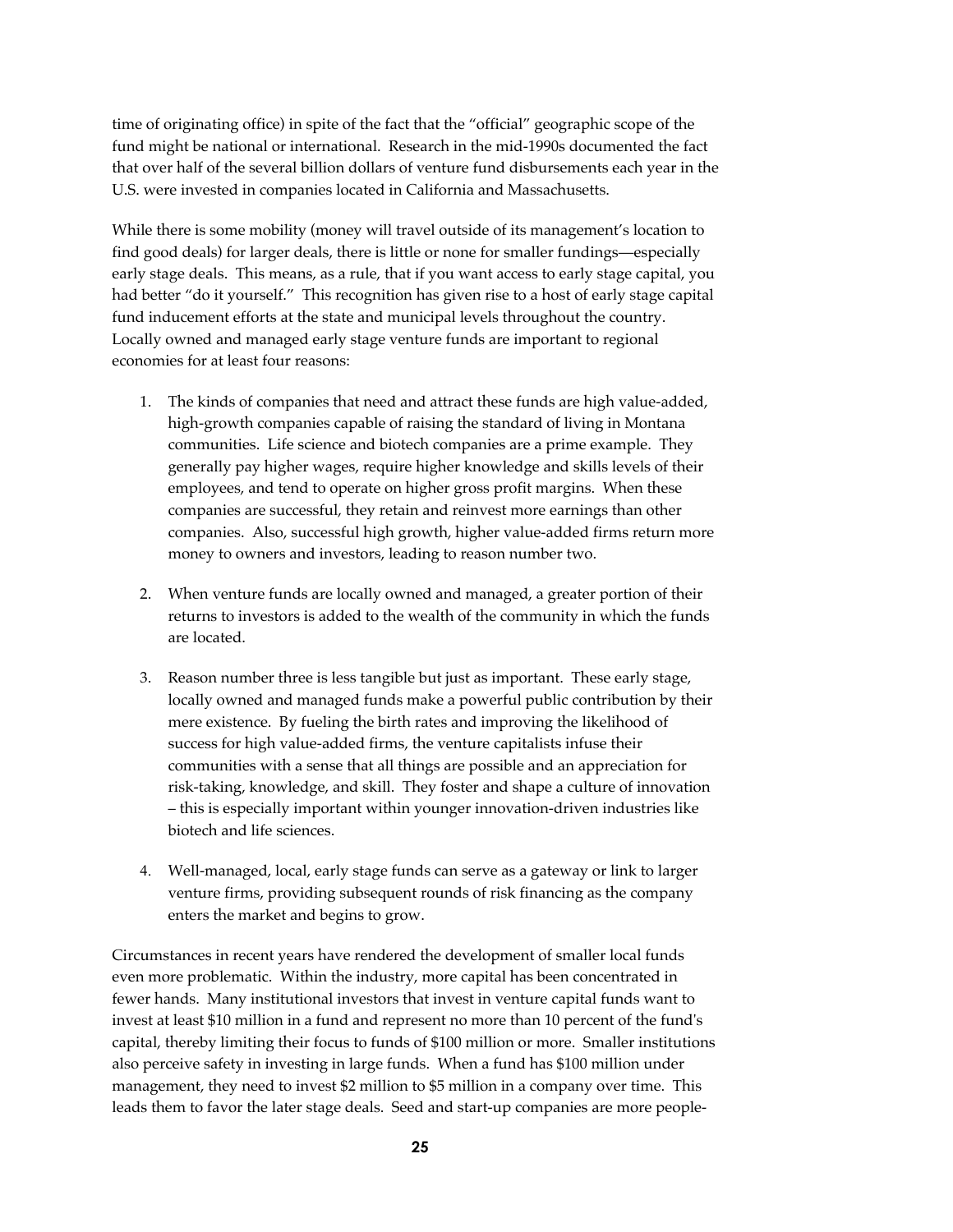intensive than capital-intensive.! Early stage companies need smaller amounts of capital to hit their early milestones, and they require the active involvement of the investor to help fill the gaps in the initial management team. Therefore, although they are a critical development asset, early stage funds often don't make sense as a strictly private, rate of return-maximizing investment. Larger funds and larger deals offer a better alternative because the investment is more "efficient" and there is much less risk while still realizing an acceptable rate of return.

### 7. Equity

This is a small, emerging, and vulnerable cluster with high education and skill level requirements. Areas and people with limited access to educational opportunity will have a difficult time acquiring the skills and knowledge required to become a member of the life sciences cluster labor pool. This circumstance is exacerbated by the fact that the vast majority of the life sciences companies are concentrated in the western and southwestern part of the state, far removed from the largest concentration of disadvantaged people, the Native-American citizens, in the eastern portion of Montana.

Thus, training and education outreach efforts should extend to the eastern portion of the state. In concept, one logical place to begin is skills training for biomanufacturing and life science-related manufacturing; however, it is doubtful there will be enough demand for these kinds of jobs in the near future. As the cluster continues to develop and begins to add manufacturing jobs, training outreach should be carefully considered.

At the university level, special effort should be made to recruit students into life sciences related curriculum and cooperative endeavors with life sciences firms. For instance, the previously described Grow Your Own program, while open to all entrepreneurs, has a goal of starting more female- and Native American-owned companies.

# E. Key Findings Revisited

The following findings from the national industry overview and the quantitative scan provide additional context for the cluster competitiveness factors analysis and, together with the factor analysis, form the basis for the set of Suggested Actions concluding this section.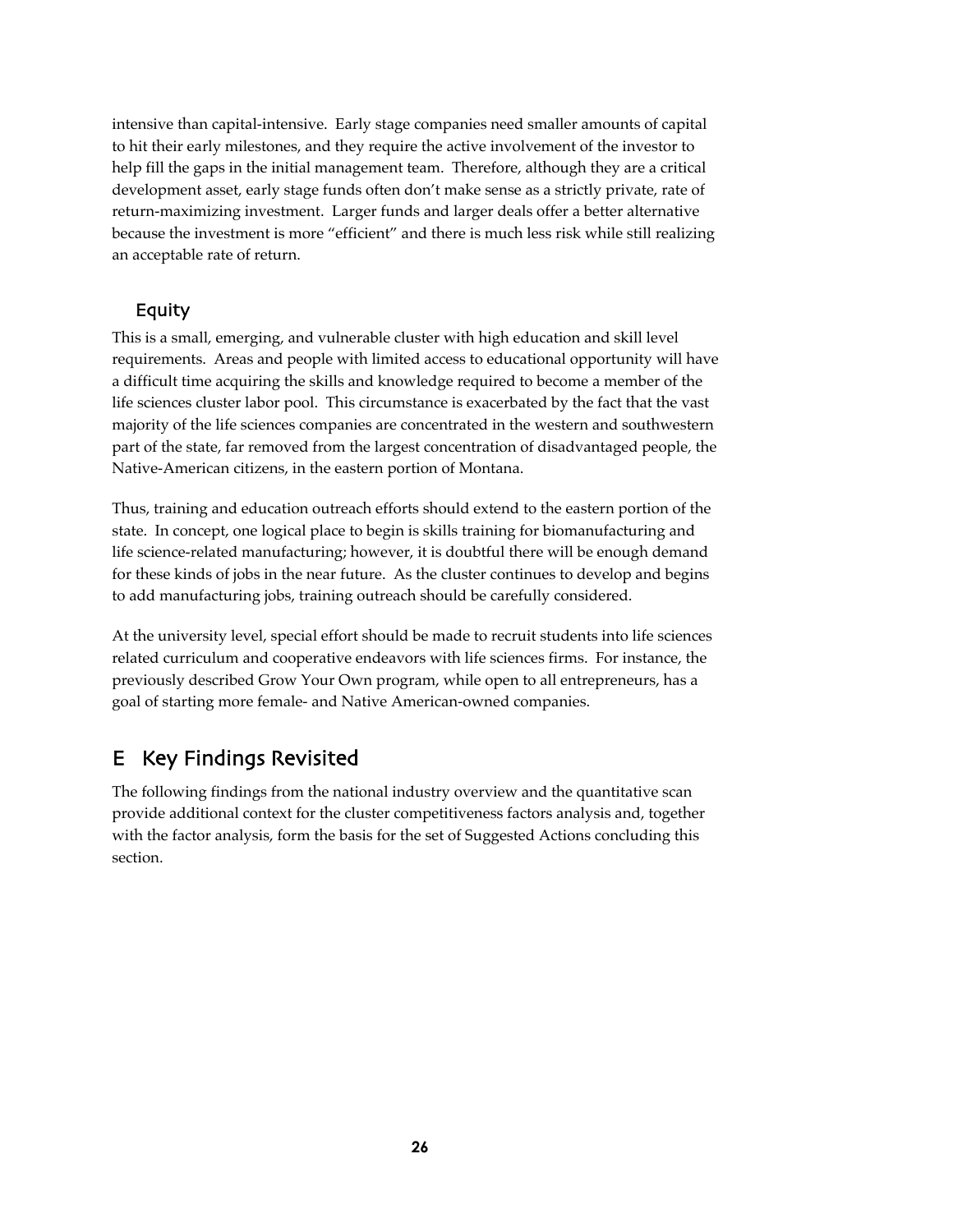| Table VI-5:<br><b>Cluster Competitiveness Factors</b> |                |                                                                                                                                                                                                                                                    |  |  |  |
|-------------------------------------------------------|----------------|----------------------------------------------------------------------------------------------------------------------------------------------------------------------------------------------------------------------------------------------------|--|--|--|
| Factor<br><b>Comments</b><br>Rating                   |                |                                                                                                                                                                                                                                                    |  |  |  |
| Skills & labor                                        | 8              | Montana's attractiveness as a life style choice<br>mitigates its remote location. Companies report no<br>major workforce problems.                                                                                                                 |  |  |  |
| Relationships & social capital                        | 5              | Very little connectivity among Montana life sciences<br>companies but strong connectivity with the<br>universities.                                                                                                                                |  |  |  |
| Suppliers & services                                  | $\mathfrak{p}$ | No appreciable supplier base and limited of technical<br>and specialized professional services.                                                                                                                                                    |  |  |  |
| Marketing & transportation                            | 5              | Adequate transportation system but remote location is<br>a problem. Good broadband access is also an asset.                                                                                                                                        |  |  |  |
| Technology & innovation                               | 5              | Universities exhibit strong innovation impulse,<br>progressive technology transfer operations and<br>willingness to collaborate. Also strong federal lab<br>presence. Lack of university medical center and<br>medical school is a major drawback. |  |  |  |
| Entrepreneurship                                      | $\overline{2}$ | Some strong technical entrepreneurship support but<br>very limited risk capital supply and public lack of<br>interest are major obstacles.                                                                                                         |  |  |  |
| Equity & opportunity                                  | 5              | Individuals with limited access to educational<br>opportunity will find it very hard to participate.<br>Though some outreach efforts underway, cluster<br>scale not large enough to justify major outreach<br>efforts.                             |  |  |  |

#### 1. From The National Biotech Industry Overview

- **•** Patience is a requirement. Life sciences-related product and service development is a long term and risky process—especially for human applications.
- **Concentration is key.** Compared to the other 42 largest metropolitan areas in the U.S., the top nine biotech clusters areas have eight times as much biotech research activity, and ten times as many large and newly established biotech firms.
- **Manufacturing generates the greatest impact.** Manufacturing/biomanufacturing spreads the economic benefits to a much broader segment of the population. This is because a wider range of employment opportunities is involved, including manufacturing personnel, lab technicians, and quality control and assurance personnel. Furthermore, these jobs are more stable because the complex FDA approval process also involves the approval of the manufacturing process and the actual site (hence a strong disincentive to move).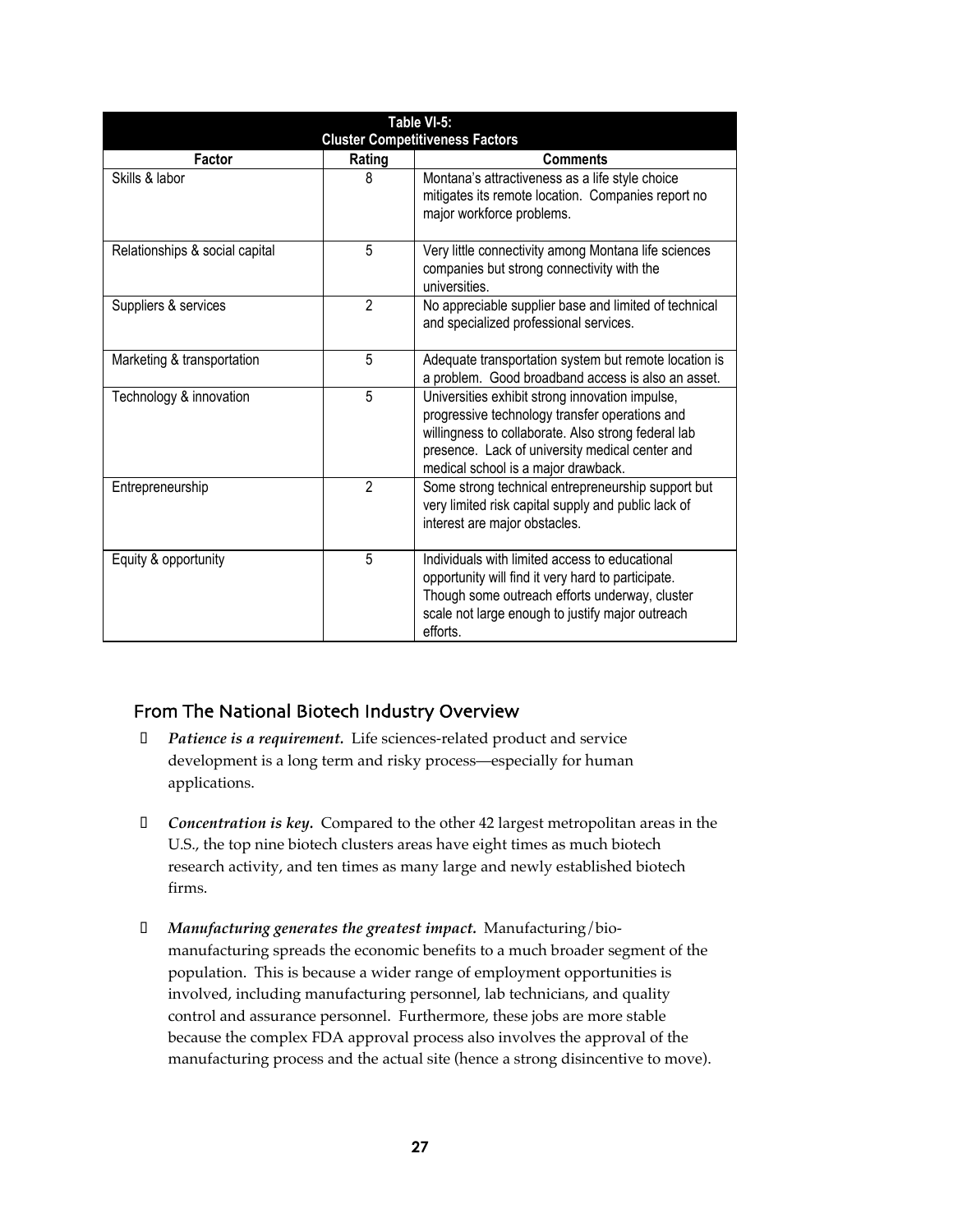- ß *Networking = innovation* Firms that network and collaborate are quicker to generate discoveries and commercialize products than firms that do not network. They also have better access to technical information, capital, and alliance opportunities.
- ß *Connections to pharmaceutical companies are very important.* In the exploratory and development phases, biotechnology research requires a great deal of capital. Once the research has yielded a product, it must be manufactured, distributed, and marketed on a large scale if it is to have any real economic impact. Alliances with pharmaceutical companies are often the only way for human-science oriented biotech firms to gain access both to capital and to the necessary production and distribution infrastructure.
- ß *No bucks No Buck Rogers* Significant life sciences cluster development requires copious amounts of patient risk capital. The country's nine most distinctive biotech concentration areas have, on average, thirty times more venture capital than other metro areas, including areas with significant research capacity.

#### 2. From the Quantitative Scan

- ß Even though its core biotechnology cluster is small (616 employees in 2000), Montana has above average concentrations of employment and establishments within its economy compared to the rest of the country for the core biotechnology industry definition as well for the broader, life sciences oriented version.
- ß Compared to the national cluster distribution, noncommercial research organizations are over-represented in all five regions.
- ß The Western and Southwestern parts of Montana have a fairly diverse and welldeveloped life sciences cluster with significant employment in a number of component industries. The Western region contains most of the infrastructure and some of the firms while the Southwestern region contains most of the firms and some of the infrastructure.
- ß Establishment concentrations in the core biotechnology cluster are above average in Western Montana and almost twice the national average in the Southwest. At the same time, employment concentrations are clearly below average even in these regions, indicating that Montana's biotechnology cluster consists of primarily small companies. This could suggest some promising entrepreneurial activity.
- While all five regions have at least some employment in research organizations, core biotechnology manufacturing is new to the state and still limited to the Southwest and South Central parts of Montana.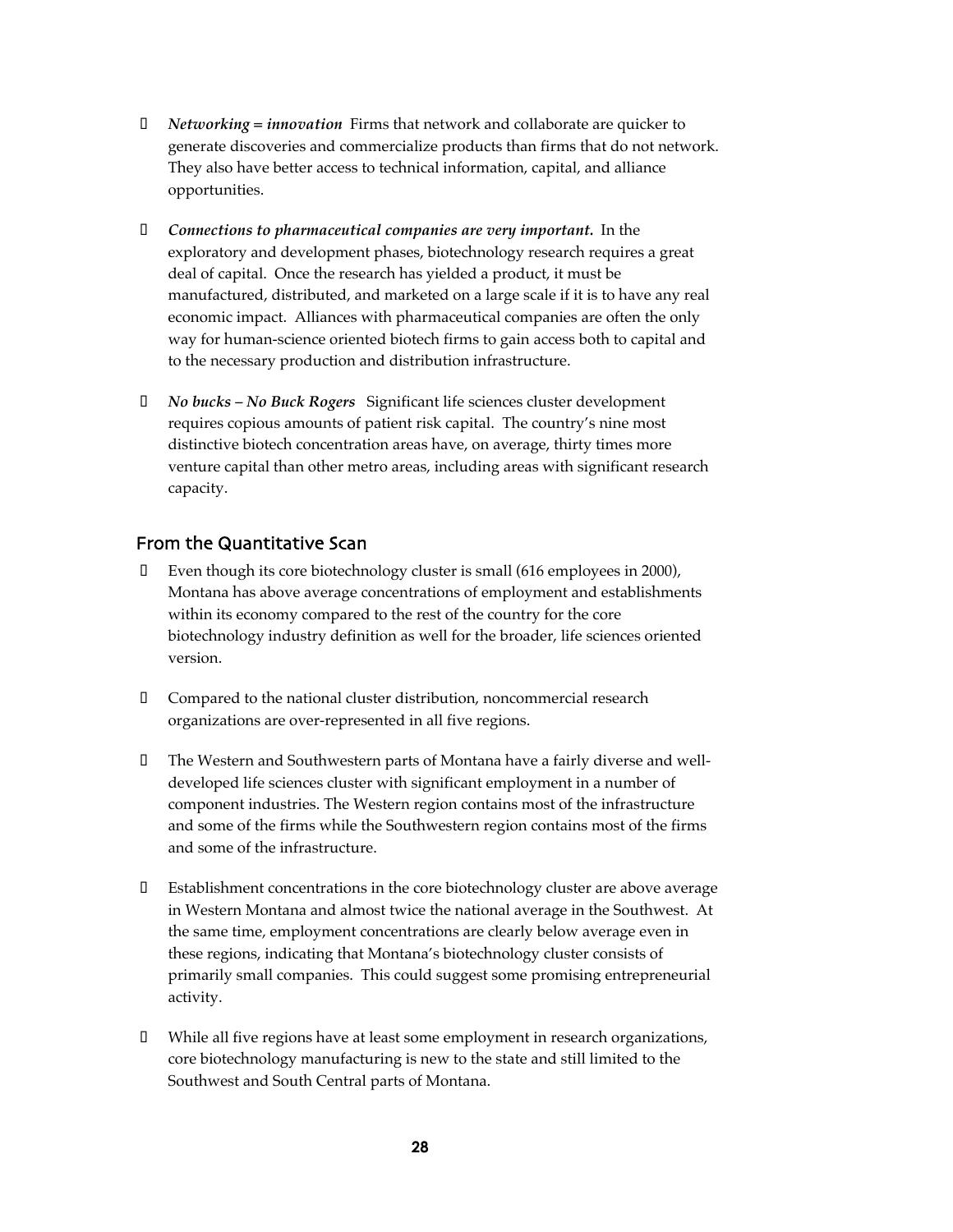- ß Employment and establishment concentrations and distribution in the South Central region suggest the possible existence of a still weak, but potentially emerging cluster.
- Life sciences employment in the North Central and Eastern parts of Montana is concentrated almost exclusively in large hospitals, with very few other component industries represented.

# F. Suggested Actions

#### Recommendation 1:

## The Life Science Cluster Leadership Council

**Action:** As with the other clusters, the Governor's Office of Economic Opportunity should take the lead in forming and staffing a Life Science Cluster Leadership Council. Within this role, the Governor's Office of Economic Opportunity should represent the interests of the Council to the State and function as the Council's link to the State of Montana's multifaceted web of financial and technical resources, service providers, people, and regulatory entities that can affect the competitiveness of the cluster.

The Council will be comprised of fifteen members of whom at least nine should be from the private sector. Membership should be drawn from life science firms, key technical support providers (such as intellectual property attorneys, risk capital providers, clinical trials support firms including CROs), public and non-profit research organizations and higher education institutions. The private sector membership should represent human, agricultural, and environmental applications companies.

The Governor should appoint the initial group of Council members. Once the Council is convened, it should elect its own officers and develop rules that provide for staggered terms as well as for nomination and election procedures of the private sector members. The non-private sector representatives should continue to serve at the discretion of the Governor.

The Life Science Cluster Leadership Council should:

- ß communicate industry issues and opportunities to the state support group (capital, workforce, permitting, etc.)
- ß provide feedback on effectiveness of state-sponsored programs and actions to support the life science cluster
- ß work with and through the Governor's Office of Economic Opportunity to foster life sciences cluster awareness throughout the state and within the legislature
- ß form life science or biotechnology regional councils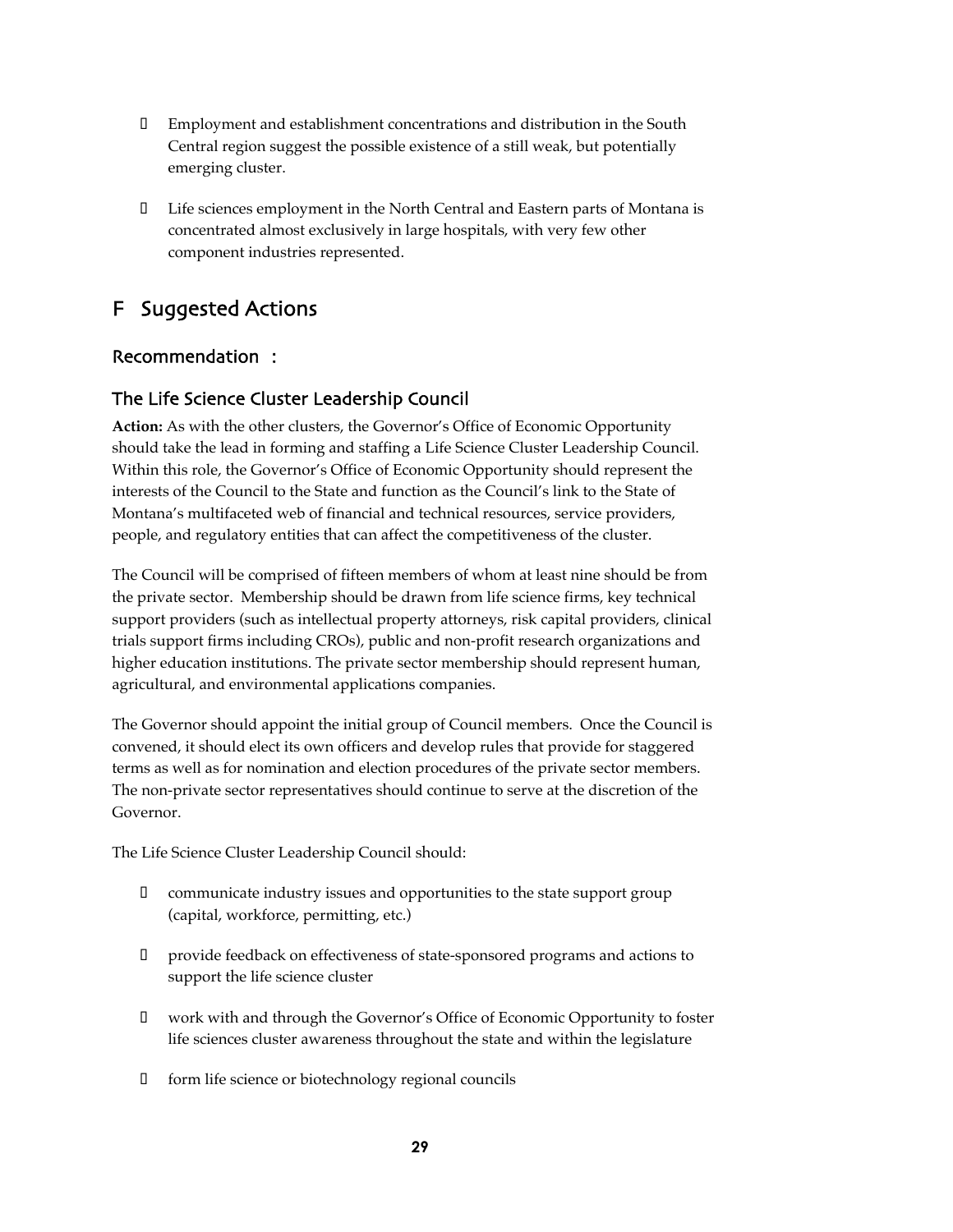- **•** transmit information from state government back to the life sciences community
- sponsor networking functions
- link to other clusters through leadership councils especially the Information Technology cluster.

#### Recommendation 2:

#### Financing Life Science Innovation and Startups

Based on the interviews with core companies as well as with local economic and state economic development professionals, the single most significant and acute issue facing the life science cluster is lack of risk capital. If this cannot be effectively addressed, growth prospects for the cluster are very limited.

On one hand, much greater access to venture capital – especially seed and pre-seed – is a requirement for the continued development of the life science cluster. On the other hand, as previously explained, it is unrealistic to expect institutional type venture capital providers to establish a presence in Montana given the rate, quantity, quality, and investment size of the deal flow and the fact that there are no local providers to lead deals or with whom to co-invest.

To break this deadlock, there are several actions worth considering to induce demand and build supply for the risk capital market. While these suggestions address approaches for developing a more active risk capital market without regard to investment focus, they are being presented in this particular cluster development strategy because life science firms are likely to be one of the main demand-side participants this market and beneficiaries of its machinations.

#### a. Leveraging the SBIR Program

It makes sense to begin by leveraging the state's most productive innovation and business startup financing asset. Montana has an effective SBIR program, highly valued by the private sector. This program has been functioning as the main pre-seed capital provider in the state, and roughly fifty percent of the awards have been for life sciencerelated applications or featured life science related technologies.

The program has several strong elements: awards are highly competitive and based solely on technical and commercial merit; it is considered to be among the most effectively administered federal programs; it is private sector oriented but most often features strong links to university resources; and it targets very early stage capital market gaps. It features three development phases: Phase 1 supports grant awards of up to \$100,000 and focuses on initial feasibility assessments; Phase 2 awards grants up to \$750,000 and concentrates on R&D activities and commercial viability; and Phase 3 is the commercialization phase and relies on private sector or non-SBIR funding.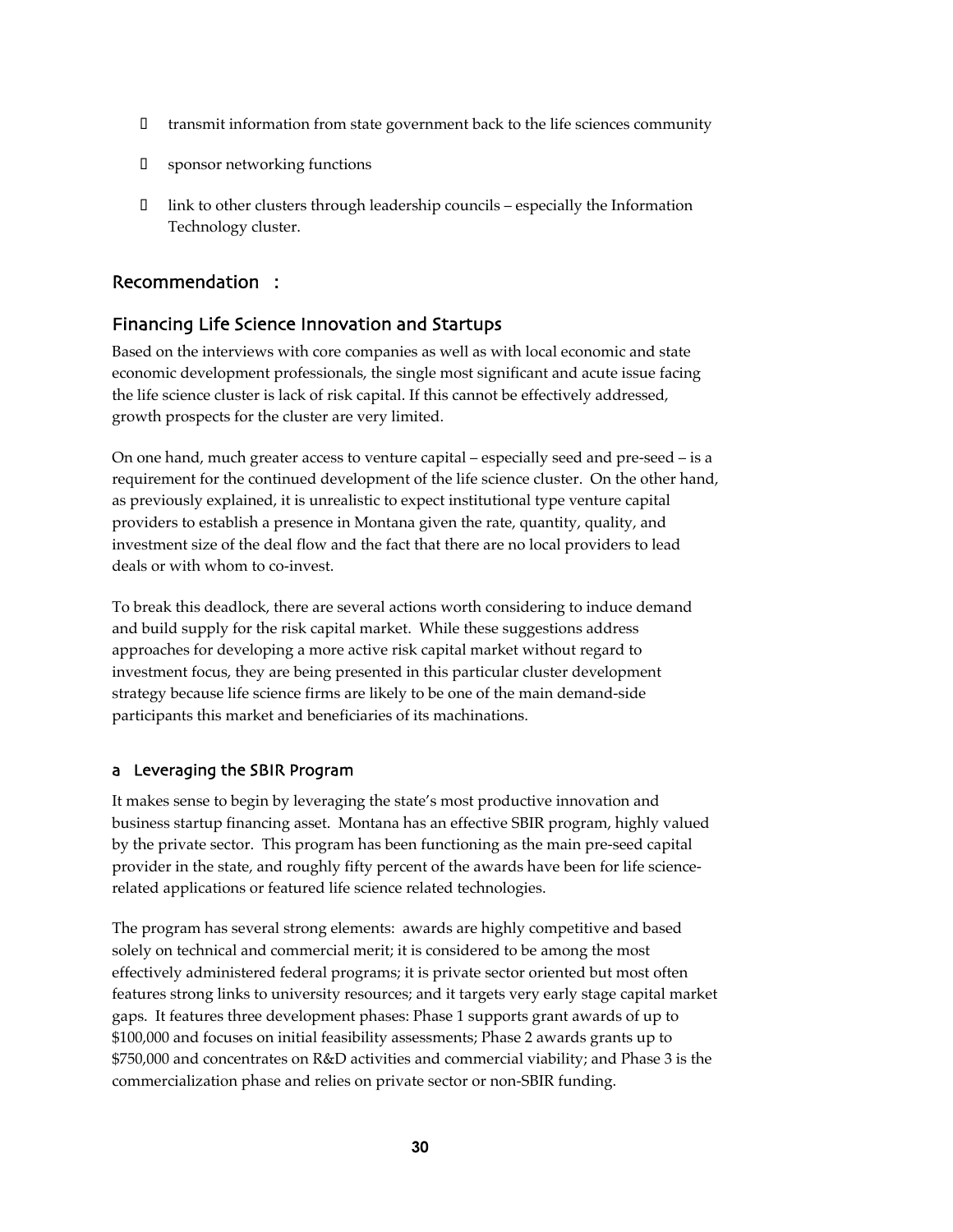**Action:** SBIR Phase 1 Match with Commercialization Incentives: Establish a dollar for dollar SBIR "bridge match" program for any Montana company that receives an SBIR Phase 1 award. The match should be automatic but the Montana program should feature a strong commercialization incentive that stipulates that no company can receive more than two automatic match awards until it can document that one of its prior match awards has reached Phase 3 (attracted significant private sector funding) or has resulted in a commercial product or service. The company shall be eligible for an additional Phase 1 match award every time a prior award reaches a Phase 3 stage.

It is suggested that the award match program be administered by the Montana Department of Commerce (Board of Research and Commercialization) or the Governor's Office of Economic Opportunity. The state match should be automatically awarded upon proper documentation of receipt of federal Phase 1 award on a "first come, first serve" basis until the match fund budget is depleted. It should be emphasized that any Montana firm receiving a federal SBIR Phase 1 grant has been awarded funding based on an independent assessment of technical and commercial merit in a very active national competition. At the state level, this should be a relatively straightforward and costeffective program to administer because state personnel will not be tasked with assessing technical and commercial feasibility. The program should be closely coordinated with the activities of the Board of Research and Commercialization if this group does not administer it.

The state's automatic bridge match should:

- ß Boost life science firms' capacity to demonstrate technical feasibility and increase the likelihood of Phase 2 funding
- Act as a funding bridge to span the gap that often occurs between the end of Phase 1 and the receipt of Phase 2 funds
- Help the firm build links to other capital providers
- Accelerate the entire commercialization process.

#### b. Access to Early Stage Risk Capital

The state should encourage and support efforts to provide Montana companies and entrepreneurs much greater access to early stage risk capital. However, it should not "go into the risk capital business" but instead develop and offer cost-effective incentives for private for-profit and private non-profit, locally managed early stage fund formation.

There are a number of publicly sponsored venture capital-related incentive programs operating throughout the country. In view of the very low activity level in Montana, it probably makes sense to begin by considering more aggressive incentive actions. Here are two risk capital market formation inducement initiatives that fall into this category.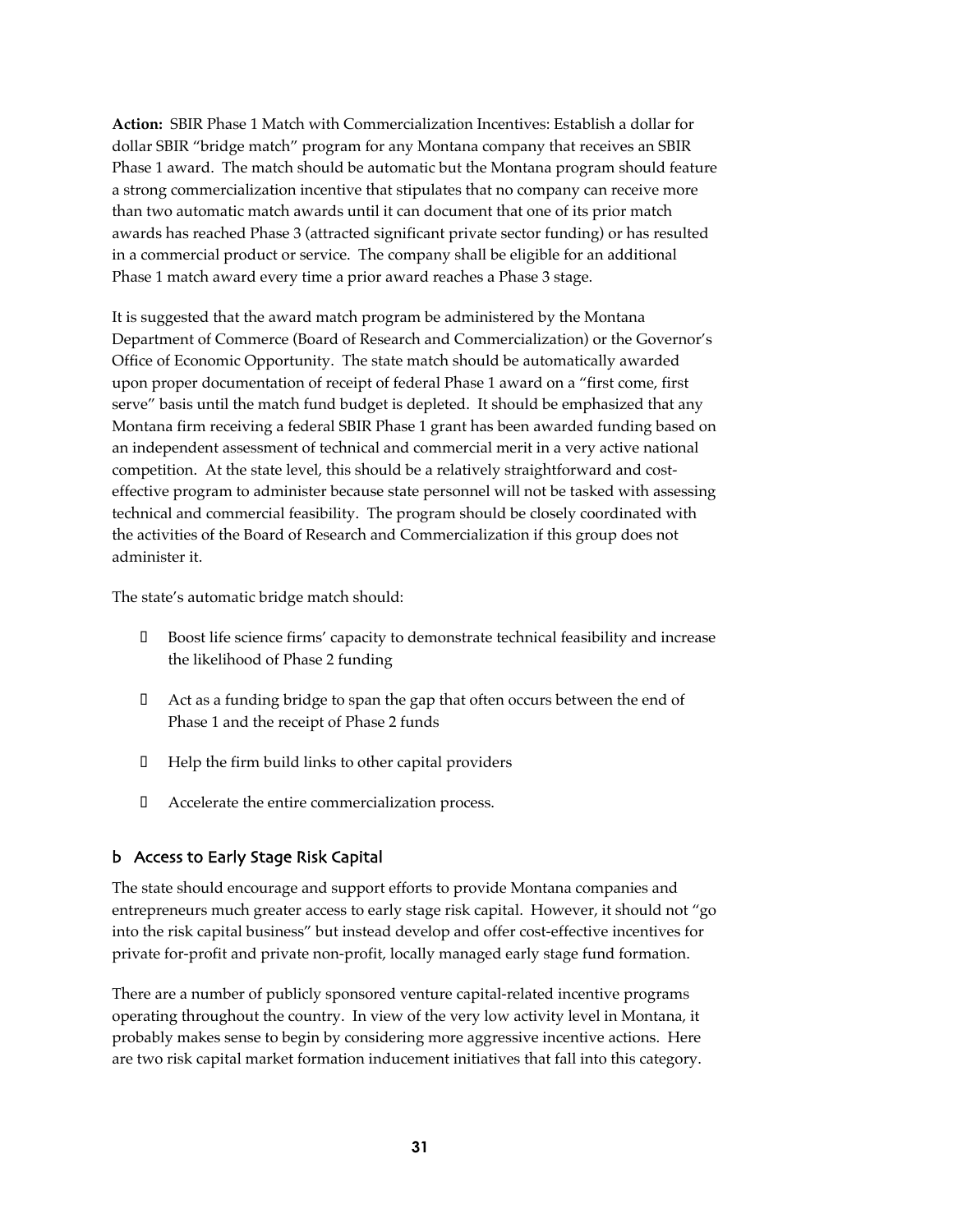#### **Venture Capital Match Program**

The purpose of this initiative is to encourage the formation of local*, professionally managed venture* capital funds. In a market where there is very little activity, this can be a very effective action.

**Action**: The State or a State-funded intermediary would provide a "set" 2 to 1 or 3 to 1 co-investment match once the prospective fund organizers had reached a specified fund raising level. The match would need to be large enough to boost the fund size to a level that could generate sufficient management fees to attract experienced management.

For instance, for a 2 to 1 co-investment match, once a group had raised \$10 million the State would co-invest an additional \$5 million. A 3 to 1 match at the \$7.5 million threshold would boost capital under management to the \$10 million, or \$15 million funds raised would produce a \$20 million fund size.

Three additional elements should be stressed.

- 1. This initiative should contain a sunset provision. The purpose is to "prime the market development pump" by encouraging the initial formation a small group of in-state funds. Once this has happened the program should shut down.
- 2. The match is not a grant or a loan. The program would invest at the same terms and conditions as the fund's other investors and would expect the same return. This means the state would not only need an entity or mechanism to administer the program but also to receive any returns.
- 3. Accountability is critical. The state or its agent would need to develop and promulgate rules, perform its own due diligence, and "certify" the match recipients.

#### **Certified Capital Companies (CAPCO)**

**Action:** The State should consider establishing a CAPCO program that features tax credits against insurance tax premiums. The enabling legislation should include provisions to set aside a significant portion of the funds go to early stage companies, accelerate investment timetables; require larger shares of funds be dedicated to in-state investments; and establish a ceiling on the dollar amount of credit that can be issued in any one year.

The CAPCO program allocates tax credits to encourage investment in private venture capital firms certified under the legislation. There are a number of versions of Certified Capital Company (CAPCO) programs operating throughout the U.S. The program described below focuses on insurance premium tax credits (as opposed to income tax, etc.). This approach is designed to increase the supply of privately managed venture capital in a state and create a pool of experienced venture capital managers that become part of a state's permanent venture capital infrastructure.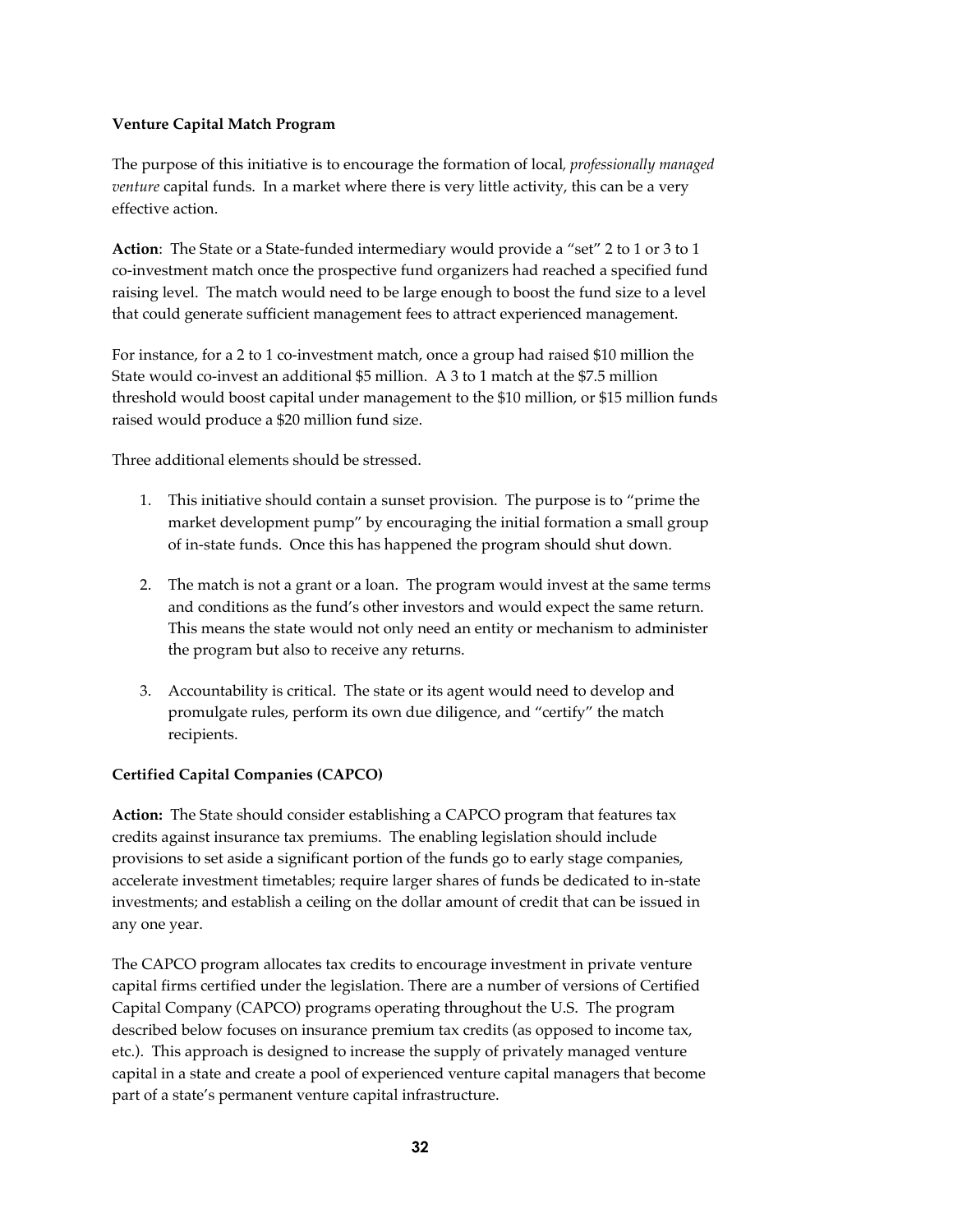Although individual state legislation varies, typical CAPCO legislation provides a 100% tax credit (over 10 years) to insurance companies in return for investments in capital companies certified by the state. The models also vary, especially concerning requirements for certification, the schedule for making investments, how qualified businesses are defined, and whether or not the state participates in the returns to CAPCO investments. They typically exclude credits on investments in businesses that are primarily engaged in oil and gas exploration and development, gaming, real-estate development, banking, insurance or professional services provided by accountants, lawyers, or physicians.

CAPCO programs have been independently assessed as very productive vehicles for significantly increasing the supply of venture capital in a state. In Louisiana, where the first CAPCO legislation was passed, an independent performance audit report by the State's Legislative Auditor found that the program resulted in \$184 million invested in qualified Louisiana businesses and created or retained 3,503 full time jobs and 543 part time jobs. The assessment also reported \$205 million of insurance premium tax credits eligible to be claimed by investors.

CAPCO critics point out the expense of the program as well as public accountability issues. CAPCO advocates counter that the accountability issues have been addressed by newer versions of the legislation and point to the program's outcomes relative to the even larger and ever-increasing costs of recruitment incentive packages. For instance, the Mississippi State legislature approved a \$295 million incentive package for a Nissan auto facility that projected up to 3,000 jobs. They also argue that the ripple effects associated with the additional jobs and incomes are not taken into account.

Certainly, if not properly structured, CAPCO programs can be very expensive (in terms of tax revenues foregone.) Some of the most recent versions of the program have effectively addressed expense and efficacy issues raised by the earlier versions. New requirements have dramatically improved the potency of the program from a public policy standpoint. They include provisions that: require a significant portion of the funds go to early stage companies, set-aside portions for minority-owned or disadvantaged businesses, accelerate investment timetables, require larger shares of funds be dedicated to in-state investments, and establish a ceiling on the dollar amount of credit that can be issued in any one year.

#### **Other Finance-Related Actions**

Two other actions that other states have considered may also be appropriate in Montana. One is a 100% loss carry forward for state income tax purposes. The other is a tax credit against R&D expenses or certain types of R&D or "biotech" jobs. Both the loss carry forward and the credits would need to be re-saleable if they are to be effective.

A capital gains tax credit for angel investors might also be effective, especially for companies that focus on environmental and agricultural applications.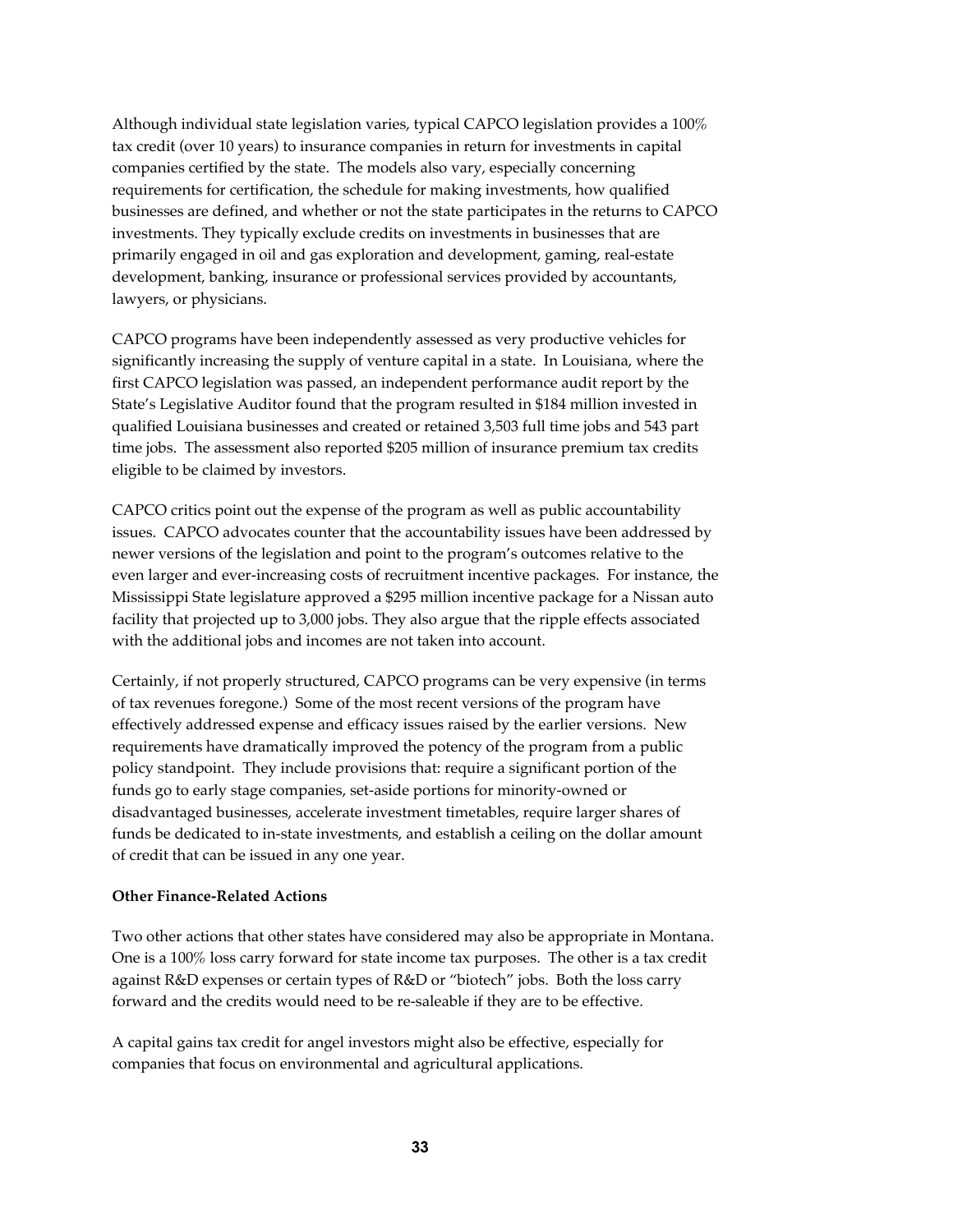## Recommendation 3: Two Strategic Actions at the State Level

#### a. Targeting Biomanufacturing

**Action:** The state should identify companies with Phase 2 and Phase 3 clinical trials products and actively service their prospective manufacturing needs. This should include support and technical assistance for permitting, facilities planning, site location, key supplier development, and workforce training.

The state should target biomanufacturing because these facilities have the greatest economic impact. The latest round of industry research suggests that while biomanufacturing facilities would still prefer to locate close to their R&D sources, in fact these establishments are beginning to locate outside the major urban biotech industry centers. The most often cited reason for this is "permitting considerations." Companies are seeking stable and efficient permitting environments and they are also looking for locations with acceptable sites and facilities. It is important to note that once a biomanufacturing facility locates in a particular place it is very difficult for them to move because the FDA must approve their manufacturing process and their site. Availability of qualified workforce and training programs has also surfaced as an important consideration.

#### b. The Montana BioEntrepreneurship Center

**Action**: The State should consider creating a Montana BioEntrepreneurship Center at Montana State University and the University of Montana to educate and support university faculty and graduate student on business startup issues and business aspects of the life science industry.

The Center(s) should be patterned after one currently operating at the University of California at San Francisco's (UCSF) Center for BioEntrepreneurship. The UCSF center hosts lectures and symposia and develops and delivers educational programs on entrepreneurship and business in life sciences for the "UCSF Community." It is recommended that the MSU Center for BioEntrepreneurship build an active link with the incubator and technical support at TechRanch and that the UM Center do with same with Missoula's MonTec incubator and technology innovation center. The Center could represent a very cost-effective way to create a nexus of life science cluster business activity within each of the communities.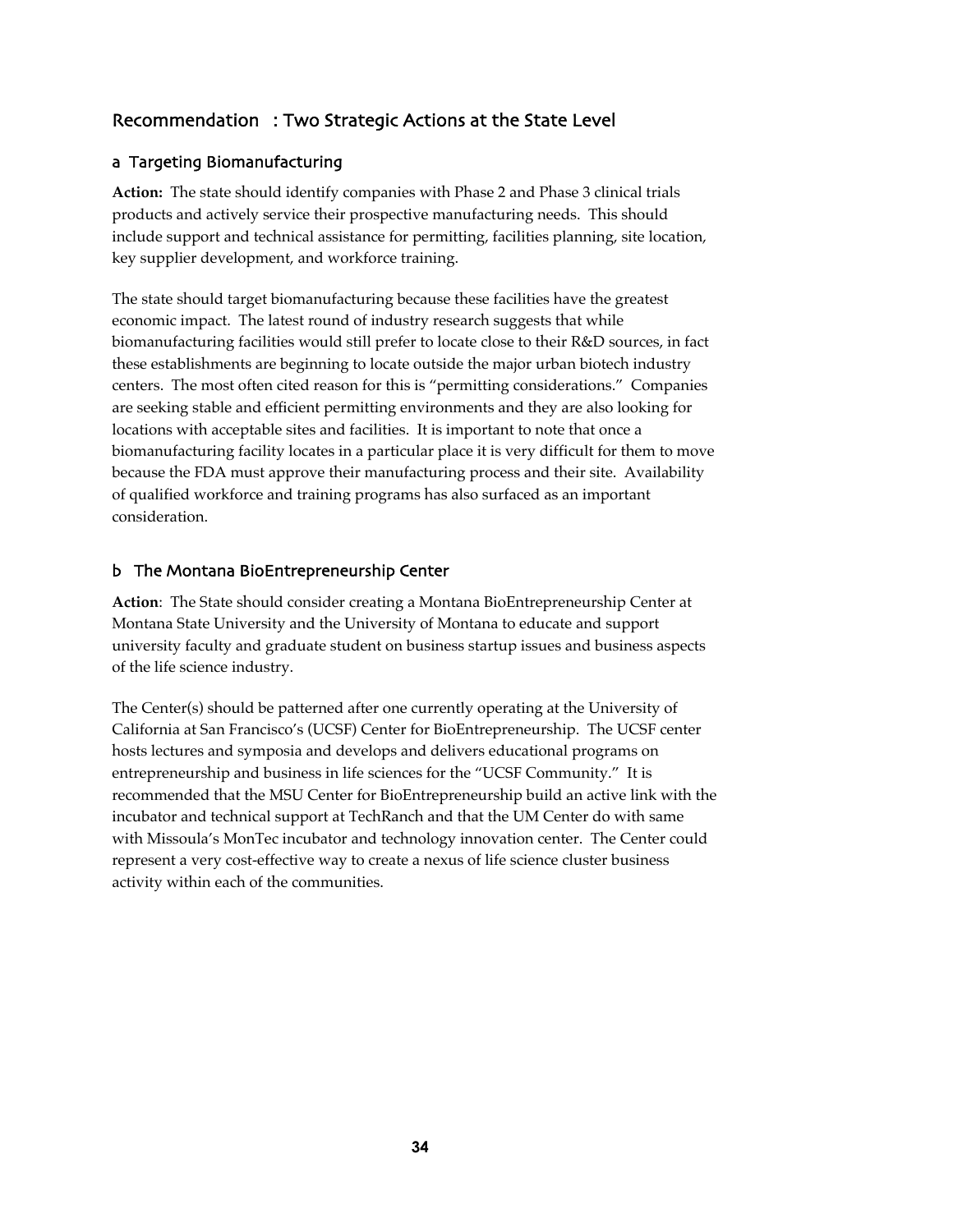# Appendix

# Montana Life Sciences Companies

| American Eagle Instruments, Inc.                                                            | Missoula        | 406-549-7451 |
|---------------------------------------------------------------------------------------------|-----------------|--------------|
| Develops and manufactures dental tools an instruments                                       |                 |              |
| <b>Androscore Corporation</b>                                                               | Alzada          | 307-878-4495 |
| President: Dr. Ronald Ericsson (also President of Gametrics)                                |                 |              |
| Diagnostic devices for male fertility (human & livestock                                    |                 |              |
| Products on the market                                                                      |                 |              |
| Employees: 1                                                                                |                 |              |
| www.mcn.net/~gamandro                                                                       |                 |              |
| <b>Bacterin</b>                                                                             | Bozeman         | 406-556-0272 |
| Develops coatings for antimicrobial uses                                                    |                 |              |
| (incubator)                                                                                 |                 |              |
| www.bacterin.com/cgi-bin/bacterin/index.html                                                |                 |              |
| <b>Biologicals</b>                                                                          | Bozeman         | 406-586-3790 |
| Biotech supply company                                                                      |                 |              |
| Biological Control of Weeds, Inc.                                                           | Bozeman         | 406-586-5111 |
| Leading supplier of live insects for non-chemical control of rangeland and pasture weeds    |                 |              |
| Bio Constructives, Inc.                                                                     | Bozeman         | 406-582-8571 |
| Biotech and R&D lab - birth control and veterinary applications                             |                 |              |
| BioScience Laboratories, Inc.                                                               | Bozeman         | 406-587-5735 |
| Testing lab for antimicrobial properties of products for the health care industry.          |                 |              |
| Assesses study needs for topical antimicrobials, 510-K submissions to USFDA, virus clinical |                 |              |
| claims and statistics                                                                       |                 |              |
| www.biosciencelabs.com                                                                      |                 |              |
| <b>BioSciences Consulting</b>                                                               |                 | 406-994-6374 |
| Contract biological research                                                                |                 |              |
| Biosurface Technologies Corp.                                                               | Bozeman         | 406-585-2812 |
| Drinking water monitoring systems                                                           |                 |              |
| Provide biofouling and biocorrosion monitors to industry and research                       |                 |              |
| http://cu.imt.net/~mitbst/                                                                  |                 |              |
| <b>Bitterroot Restoration -</b>                                                             | Corvallis       | 406-961-4991 |
| Produces seeds for native plants                                                            |                 |              |
| Cardiopak                                                                                   | <b>Billings</b> | 406-259-6387 |
| Packaged sterile surgical kits                                                              |                 |              |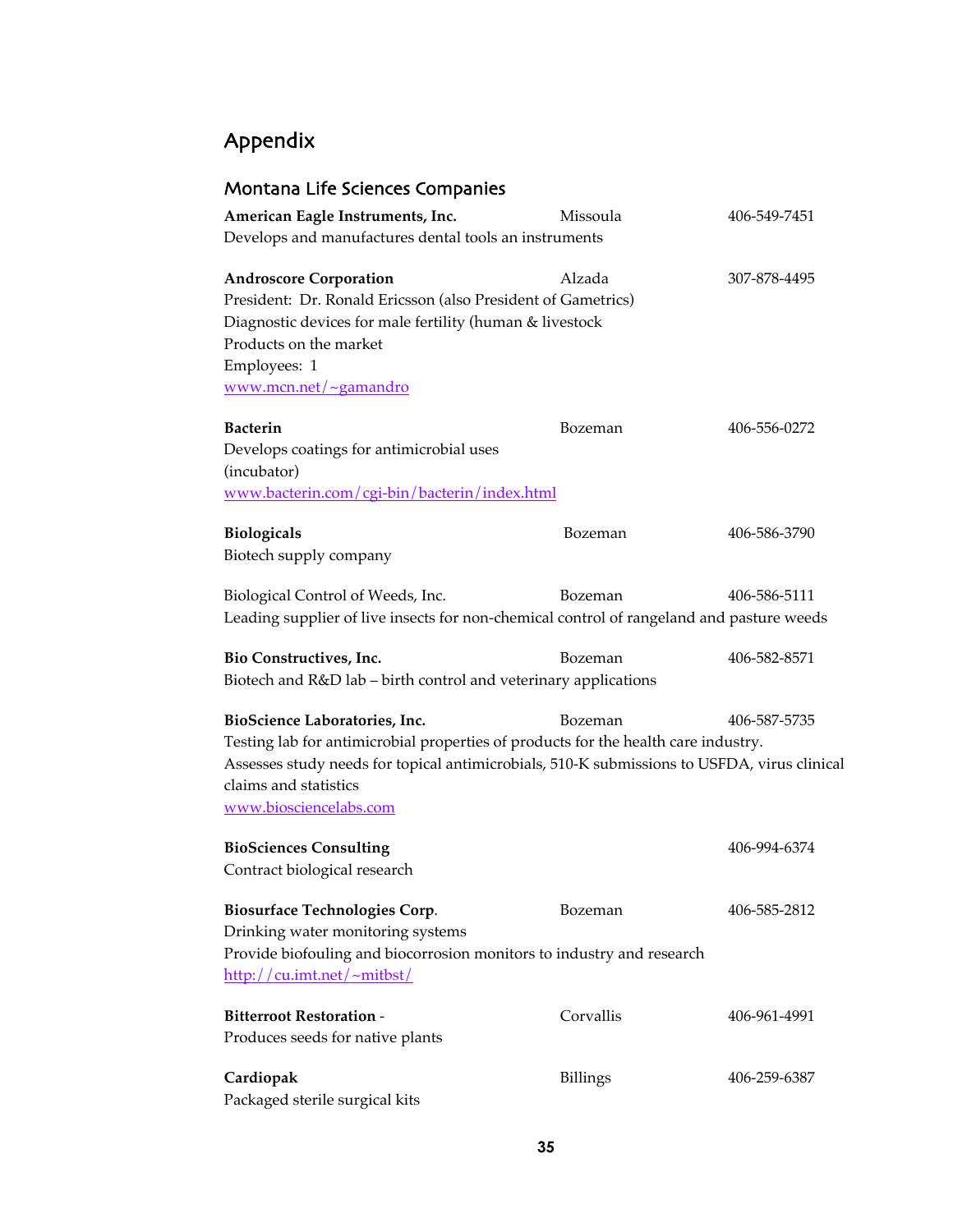| The Center for Biofilm Engineering (CBE)                                                       | Bozeman         | 406-994-4770 |
|------------------------------------------------------------------------------------------------|-----------------|--------------|
| Engineering NSF Research Center, MSU                                                           |                 |              |
| Multidisciplinary research teams find solutions and applications for industrially relevant     |                 |              |
| problems and potentials of microbial biofilm formation                                         |                 |              |
| ChelaTech                                                                                      | Missoula        | 406-728-5897 |
| Richard Hammen                                                                                 |                 |              |
| Rapid polynucleotide synthesis                                                                 |                 |              |
| Computer Compliance, Inc.                                                                      | Bozeman         | 406-388-7832 |
| Support service - not a core member                                                            |                 |              |
| Performs engineering services for manufacturers of medical devices, pharmaceuticals, and       |                 |              |
| biotechnology products which are regulated by the FDA and are required to provide              |                 |              |
| documented evidence that the equipment used to manufacture these regulated products            |                 |              |
| meet FDA specifications.                                                                       |                 |              |
| www.ccionline.com                                                                              |                 |              |
| Corixa Montana                                                                                 | Hamilton        | 406-363-6214 |
| Developer of immunotherapeutics with a commitment to treating and preventing                   |                 |              |
| autoimmune disease, cancer and infectious disease by understanding and directing the           |                 |              |
| immune system. Corixa is focused on immunotherapeutic products and has a broad                 |                 |              |
| technology platform enabling both fully integrated vaccine design and the use of its separate, |                 |              |
| proprietary product components on a stand-alone basis. Currently has 16 programs in            |                 |              |
| clinical development and 22 programs in preclinical development, including its most            |                 |              |
| advanced product candidate, BEXXAR®, a monoclonal antibody conjugated to a                     |                 |              |
| radioisotope.                                                                                  |                 |              |
| Deaconess Billings Clinic                                                                      | <b>Billings</b> |              |
| Private biomedical research facility                                                           |                 |              |
| <b>Deden Technologies</b>                                                                      | Missoula        |              |
| Develops and manufactures core training exercise and rehabilitation equipment                  |                 |              |
|                                                                                                |                 |              |
| <b>Emerald Bio</b>                                                                             | <b>Butte</b>    | 406-782-2386 |
| Emerald BioAgricultural Company (formerly Mycotech)                                            |                 |              |
| Manufacturing Division (HQ in Michigan)                                                        |                 |              |
| Gary Chatriand (Manufacturing VP)                                                              |                 |              |
| Use of biological and biochemical agents and plant genetics to improve crop yields, enhance    |                 |              |
| quality, combat disease and fight pests                                                        |                 |              |
| Endobiologics                                                                                  | Missoula        | 406-543-7909 |
| Pharmaceutical development to treat enteric diseases                                           |                 |              |
| Envirozyme                                                                                     | Bozeman         | 406-556-0272 |
| <b>Cliff Bradley</b>                                                                           |                 |              |
| Develops products for animal foods - fish, chickens (incubator)                                |                 |              |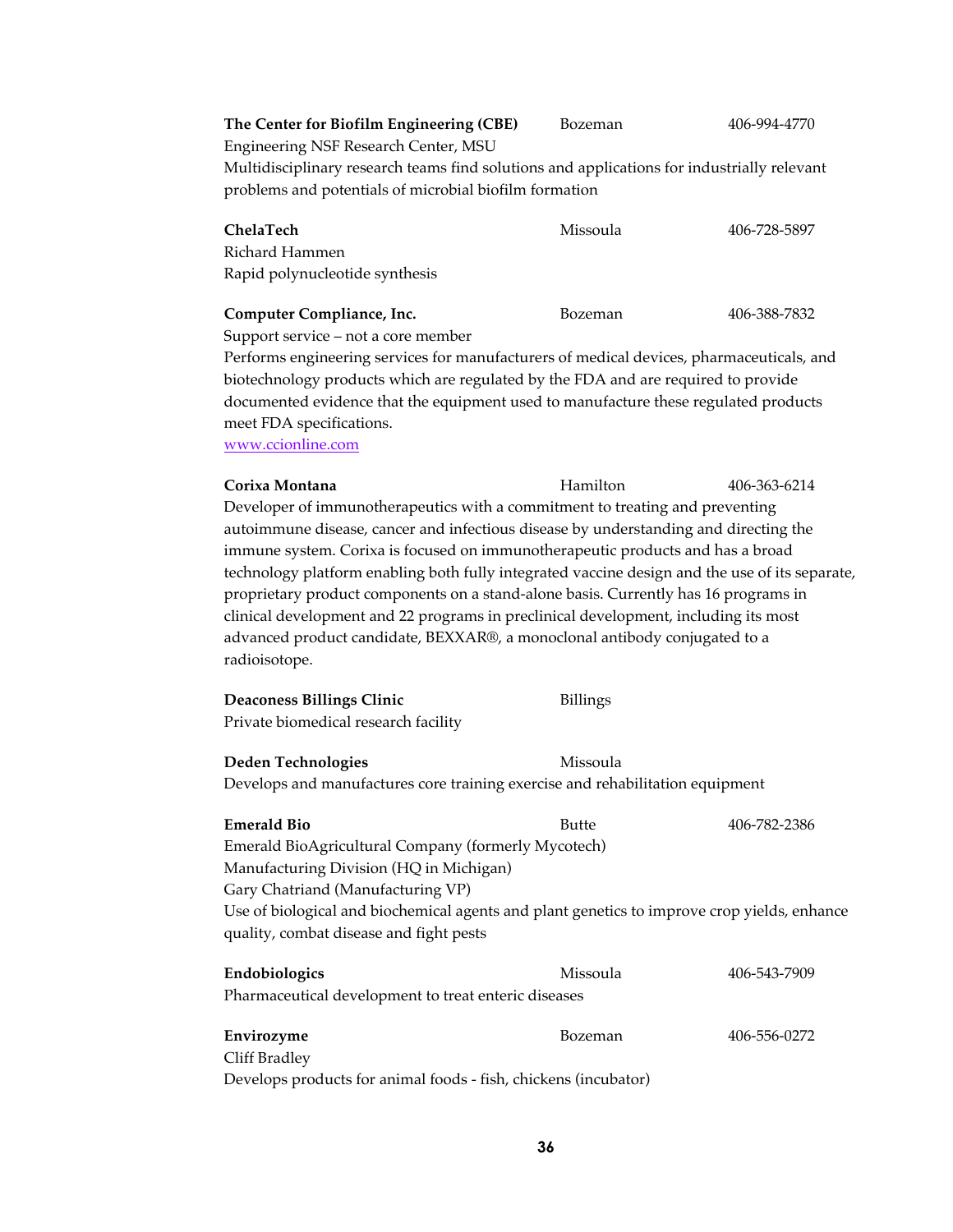**Gametrics** Communication Communication and Communication and Alzeda 307-878-4494 President: Dr. Ronald Ericsson (also President of Androsdore Corp.) Veterinary products – diagnostics, veterinary and human sex selection, sperm isolation, sperm genetics Employees: 20 www.mcn.net/~gamandro

**Golden Helix** Bozeman 406-585-8137 Produces subject specific, data mining software for pharmacogenomics and intelligent, target-specific compound selection. The firm pioneered the creation of advanced pharmacogenomics software that can relate thousands of interacting genes and environmental factors to clinical outcomes. This computational system will empower pharmaceutical companies to create customized drugs, i.e., drugs that render maximum efficacy and minimize side effects based on an individual's genotype. The company's flagship product, **HelixTree**, is being developed in collaboration with **GlaxoSmithKline,** where successful determination of candidate genes has been accomplished. www.goldenhelix.com

| <b>Intermountain Biological Medical Services</b><br>Medical testing and repair                                                                                                                                                              | Kalispell      | 406-752-8101                 |
|---------------------------------------------------------------------------------------------------------------------------------------------------------------------------------------------------------------------------------------------|----------------|------------------------------|
| <b>International Heart Institute</b><br>(and related companies)!                                                                                                                                                                            | Missoula       | 406-728-4558!                |
| Researches, develops, and sells stents and heart valves<br>http://www.saintpatrick.org/ihi/                                                                                                                                                 |                |                              |
| Kinetic Sports Interactive                                                                                                                                                                                                                  | Missoula       | 406-829-3318                 |
| Develops and markets medical exercise equipment                                                                                                                                                                                             |                |                              |
| Ligocyte Pharmaceuticals, Inc.<br>Uses proprietary technologies to develop flow of therapeutic drugs and vaccines<br>(formerly Montana Immunotech)<br>www.ligocyte.com<br>McLaughlin Research Institute for Biomedical Sciences Great Falls | <b>Bozeman</b> | 406-585-2733<br>406-452-6208 |
| non-profit<br>Biomedical research and transgenic facility that offers a range of services for the production<br>and preservation of genetically modified mice<br>http://www.montana.edu/wwwmri                                              |                |                              |
| Medical MultiMedia Group, LLC (MMG)<br>Support service - not a core member<br>Information tools that make complex medical concepts understandable and effectively<br>deliver that information to patients<br>http://www.sechrest.com/mmg/   | Missoula       | 866-721-3072                 |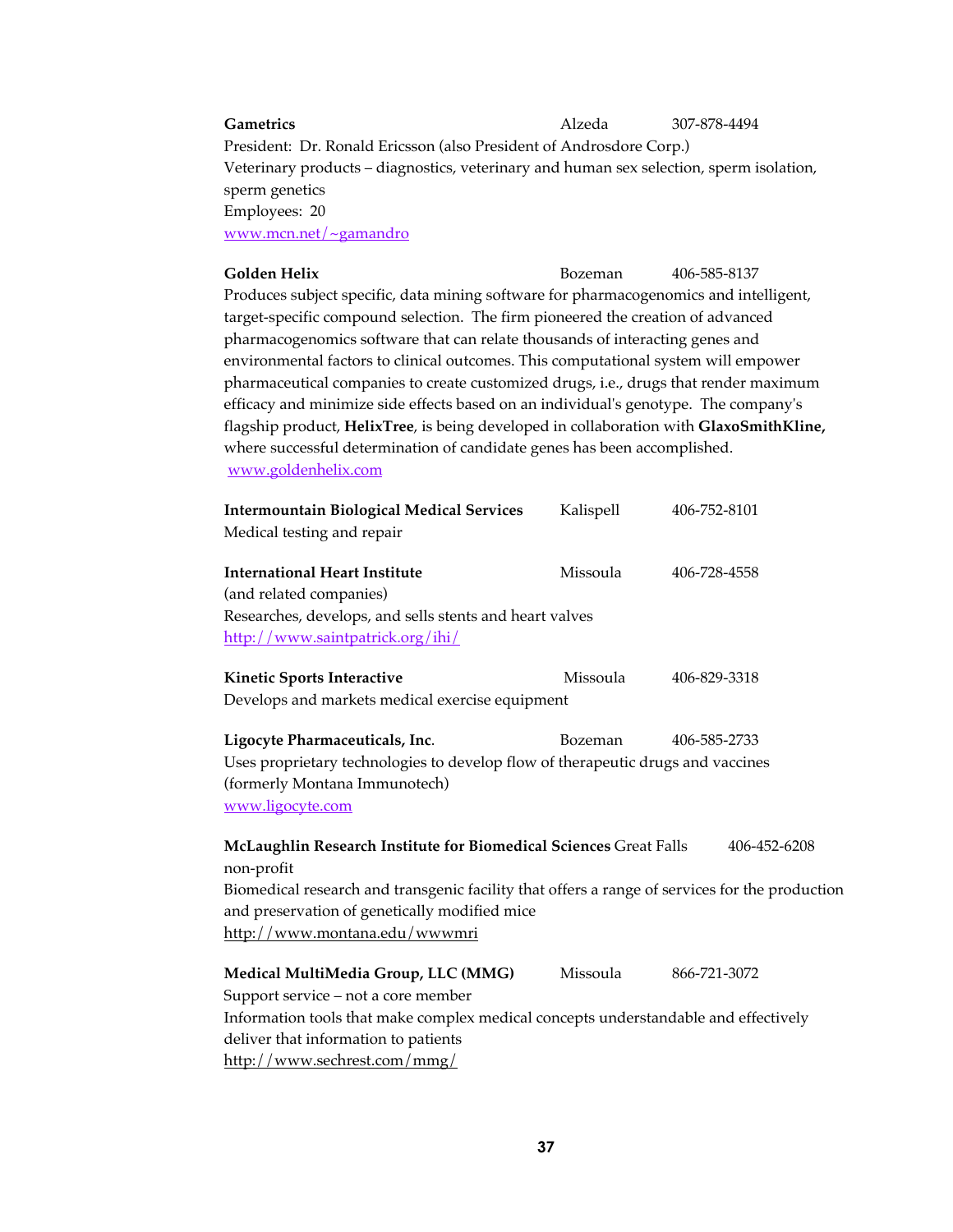| MedIntel<br>Mathematical chemistry information systems, combinatorial chemistry for biotechnology<br>applications                                                                                                                                                                                                                      | Helena         | 406-449-4741 |
|----------------------------------------------------------------------------------------------------------------------------------------------------------------------------------------------------------------------------------------------------------------------------------------------------------------------------------------|----------------|--------------|
| <b>MMP</b> (Montana Microbial Products)<br>Cliff Bradley                                                                                                                                                                                                                                                                               | Missoula       |              |
| Develops enzyme technologies for agricultural uses                                                                                                                                                                                                                                                                                     |                |              |
| Montana Biotech Corp.<br>Commercial R&D, analytical laboratory<br>Specializes in developing commercial products from microorganisms living in extreme                                                                                                                                                                                  | Belgrade       | 406-388-0942 |
| environments, such as boiling, acidic, or radioactive water                                                                                                                                                                                                                                                                            |                |              |
| Montana Medical Research, LLC<br>Clinical Trial Research in a broad spectrum of therapeutic specialties                                                                                                                                                                                                                                | Missoula       | 406-549-1124 |
| Montana Microbiological Service<br>Full service analytical facility - provides analyses and consulting services for public health,<br>mining, petroleum, and environmental based industries                                                                                                                                            | Bozeman        | 406-586-5590 |
| Montec<br>Larry Farrar<br>Bioreactor                                                                                                                                                                                                                                                                                                   | <b>Butte</b>   | 406-494-5555 |
| MorTan, Inc.<br>Markets eye irrigation devices                                                                                                                                                                                                                                                                                         | Missoula       | 406-728-2522 |
| MorTech<br>Develops and manufactures plastic medical devices                                                                                                                                                                                                                                                                           | Missoula       | 406-542-7040 |
| <b>MPA</b><br>Charley Spangler                                                                                                                                                                                                                                                                                                         | <b>Bozeman</b> | 406-556-0272 |
| Develops products to be used in cancer diagnostics and therapy (incubator)                                                                                                                                                                                                                                                             |                |              |
| <b>MSE</b> Applications<br>Biofilm applications<br>Business development: Neal Egan, 406-494-7367                                                                                                                                                                                                                                       | Butte          | 406-494-7100 |
| Neurogenic Technologies, Inc.<br>Develops, manufactures and markets devices for evaluating muscle tone<br>http://www.neurogenic.com                                                                                                                                                                                                    | Missoula       | 406-549-4649 |
| Nurture Inc.<br>Biotechnology Research<br>Developer, manufacturer and marketer of proprietary, high value-added ingredients derived<br>from oats and other cereal grains. Lead product, OatVantage <sup>TM</sup> , is a highly concentrated<br>soluble oat fiber that benefits cardiovascular health, diabetes, and weight management. | Missoula       | 406-728-0260 |

**38**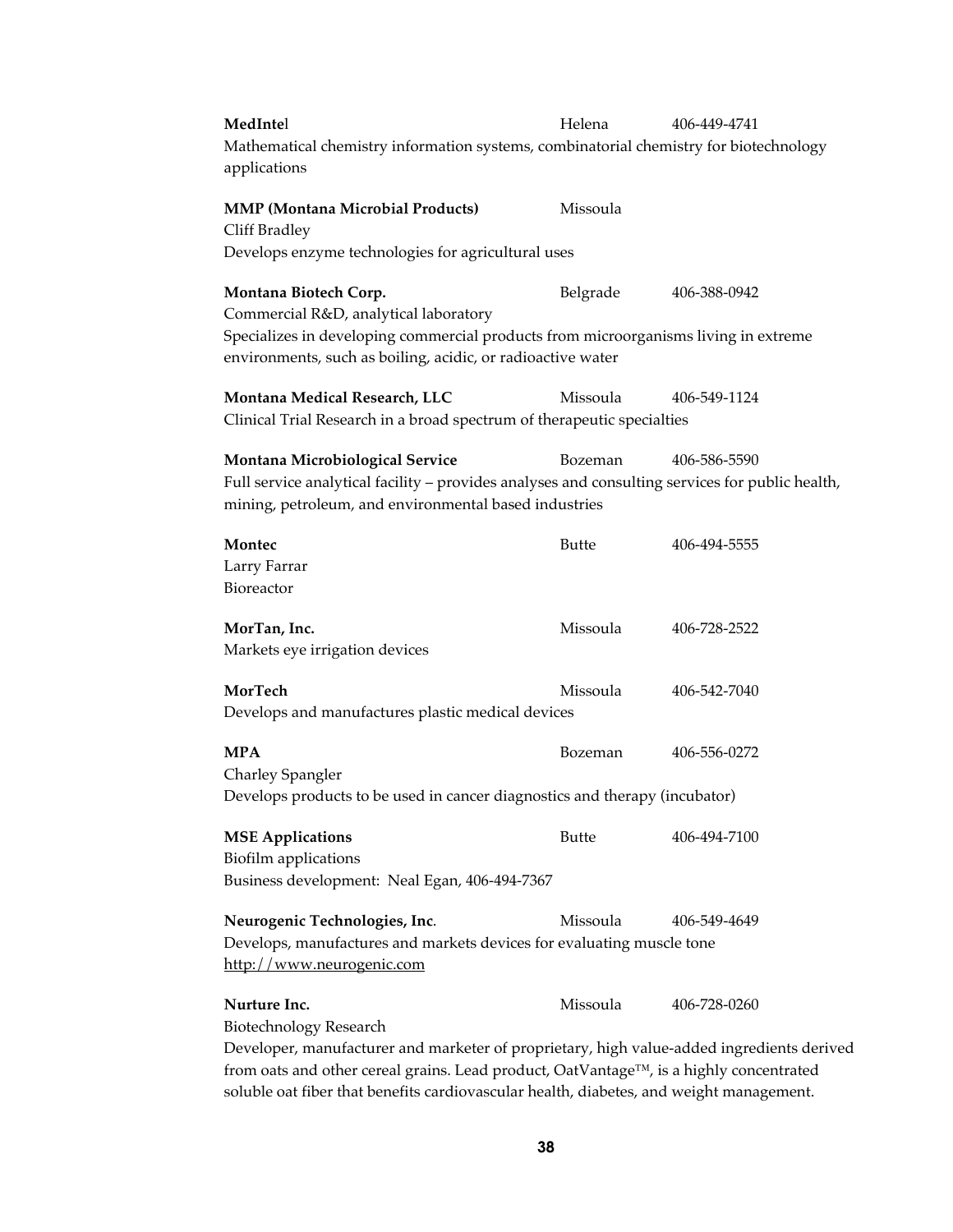| <b>Nutritional Laboratories!</b><br>Pharmaceutical OEM Manufacturing                                                                                                                                                                                                   | Missoula!      | 406-273-5493 |
|------------------------------------------------------------------------------------------------------------------------------------------------------------------------------------------------------------------------------------------------------------------------|----------------|--------------|
| Omega Biologicals<br>Manufactures biotechnological and biological products; supplier of antibodies and antigens<br>to medical diagnostic test kit manufacturers<br>www.omegabiologicals.com                                                                            | <b>Bozeman</b> | 406-586-3790 |
| <b>Planet Natural</b><br>(formerly Bozeman Bio-Tech) are retailers and wholesalers, supplying a wide range of<br>beneficial insects, organic fertilizers, traps and lures, weed control products, microbial<br>insecticides, etc.                                      | <b>Bozeman</b> | 406-587-5891 |
| <b>Pyron Technologies!</b><br>Medical compliance consulting                                                                                                                                                                                                            | Missoula!      | 406-543-9211 |
| Quad Five - Materials Bio, Inc.<br>Ryegate<br>Located in the heart of Montana rangeland, QUAD FIVE offers quality donor animal blood<br>products. All QUAD FIVE donor animals are carefully selected and maintained under<br>veterinary care and diagnostic protocols. |                | 406-568-2911 |
| Purity Systems, Inc. !<br>Resins to remove toxic metals from solutions                                                                                                                                                                                                 | Missoula!      | 406-532-3237 |
| <b>Rocky Mountain Laboratories</b><br>Federal lab<br>Large laboratory of the National Institute of Allergy and Infectious Diseases                                                                                                                                     | Hamilton!      | 406-363-3211 |
| SGM Biotech, Inc.<br>John Gillis<br>Manufactures biological indicators for sterilizing companies<br>http://www.sgmbiotech.com/                                                                                                                                         | Bozeman        | 406-585-9535 |
| <b>Specialty Surgical Products</b><br>Develops and manufactures medical implants                                                                                                                                                                                       | Victor         | 406-961-0102 |
| <b>Sunburst Sensors!</b><br>Self-calibrating chemical sensors                                                                                                                                                                                                          | Missoula!      | 406-243-4118 |
| TRI LTD. !<br>Medical regulatory compliance consulting                                                                                                                                                                                                                 | Hamilton       | 406-363-0571 |
| <b>Transgenic Systems Inc</b>                                                                                                                                                                                                                                          | Bozeman        | 406-587-8556 |
| <b>Veridical Research and Design</b><br>Specializes in the domain of visual perception and cognition, with emphasis in the areas of<br>visual search, color and texture perception, memory and attention, and the use of eye                                           | Bozeman        | 406-522-9045 |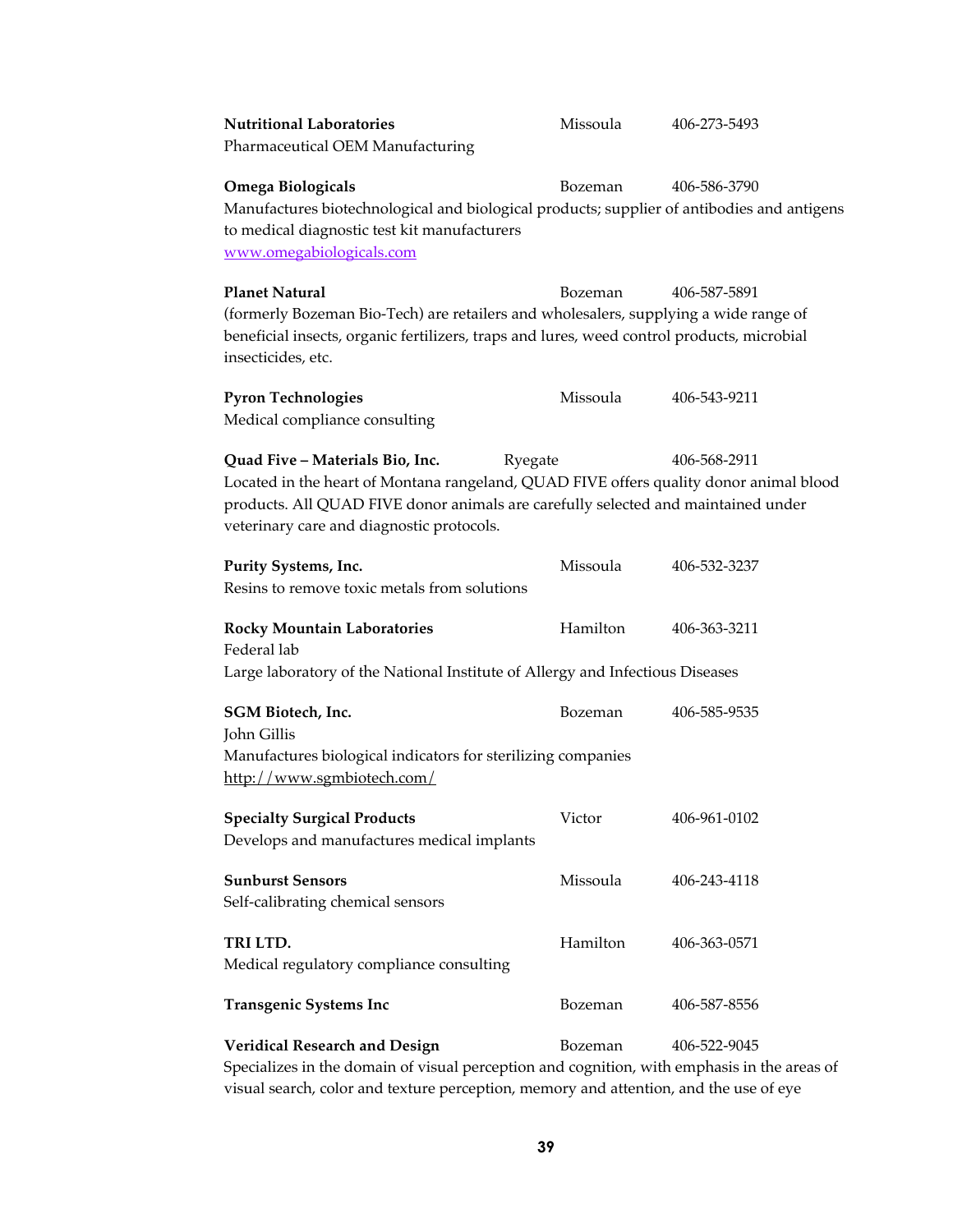movement technology. http://www.veridicalresearch.com/

#### **Western Plant Breeders** Bozeman 406-587-1218

Agricultural Research

Research and development company for cereal grains in the North America. Western Plant Breeders combines a rich tradition of growing experience with leading edge technologies to create and breed cereal grain seed. These licensed varieties are marketed through a network of associate seed companies located throughout the North America.